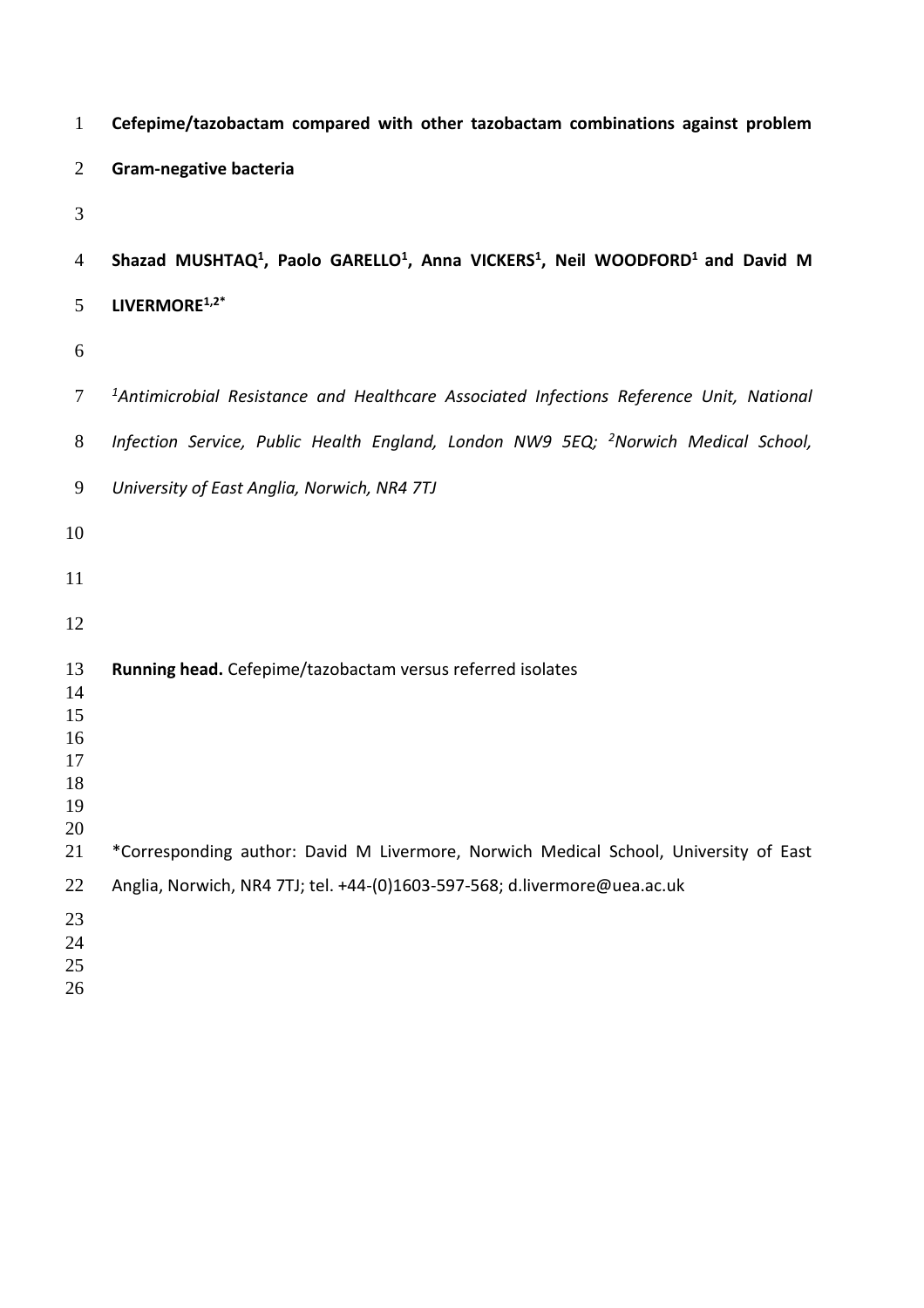### **Abstract**

 Piperacillin/tazobactam has long been a broad-spectrum 'workhorse' antibiotic but is compromised by resistance. One response is to re-partner tazobactam with cefepime, which 30 is easier to protect, being less  $\beta$ -lactamase labile and to use a high dose and prolonged infusion. On this basis, Wockhardt are developing cefepime/tazobactam (WCK 4282) as a 2+2g q8h combination with 90 min infusion. We assessed the activity of this combination, with other tazobactam combinations as comparators, against 1632 Enterobacterales, 745 *Pseudomonas aeruginosa* and 450 other non-fermenters, as submitted to the UK national reference laboratory. These were categorised by carbapenemase-gene detection and interpretive reading of phenotypes, with MICs determined by BSAC agar dilution. Although higher values may be justifiable, based on the pharmacodynamics, we reviewed results against current cefepime breakpoints. On this basis, cefepime/tazobactam was broadly active against Enterobacterales with AmpC enzymes and ESBLs, even when these had ertapenem resistance suggesting porin loss. At 8+8 mg/L, activity extended to >90% of Enterobacterales with OXA-48 and KPC carbapenemases, although MICs for KPC producers belonging to the international *Klebsiella pneumoniae* ST258 lineage were higher; MBL producers remained resistant. Cefepime/tazobactam was less active than ceftolozane/tazobactam against *Pseudomonas aeruginosa* with AmpC derepression or high-level efflux but achieved wider antipseudomonal coverage than piperacillin/tazobactam. Activity against other non- fermenters was species-specific. Overall, cefepime/tazobactam has a spectrum exceeding those of piperacillin/tazobactam and ceftolozane/tazobactam and resembling or exceeding that of carbapenems. Used as a 'new-combination of old-agents' it has genuine potential to be 'carbapenem-sparing'.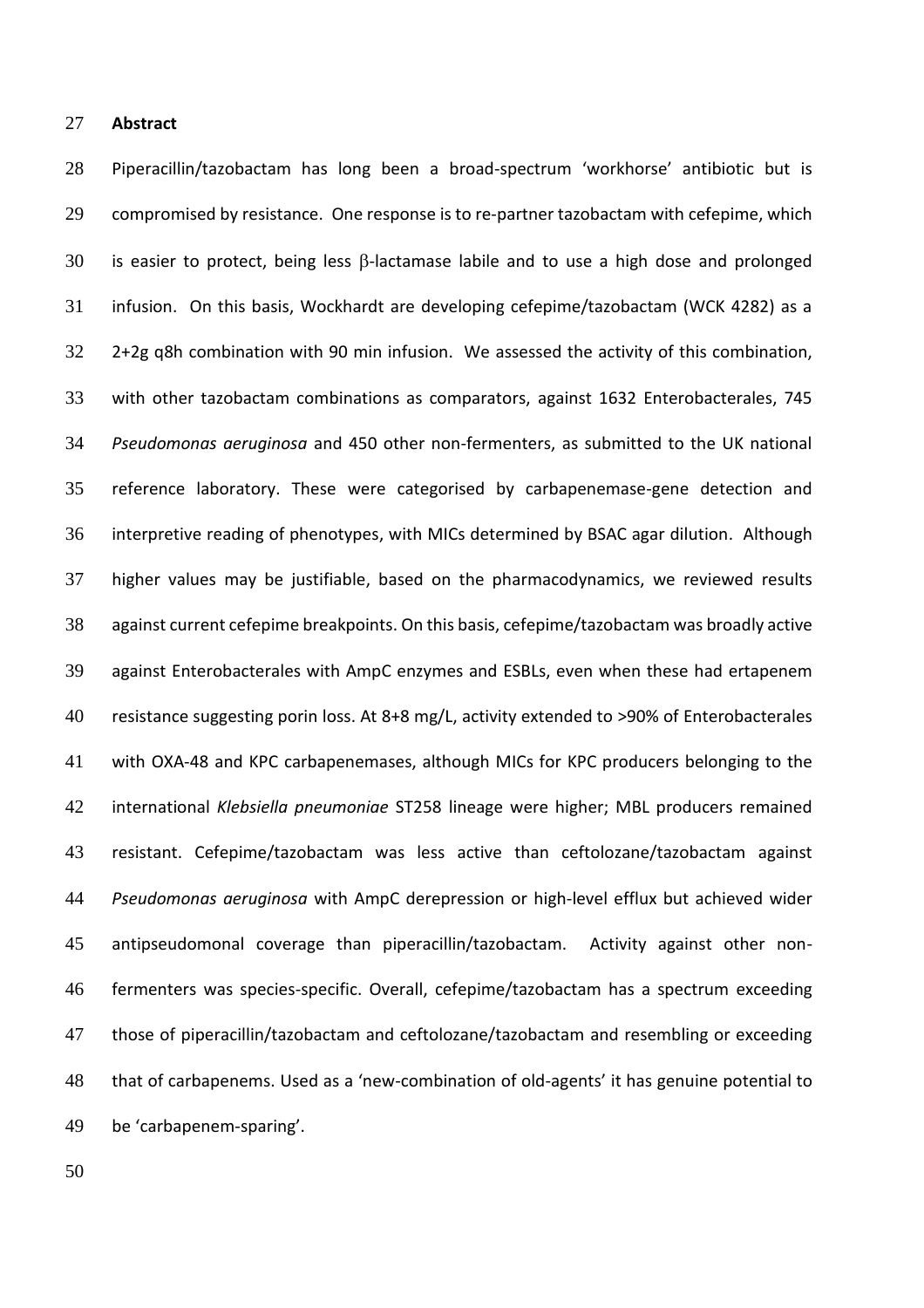### **1.0 Introduction**

52 The antimicrobial spectrum of  $\beta$ -lactamase inhibitor combinations depends not only on the 53 range of β-lactamases inactivated but also, and critically, on the partner β-lactam.[1,2] 54 Weak-substrate β-lactams are easier to protect than those that are tightly bound and rapidly 55 hydrolysed. If the partner  $\beta$ -lactam evades some  $\beta$ -lactamases, then the inhibitor does not need to inactivate these.

57 Unfortunately, the B-lactamase inhibitors developed in the last century were largely combined with very labile, difficult-to-protect, penicillins.[3,4] At the time these were seen as the drugs needing protection, particularly against classical TEM-1 enzyme, whereas 60 oxyimino-cephalosporins were promoted as 'ß-lactamase stable'. Within a few years it became apparent that oxyimino-cephalosporins were threatened by both AmpC enzymes and 62 by emerging ESBLs, and that they too therefore might benefit from partnering with  $\beta$ - lactamase inhibitors. By then, however, both the cephalosporins' patent lives and those of the inhibitors were eroding, disincentivising development of new combinations.

 Only the Indian market defied these generalisations, with numerous cephalosporin/inhibitor combinations commercialised, though often with dosages that are 67 not pharmacodynamically optimised.[5,6] Cefepime/tazobactam illustrates this issue. The combination has considerable merit in principle: cefepime is a rapid permeant of Gram- negative bacteria and is relatively stable to AmpC enzymes,[7] meaning that it needs only to be protected from ESBLs and, ideally, carbapenemases, whilst tazobactam is a non-toxic, 71 easy-to-manufacture inhibitor of most Class A  $\beta$ -lactamases. However, the many cefepime/tazobactam formulations available in India all have an 8:1 ratio, as in piperacillin/tazobactam, delivering only 250-750 mg tazobactam/day, based on a 2-6g daily cefepime regimen. This compares with 1.5-2g tazobactam daily for piperacillin/tazobactam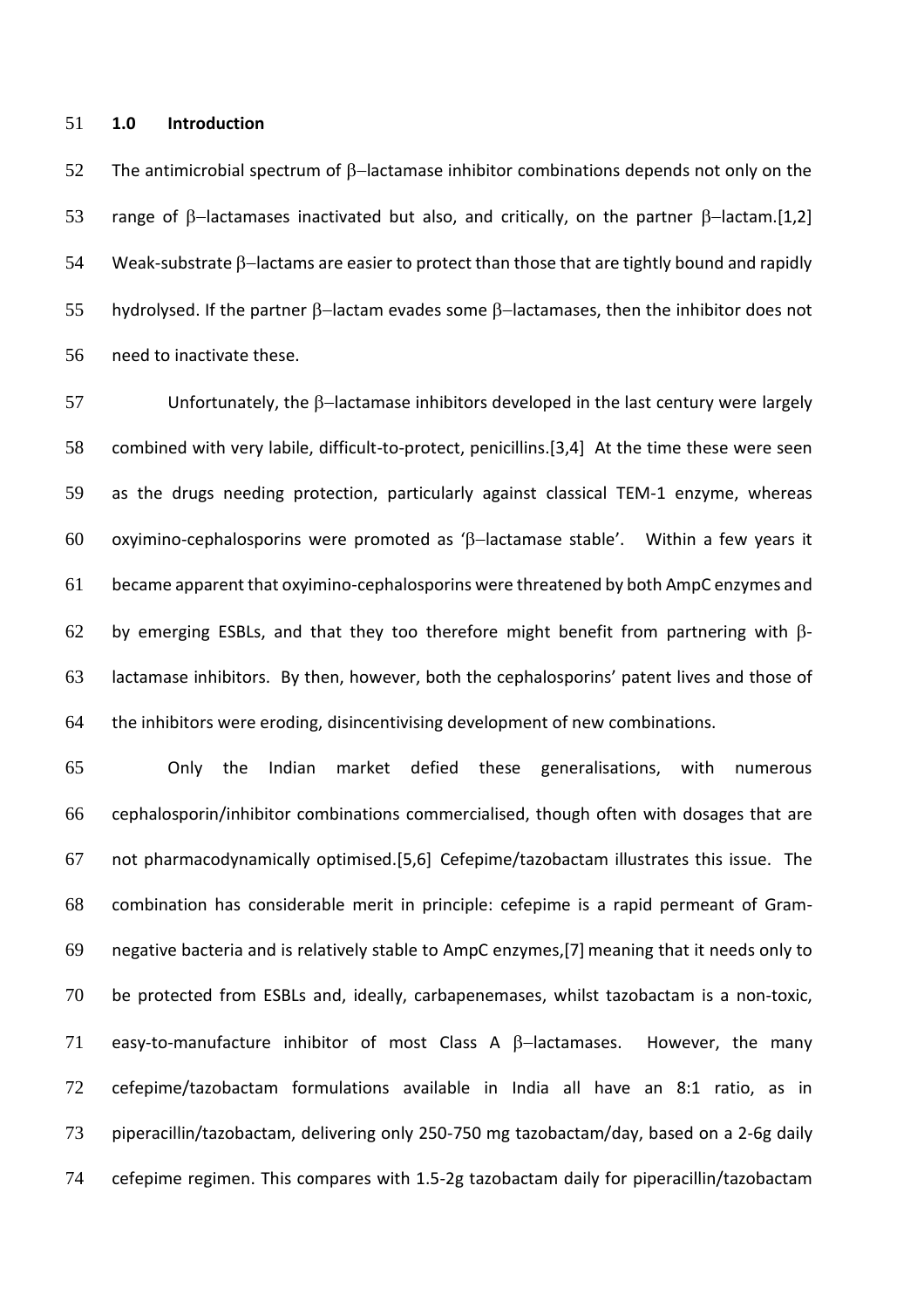and 1.5-3g for ceftolozane/tazobactam. Such under-dosage must, inevitably, reduce coverage. To address this limitation, Wockhardt are reformulating cefepime/tazobactam (WCK 4282) as a proprietary 2+2g q8h combination, delivering 6g/tazobactam/day, with a 90- minute infusion time to maximise time above MIC.[8] The approach fits well within the concept of 'repurposing' old antibiotics to overcome resistance [9] and the high-dose combination is now entering Phase III trials. We sought to compare its activity in vitro with that of available tazobactam combinations against problem Gram-negative bacteria sent to 82 the UK national reference laboratory.

### **2.0 Materials and Methods**

*2.1 Bacteria*

 The bacteria tested comprised approximately half of those submitted, to the PHE Antimicrobial Resistance and Healthcare Associated Infections (AMRHAI) Reference Unit from July 2015 to July-2016, as previously used for assessments of ceftolozane/tazobactam [10] and ceftazidime/avibactam.[11] The original intention was to test all the isolates received during the second half of this period but, because substantial numbers proved non-viable, this was extended to 8 months from November 2015 to early July 2016. The species distribution is shown in Table 1. Almost all the isolates had originally been collected from patient specimens tested at UK clinical diagnostic laboratories and were submitted to AMRHAI, as the UK national reference laboratory for antibiotic resistance, to the basis of unusual resistance. They should be seen as a snapshot of the types of resistance causing concern in the UK and it should be noted that there is a heavy bias to referring isolates suspected of carbapenem resistance.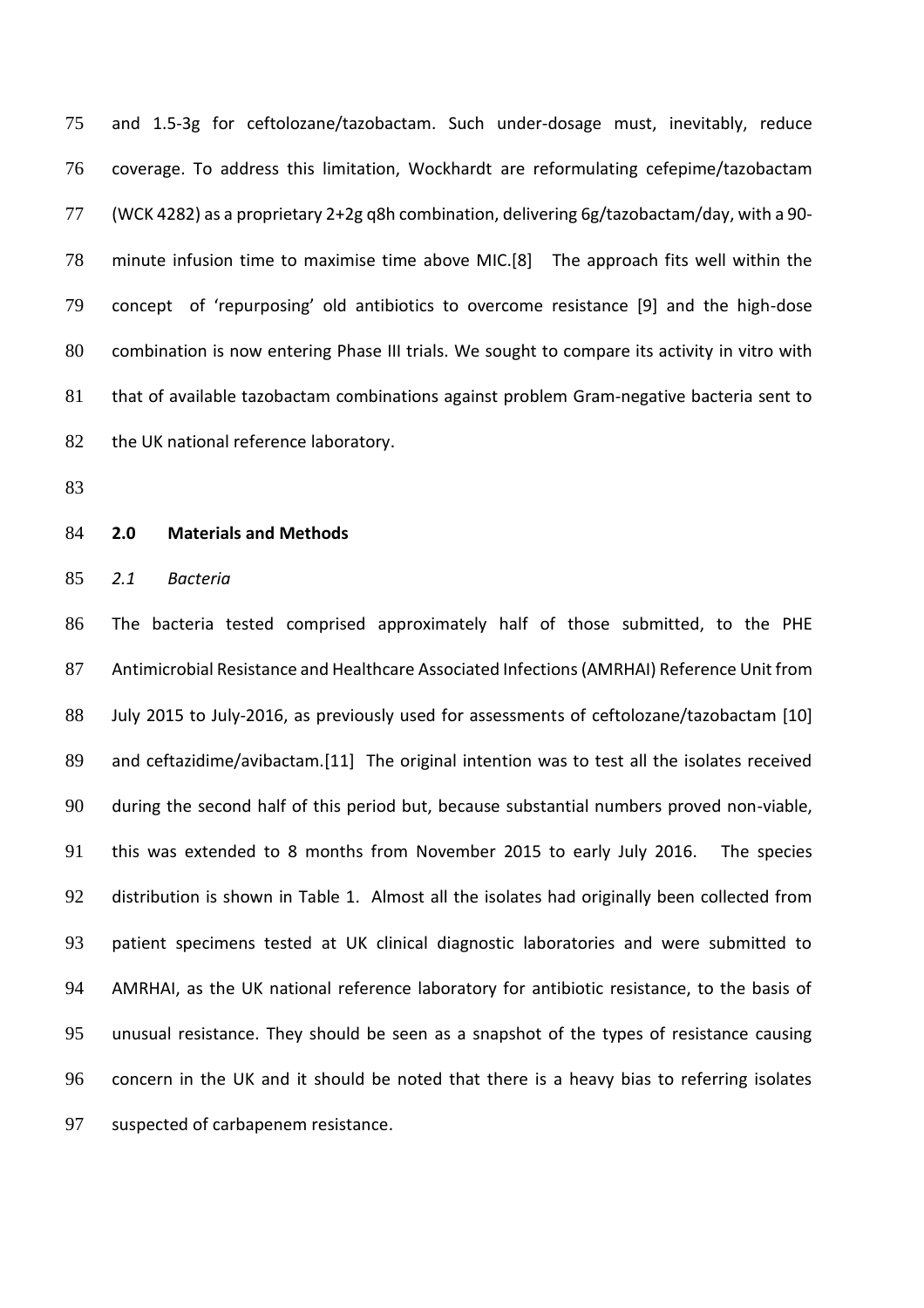98 Isolates were identified by MALDI-ToF (Bruker Biotyper, Bremen, Germany); resistance mechanisms were inferred based on a combination of genotype data, predominantly for carbapenemases, and interpretive reading of resistance phenotypes, as determined with agar dilution methodology using broad antibiotic panels, as described in detail previously. [10,11]

*2.2 Antibiotics and susceptibility testing*

 Ceftolozane and ertapenem were from Wockhardt (Aurangabad, India); cefepime was purchased from Alpha Aesar (Heysham, UK), ceftazidime, piperacillin and tazobactam from Merck KGaA (Gillingham, UK). MICs were determined by British Society for Antimicrobial Chemotherapy (BSAC) methodology [12] on IsoSensitest agar (Oxoid, Basingstoke, UK). Controls included those specified in the BSAC method and an in-house panel with known resistance mechanisms. Tazobactam was used at 4 mg/L in combination with ceftolozane and piperacillin, in accordance with EUCAST guidance; the concentration for combination with cefepime was increased to 8 mg/L, reflecting the high dosage under trial.

 AMRHAI is part of the Public Health England Bacteriology Department, which is UKAS ISO accredited; it participates in the National External Quality Assurance Scheme, including in respect of antimicrobial susceptibility testing.

**3.0 Results**

*3.1 MIC distributions of tazobactam combinations*

 MIC distributions for cefepime/tazobactam, ceftolozane/tazobactam and piperacillin/ tazobactam are shown in Table 1 whilst Table 2 shows the fold-reductions in cefepime MIC 121 achieved by tazobactam for the various resistance groups of Enterobacterales. Tables 3-5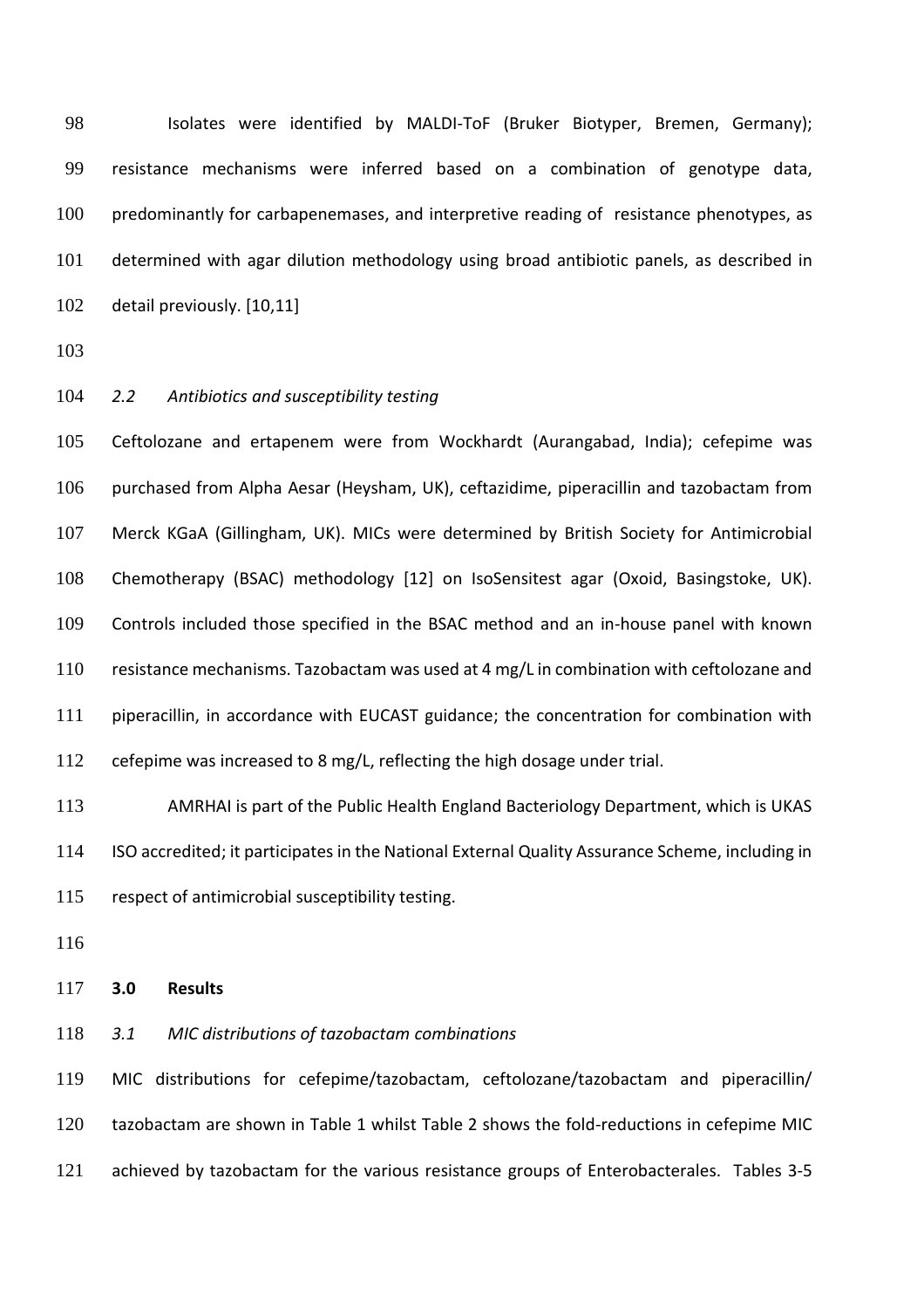then illustrate how the MIC distributions for different tazobactam combinations relate to one another and to those of carbapenems. Current EUCAST breakpoints for unprotected cefepime are S <1, R >4 mg/L for Enterobacterales and S <0.001, R >8 mg/L for *P. aeruginosa* (meaning that high dosage is always advocated for *P. aeruginosa* infections); EUCAST has no breakpoints for *Acinetobacter*. CLSI breakpoints are <2, >8 mg/L for Enterobacterales, with MICs of 4 and 8 mg/L defined as 'Dose-dependent susceptible, along with breakpoints of <8, >16 mg/L for *P. aeruginosa* and other non-fermenters. These were taken as reference points for analysis of cefepime/tazobactam results, although the extended infusion may justify a higher breakpoint (Discussion).

# *3.2 Enterobacterales*

 Against Enterobacterales 'wild-types', meaning isolates susceptible to oxyimino-134 cephalosporins and primarily referred for confirmation of resistance to non-β-lactams, cefepime/tazobactam was the most active combination, with a modal MIC of 0.03 mg/L, compared with 0.25 mg/L for ceftolozane/tazobactam and 2 mg/L for piperacillin/tazobactam. As would be expected, MICs of cefepime/tazobactam for these broadly susceptible wildtypes were only minimally below those of cefepime alone (Table 2).

 The modal MIC of cefepime/tazobactam rose to 0.5 mg/L for AmpC producers, with 408/418 values <4+8 mg/L and 416/418 <8+8 mg/L; by contrast only 186/418 AmpC isolates 141 were susceptible to ceftolozane/tazobactam at its  $\leq$ 2+4 mg/L EUCAST breakpoint and 142 120/418 to piperacillin/tazobactam at  $\leq$ 8+4 mg/L. Two points should be underscored here. First, the advantage of cefepime/tazobactam versus AmpC producers was largely due to the inherent stability of cefepime to these enzymes, not to tazobactam acting as an inhibitor; thus, the geometric mean reduction in cefepime MIC engendered by tazobactam was just 1.8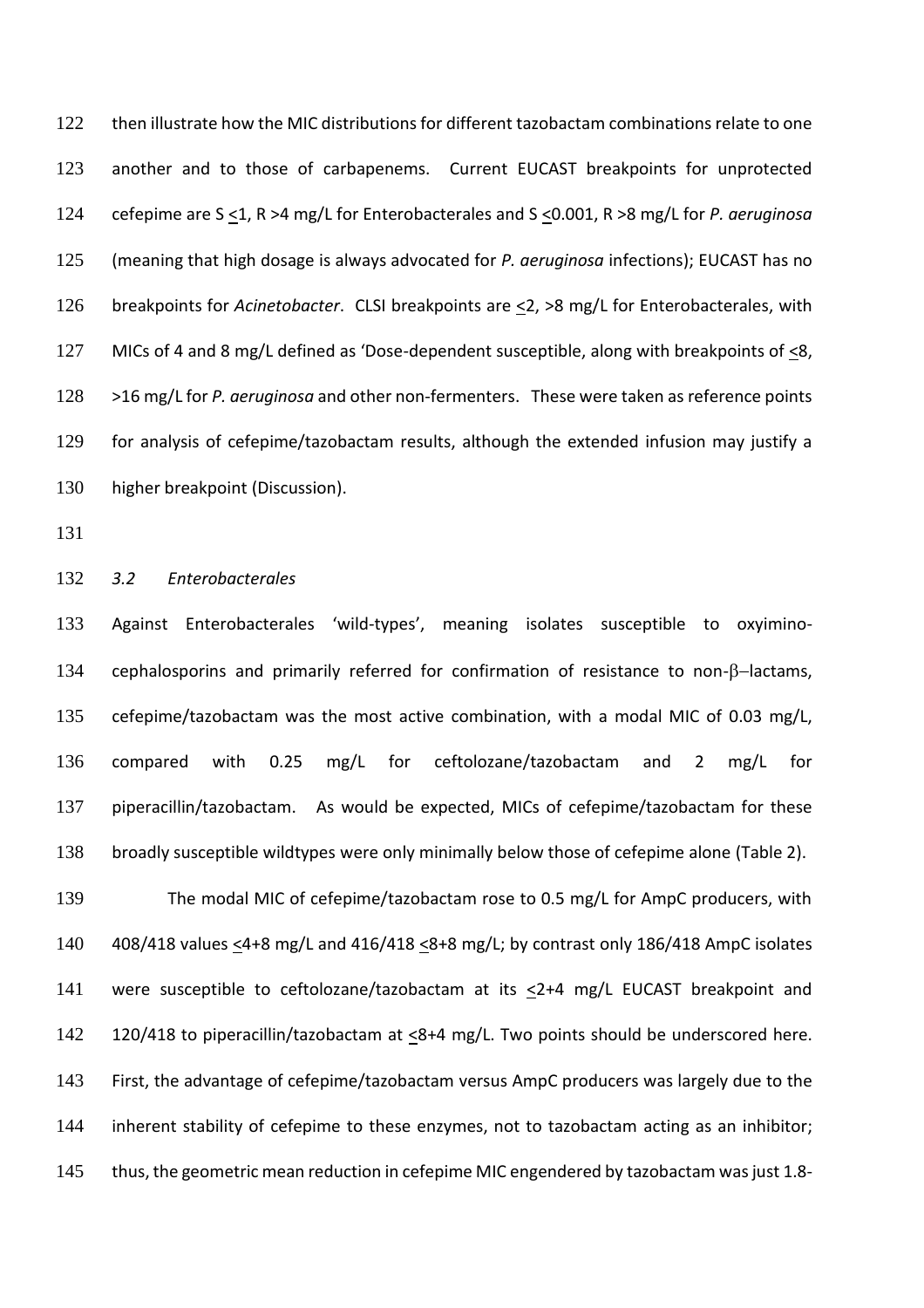fold. Secondly, many of these isolates were sent to AMRHAI because they had some degree of reduced susceptibility to carbapenems and were suspected (incorrectly) of being carbapenemase-producers; thus, for 192 of the 418 isolates the meropenem MIC exceeded the EUCAST 'screening concentration' of 0.12 mg/L and 267, including 176 *Enterobacter* spp. were resistant to ertapenem at its 0.5 mg/L EUCAST breakpoint.

 Among ESBL producers, 273/306 were susceptible to cefepime/tazobactam at <4+8 152 mg/L and 283/306 at  $\leq 8+8$  mg/L (Table 1). The proportion susceptible to ceftolozane/tazobactam <2+4 mg/L was 198/306; whilst 126/306 were susceptible to 154 piperacillin/tazobactam at  $\leq$ 8+4 mg/L. Strong potentiation of cefepime by tazobactam was widespread (Table 2). As for the AmpC hyperproducers, ESBL producers referred to AMRHAI are mostly those (wrongly) suspected of carbapenemase production: 131 were resistant to ertapenem at 0.5 mg/L and 93 were resistant to meropenem at the 0.12 mg/L screening concentration. These are much higher proportions than among ESBL producers in general, and previous analysis indicates that such isolates have porin loss, leading to relative impermeability.[13]

 MICs of cefepime/tazobactam, ceftolozane/tazobactam and meropenem for the ESBL 162 producers correlated with those of ertapenem, which were taken as a proxy for the degree 163 of this impermeability<sup>9</sup> (Table 3). Cefepime/tazobactam 4+8 mg/L remained active against 90% of these ESBL producers up to an ertapenem MIC of 0.5 mg/L; at 8+8 mg/L it remained active against 90% up to an ertapenem MIC of 2 mg/L. By contrast, ceftolozane/tazobactam 2+4 mg/L only remained active against 90% of ESBL producers up to an ertapenem MIC of 0.12 mg/L. Cefepime/tazobactam and ceftolozane/tazobactam MICs for ESBL producers correlated closely across the MIC spectrum, but with the cefepime values lower in 277/306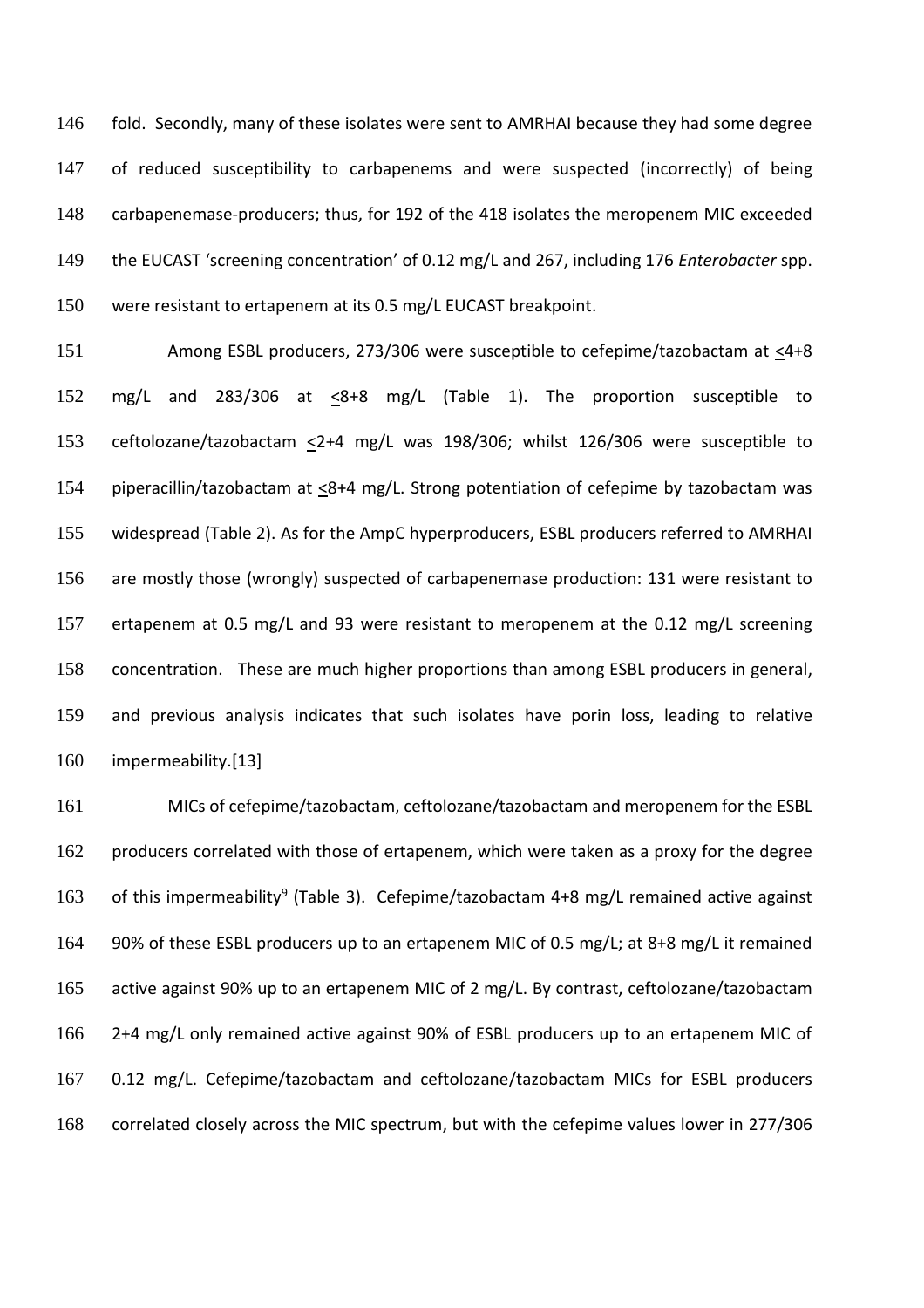cases. Piperacillin/tazobactam was not included in these comparisons because its MICs 170 additionally reflect other factors, notably the co-carriage or not of OXA-1 penicillinases.[14]

 Turning to carbapenemase-producing Enterobacterales, we saw three types of behaviour (i) generalisable resistance, (ii) widespread susceptibility to both cephalosporin combinations and (iii) carbapenemase where cefepime/tazobactam and ceftolozane/tazobactam were differentiated. Generalisable resistance included the behaviours (i) that almost all carbapenemase producers, irrespective of enzyme type, were resistant to piperacillin/tazobactam 8+4 mg/L, which is therefore omitted from the detailed comparisons that follow and (ii) that almost all of the isolates with MBLs were resistant to all three tazobactam combination at any reasonable breakpoint. Widespread susceptibility to both cephalosporin combinations was seen for isolates with OXA-48 enzymes and ceftazidime 180 MICs <4 mg/L, implying the lack of substantial ESBL co-production: among these 113/114 181 were inhibited by cefepime/tazobactam at <4+8 or <8+8 mg/L whilst 103/114 were inhibited by ceftolozane/tazobactam at 2+4 mg/L. The few Enterobacterales with non-KPC/GES Class A carbapenemases, comprising SME, IMI and FRI types also were widely susceptible to both cefepime/tazobactam and ceftolozane/tazobactam at these concentrations; in all these cases cefepime was not significantly potentiated by tazobactam (Table 2). This behaviour reflects the fact that cefepime approaches stability to OXA-48 and non-GES/KPC Class A carbapenemases.[15]

 Cefepime/tazobactam and ceftolozane/tazobactam were substantially differentiated against carbapenemase producers with KPC or GES carbapenemases and ceftazidime- resistant isolates with OXA-48 carbapenemases, always with cefepime/tazobactam as the more active combination. Specifically, 88 of the 116 isolates with KPC carbapenemases were inhibited by cefepime/tazobactam at 4+8 mg/L and 105/116 at 8+8 mg/L, compared with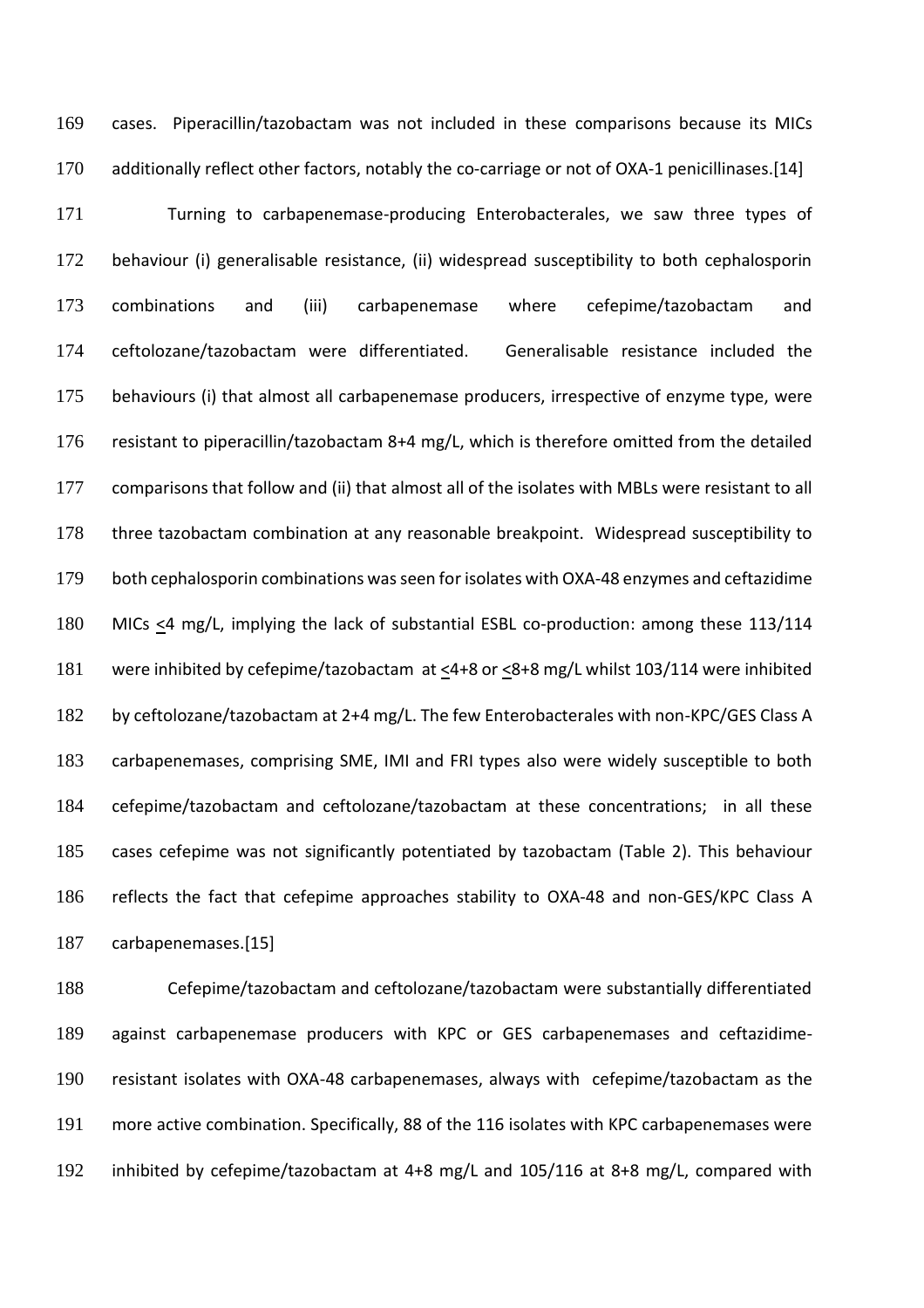8/116 susceptible to ceftolozane tazobactam 2+4 mg/L and 3/116 to piperacillin/tazobactam. Apparent activity against isolates with KPC carbapenemases was almost entirely due to cefepime itself; there was no significant potentiation by tazobactam (Table 2). These isolates with KPC carbapenemases were mostly collected around Manchester where the 'KPC problem' largely reflects the diffusion of pKpQIL-type plasmids;[16] few belonged to the global *Klebsiella pneumoniae* ST258/512 lineages, which is generally more resistant to −lactams.[17,18] We have variable tandem-number repeat typing data for 37 of the 71 KPC enzyme-producing *K. pneumoniae* included, and just four of these had the 3,2,2,13,2,1,3,3,1 201 profile typical of ST258: MICs of cefepime/tazobactam for these were 8, 8, 16 and 64 mg/L, 202 thus falling at the high end of the present range; corresponding meropenem MICs were 16, 32, 16 and 128 mg/L, respectively. MICs of cefepime/tazobactam (or cefepime itself) correlated with those of meropenem for isolates with KPC carbapenemases across the MIC range (Table 4). In respect of the isolates with GES carbapenemases 6/10 were susceptible 206 to cefepime/tazobactam at  $\leq 4+8$  mg/L and all were inhibited at 8+8 mg/L; by contrast all were 207 resistant to ceftolozane/tazobactam, with MICs 8+4 to 64+4 mg/L. The extent of potentiation 208 of cefepime by tazobactam was very variable; it is unclear whether this reflected variation in 209 the GES enzyme type, or in respect of ESBL coproduction. It should be added that the GES family is diverse, including both carbapenemases and ESBLs and that there is a need for studies with larger collections. Among the 136 ceftazidime-resistant (i.e. putatively ESBL co- producing) isolates with OXA-48 carbapenemase, 77 were inhibited by cefepime/tazobactam at 4+8 mg/L and 90 at 8+8 mg/L, compared with just 9/136 by ceftolozane/tazobactam at 2+4 mg/L. Potentiation of cefepime by tazobactam was widely apparent for these ceftazidime-resistant isolates with OXA-48 carbapenemases (Table 2), whereas it was largely absent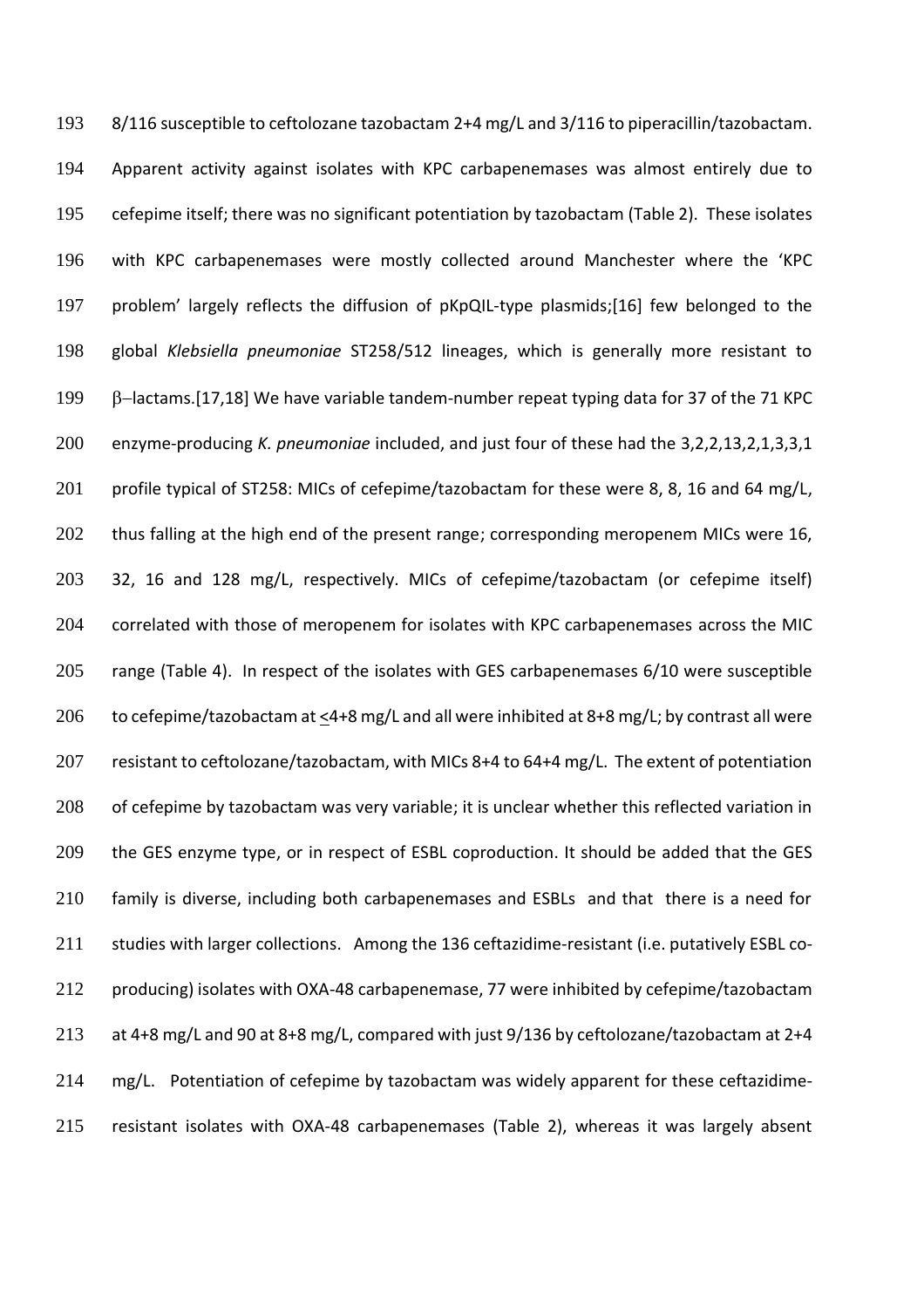(above) for ceftazidime non-resistant isolates with OXA-48 enzymes, again supporting the view that they have secondary tazobactam-inhibited  $\beta$ -lactamases.

 Among minor groups, *Klebsiella oxytoca* with high-level K1 enzyme activity and Enterobacterales inferred to have impermeability-associated resistance were almost all 220 inhibited by both cefepime/tazobactam 8+8 mg/L and ceftolozane/tazobactam 2+4 mg/L); 221 tazobactam had minimal effects on the cefepime MICs for these groups.

 MICs of all tazobactam combinations rose with those of ceftazidime for Enterobacterales with uncertain - and doubtless diverse - mechanisms, but cefepime/tazobactam was consistently the most active of the three combinations; 225 potentiation of cefepime by tazobactam was seen for around half of the most ceftazidime resistant (MIC >64 mg/L) isolates, not other groups. Synergy between cefepime and tazobactam was not seen for a small further group of *K. pneumoniae* isolates, described 228 previously, that are notable for a profile that includes raised MICs for ceftazidime and 229 cefepime, but much less so for cefotaxime. Although no relevant β-lactamase has been demonstrated, these organisms do show strong ceftazidime/avibactam synergy.[11]

#### *3.3 P. aeruginosa*

233 In contrast to Enterobacterales, where cefepime/tazobactam was consistently the most active tazobactam combination, ceftolozane/tazobactam was the most active against *P. aeruginosa* on a gravimetric basis. Based on the EUCAST breakpoint of 4+4 mg/L, ceftolozane/tazobactam was active against 69/71 *P. aeruginosa* isolates inferred to have derepressed AmpC compared with 47/71 inhibited by cefepime/tazobactam at 8+8 mg/L. Corresponding proportions among isolates with raised efflux were 182/188 versus 154/188 and among those with highly raised efflux, 68/85 versus 27/85. Table 5 provides a cross plot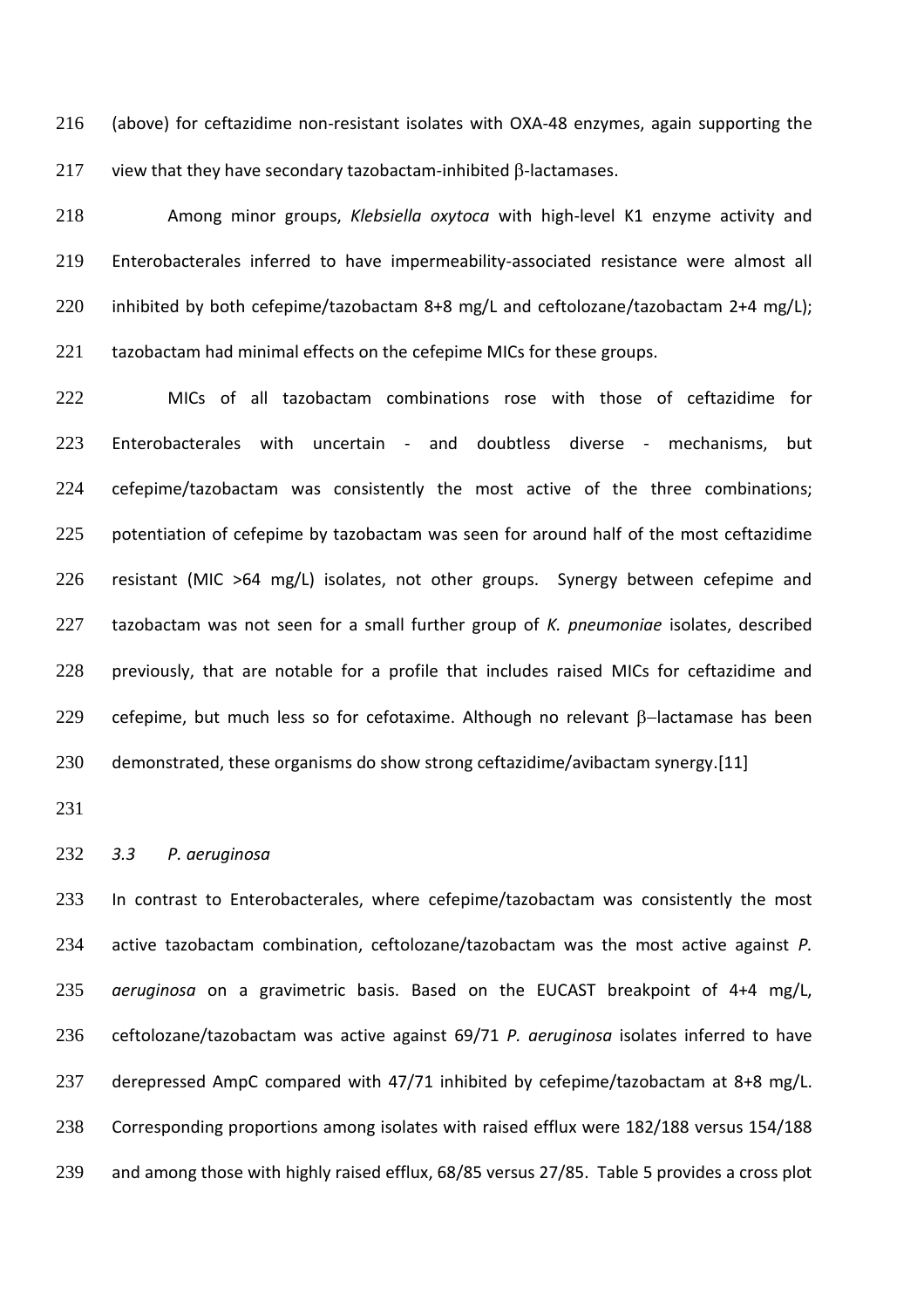of cefepime/tazobactam and ceftolozane/tazobactam MICs for *P. aeruginosa* isolates 241 deemed to have low, normal, raised and highly raised efflux, showing broad correlation across 242 the spectrum, always with ceftolozane/tazobactam consistently the more active combination. Cefepime/tazobactam 8+8 mg/L remained more widely active than piperacillin/tazobactam 8+4 mg/L against all AmpC and efflux groups (Table 1).

 *P. aeruginosa* isolates with MBLs and ESBLs (mostly VEB enzymes) were almost all 246 resistant to all the tazobactam combinations whereas isolates with GES enzymes, specifically 247 GES-5 carbapenemase, mostly were inhibited by cefepime/tazobactam at  $\leq$ 8+8 mg/L whilst being resistant to ceftolozane/tazobactam at its 4+4 mg/L breakpoint. Finally, MICs of cefepime/tazobactam and ceftolozane/tazobactam rose with those of ceftazidime for *P. aeruginosa* isolates with unassigned mechanisms, mostly from cystic fibrosis patients, with ceftolozane/tazobactam again the most active combination on a gravimetric basis, followed by cefepime/tazobactam.

 It should be added that tazobactam plays little useful role in the case of *P. aeruginosa*, 254 regardless of the partner  $\beta$ -lactam: just 21/745 isolates showed >4-fold reductions in cefepime MIC in the presence of tazobactam; 15 of these were ESBL producers, 13 of which remained resistant to cefepime/tazobactam 8+8 mg/L.

## *3.4 Other non-fermenters*

 The other non-fermenters were a diverse group. The largest subgroup comprised 216 *A. baumannii*, of which at least 183 had OXA-23, -24 or 58 carbapenemases and a further 19 had 261 metallo carbapenemases alone or together with OXA carbapenemases, giving a total of 202/216 carbapenemase positive. Only 26 of these 216 were susceptible to cefepime/tazobactam at 8+8 mg/L and eight of these owed their susceptibility to being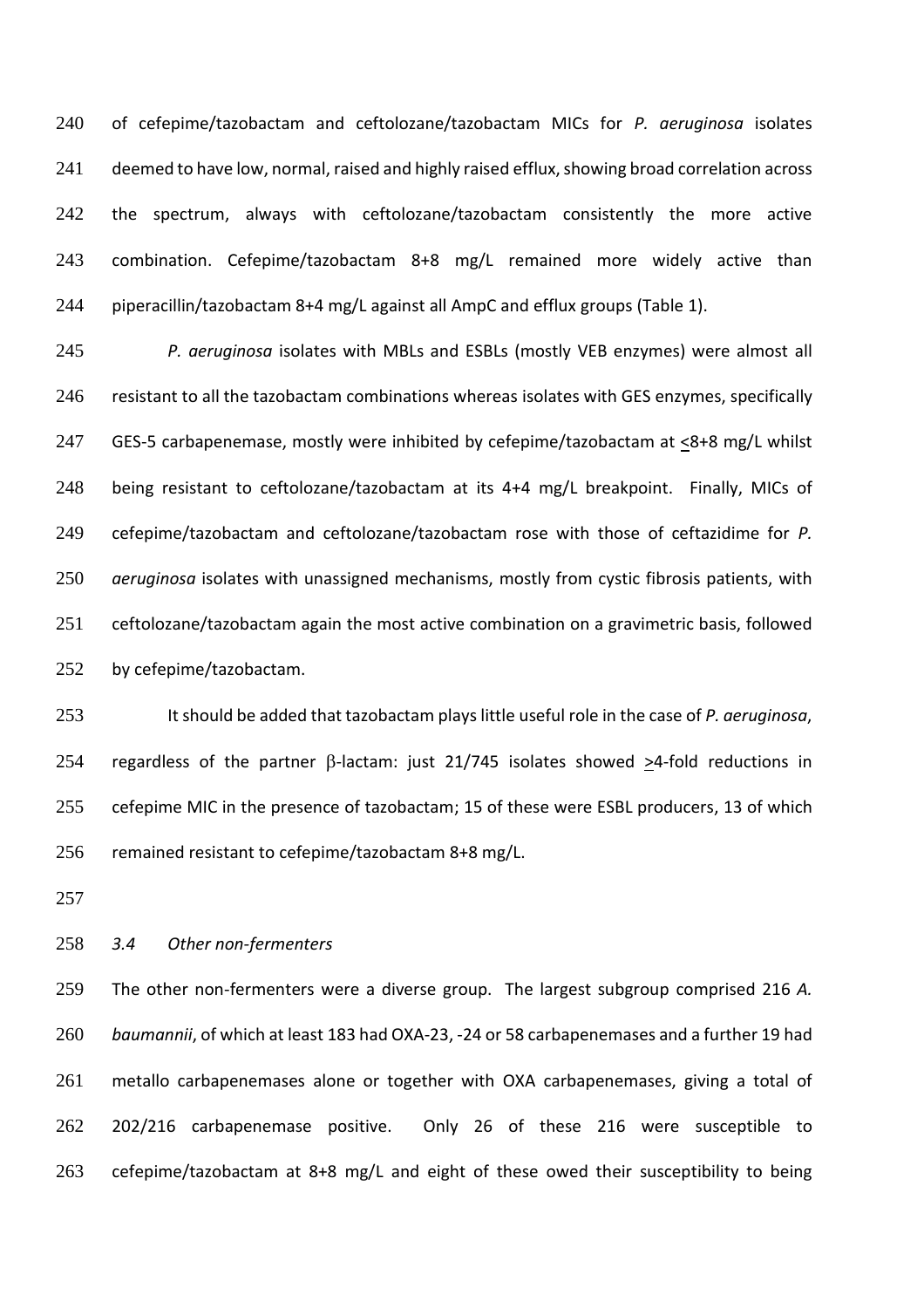inhibited by tazobactam alone at 8 mg/L. Just 10/216 were inhibited by piperacillin/tazobactam 8+4 mg/L, again largely owing to susceptibility to tazobactam itself. Ceftolozane/tazobactam has no breakpoints for *Acinetobacter* spp.; its MICs were similar to 267 those of cefepime/tazobactam.

 On a simple gravimetric basis, cefepime/tazobactam was more active than ceftolozane/tazobactam against *Elizabethkingia* spp. and *Chryseobacterium* spp. and similarly active against *Burkholderia cepacia* complex, non-*aeruginosa Pseudomonas* and *S. maltophilia*. *Achromobacter* spp., and *Pandorea* spp. were largely resistant to both cephalosporin combinations at any reasonable potential breakpoint but were more often 273 susceptible to piperacillin/tazobactam. For all these species, the effect of tazobactam on the activity of cefepime was slight, with MICs rarely reduced more than two-fold (not shown).

 Wide activity of tazobactam combinations against non-*baumannii Acinetobacter* spp. reflected susceptibility to tazobactam itself: 20/38 isolates were inhibited by tazobactam at 4 mg/L and 26/38 at 8 mg/L, as in the cefepime combination.

### **4.0 Discussion**

 Piperacillin/tazobactam has been a mainstay broad-spectrum antibiotic since the 1990s, used 281 empirically and effectively in many types of infection. Nonetheless it has limitations, and these have grown with time. Its spectrum always excluded most AmpC-hyperproducing 283 Enterobacterales,[19] and most recent surveys find that  $\geq$ 30% of ESBL producers are resistant.[20] Given that extracted ESBLs are inhibited by tazobactam in the assay cuvette, this behaviour may reflect the strong expression of ESBLs by currently-circulating Enterobacterales,[21] the impermeability of producer strains and/or the frequent co-production of OXA-1, an inhibitor-resistant penicillinase.[14] Even where ESBL producers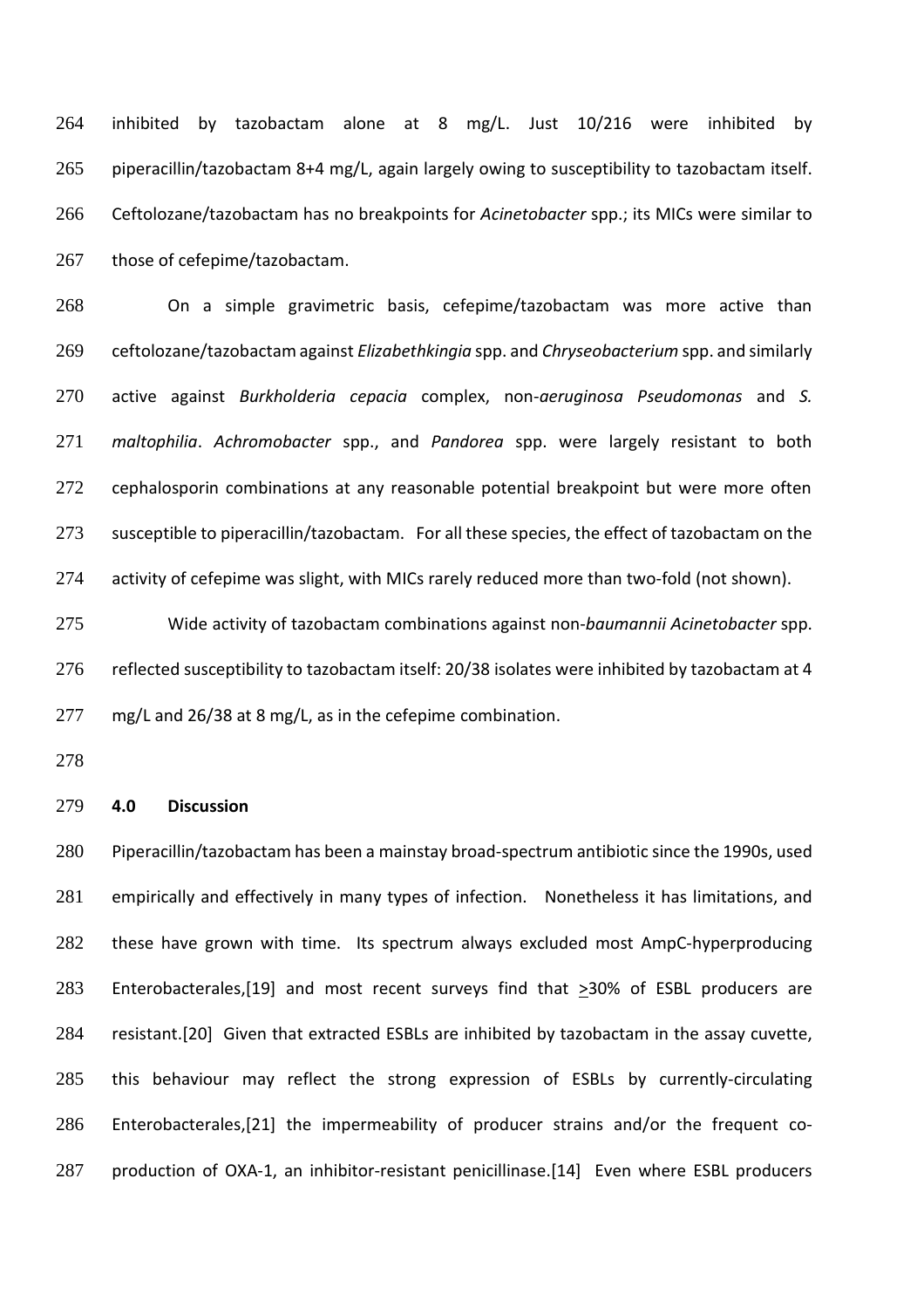appearred susceptible to piperacillin/ tazobactam *in vitro*, outcomes were worse than with a carbapenem, at least in bacteraemia.[22] Underlying these observations is the fact that 290 piperacillin is highly labile to many β-lactamases, making it a difficult drug to protect. 291 Moreover, piperacillin/tazobactam MICs are notoriously difficult to measure accurately[23] 292 and the zone diameter : MIC correlation has a shallow gradient, increasing the hazard that isolates are miscategorised.[24]

 Cefepime is an attractive replacement partner for tazobactam, being both a rapid permeant of Gram-negative bacteria and near-stable to AmpC and OXA-48 296 B-lactamases, [3,25] both of which attack piperacillin. It is also a weaker substrate for some ESBLs, though these are diverse in relative activity, making generalisation difficult. Moreover, although cefepime is not completely stable to OXA-1 enzyme it is less vulnerable than piperacillin, meaning that this enzyme is less likely to present a problem.[26] The principle of combining tazobactam with a cephalosporin has been well-illustrated with ceftolozane/tazobactam, which showed efficacy against ESBL-producing Enterobacterales in Phase III/IV cUTI, cIAI and VAP trials.[27,28] Moreover, whereas ceftolozane/tazobactam was developed for 1+0.5g and, latterly, 2+1g q8h regimens, cefepime/tazobactam is being developed as a 2+2g regimen with a 90-min infusion time to maximise coverage. 305 Pharmacodynamic modelling suggests that this, coupled with q8h regimen, may justify a 16+8 mg/L breakpoint, exceeding the current EUCAST and CLSI values for unprotected cefepime, which were used as reference points here.[29]

 Even, however, when reviewed against the current cefepime breakpoints, cefepime/tazobactam was widely active against AmpC- and ESBL- producing Enterobacterales, including those with ertapenem resistance and reduced meropenem susceptibility, which imply porin loss. Its likely spectrum in context exceeds that of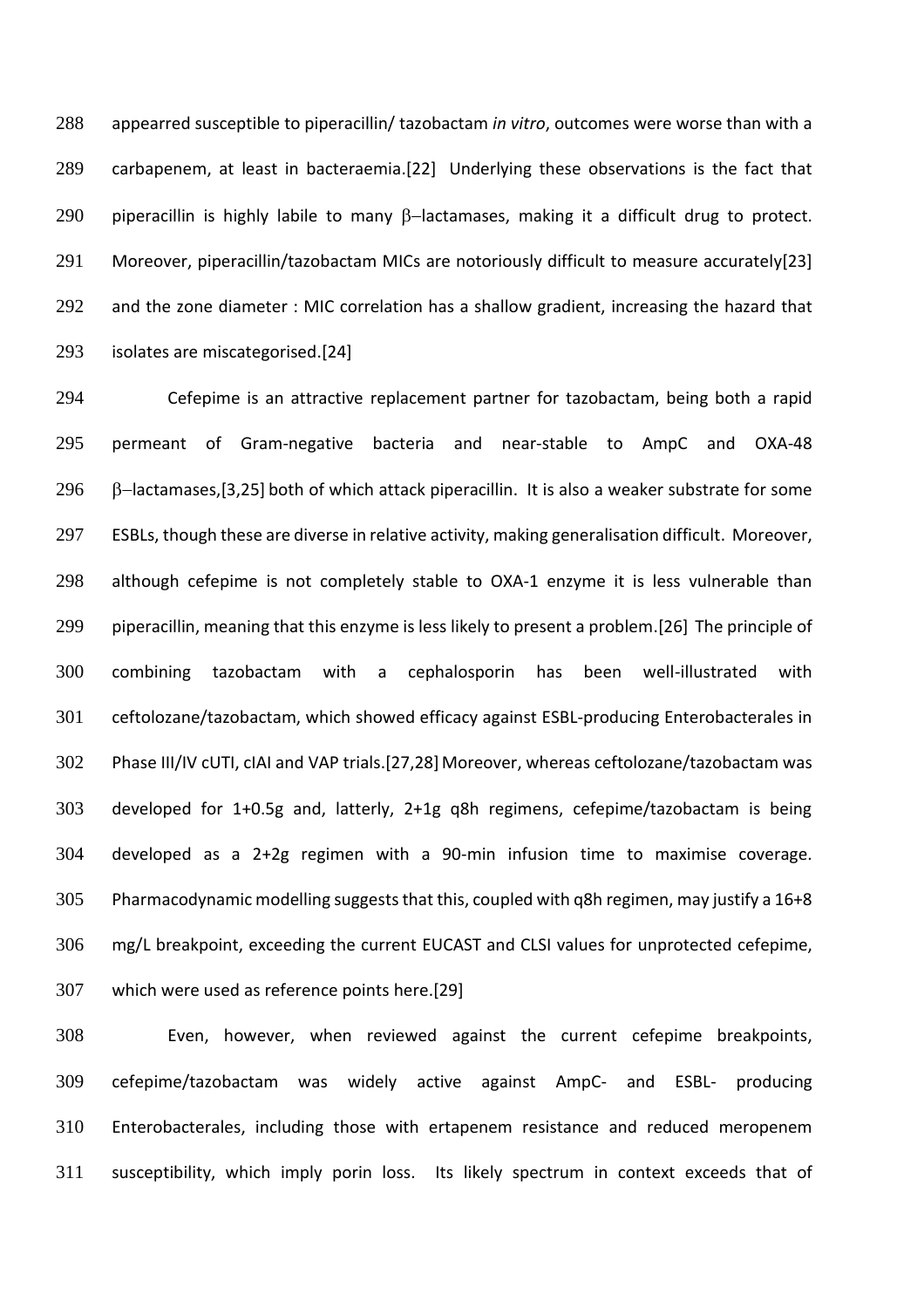ceftolozane/tazobactam, which is constrained by: (i) a lack of activity against AmpC- hyperproducers, (ii) weaker inherent activity, as reflected in higher MICs for 'wildtype' Enterobacterales (Table 1), (iii) greater compromise against ESBL producers with raised carbapenem MICs (Table 3) and (iv) a low assigned breakpoints (2+4 mg/L).

 Harder to assess is the apparent activity of cefepime/tazobactam at 4+8 or 8+8 mg/L against large proportions of Enterobacterales with KPC carbapenemases. These results are in keeping with earlier data using panels of selected isolates,[4,30] particularly in media supplemented with human serum. They reflect the activity of cefepime itself, with no significant potentiation by tazobactam (Table 2), which is inactivated by KPC enzymes,[31] and we are unaware of any evidence that cefepime is effective in infections due to pathogens with KPC carbapenemases. Most of the isolates were clonally diverse organisms referred from hospitals around Manchester, which has a long-standing 'plasmid outbreak'.[16] Isolates from this region of the UK typically are less resistant to carbapenems and cephalosporins, including cefepime, than are representatives of the international ST258 KPC- carbapenemase-producing *K. pneumoniae* clone, which dominates in many countries.[18] Accordingly, we are cautious of claiming any widespread activity against isolates with KPC enzymes, though the aspect does need to be explored further.

 Activity was also seen, at cefepime breakpoints, against the great majority of isolates with OXA-48 carbapenemases. For ceftazidime-non-resistant isolates this is unsurprising: OXA-48-like enzymes lack substantial activity against oxyimino-cephalosporins, including cefepime, which remains effective against producers in animal models.[32] What was more 333 striking was the activity against *bla*<sub>OXA-48</sub>-positive isolates that were resistant to ceftazidime, 334 putatively owing to co-production of ESBLs or other secondary β-lactamases. Encouragingly, tazobactam potentiated cefepime against these isolates. In many respects, the surprise is not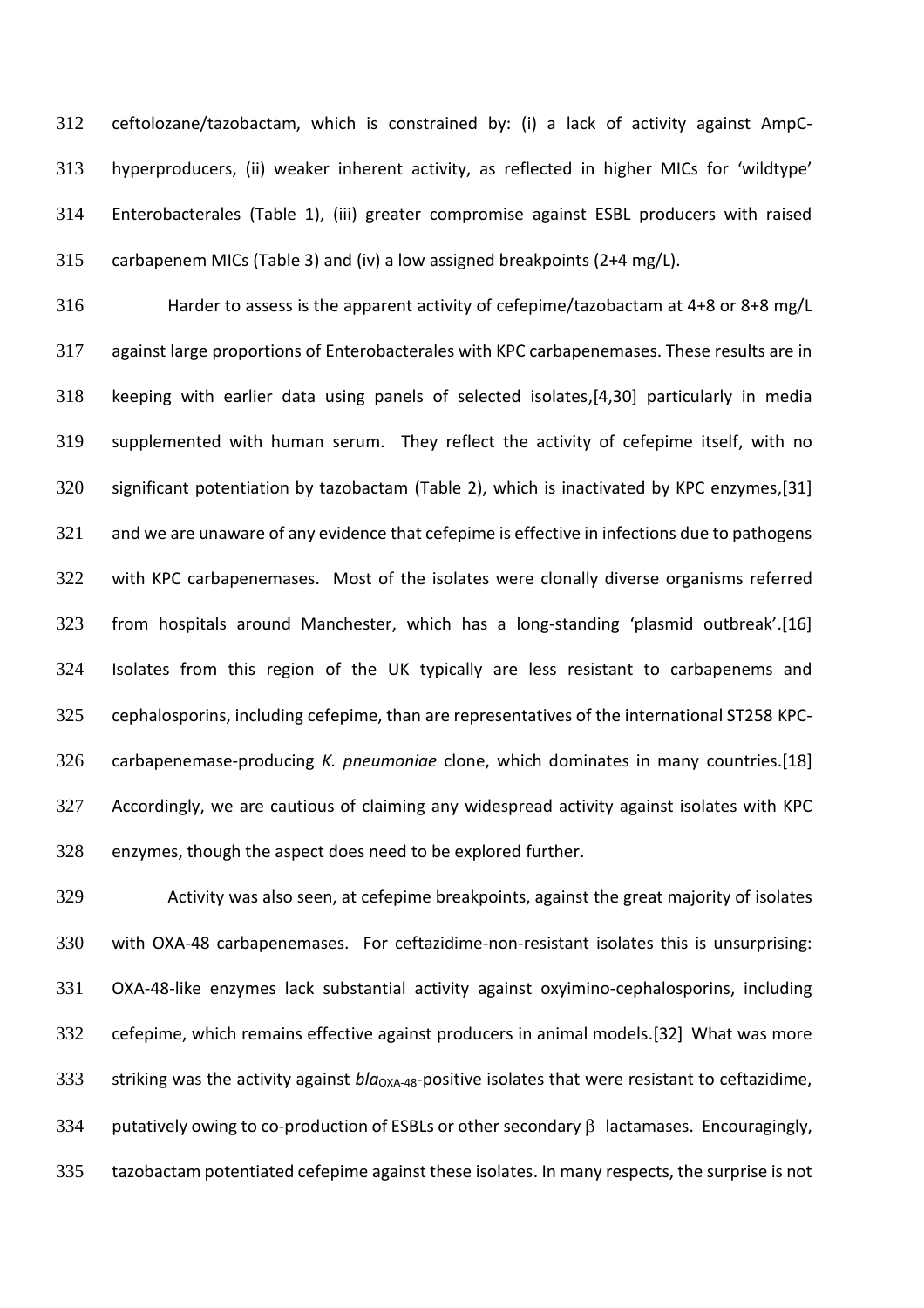336 that it did so, but rather that – as found here and previously[10] – tazobactam fails to similarly protect ceftolozane. The reasons for this difference remain uncertain but the present potentiation of cefepime refutes an earlier hypothesis that OXA-48-like enzymes might inactivate tazobactam.[10]

 Whereas cefepime/tazobactam was the most active combination against important Enterobacterales groups, the position reversed for *P. aeruginosa*. Here, ceftolozane/tazobactam consistently was the more active combination for isolates with the two prevalent modes of cephalosporin resistance - upregulated efflux and derepressed AmpC, despite the handicap of a lower (4+4 mg/L) breakpoint. Nonetheless, cefepime remains one of only two 'old' cephalosporins with broad anti-*P. aeruginosa* activity, the other being ceftazidime. Based on EUCAST cefepime breakpoints, cefepime/tazobactam was more widely active than piperacillin/tazobactam against the raised efflux group in particular. Except against the most difficult strains, it should achieve good coverage against *P. aeruginosa*.

 Carbapenemase-producing *A. baumannii* isolates were widely resistant to all tazobactam combinations whereas other *Acinetobacter* spp. were often inhibited by tazobactam itself irrespective of its partner  $\beta$ -lactam. MICs for other non-fermenters largely mirrored the activity of cefepime, with tazobactam giving little potentiation;, for the *B. cepacia* complex, neither EUCAST nor CLSI attaches confidence to  $\beta$ -lactam MICs as a guide for treatment.

 All these data, for difficult isolates, support the view that cefepime/tazobactam has potential as a 'workhorse' replacement for piperacillin/tazobactam, with scope to be 'carbapenem-sparing'. This term is much abused, often being tagged to innovative antibiotics better suited to directed therapy against bacteria with critical resistances. Nonetheless, the concept is intellectually defensible in three situations. The first is for narrow-spectrum drugs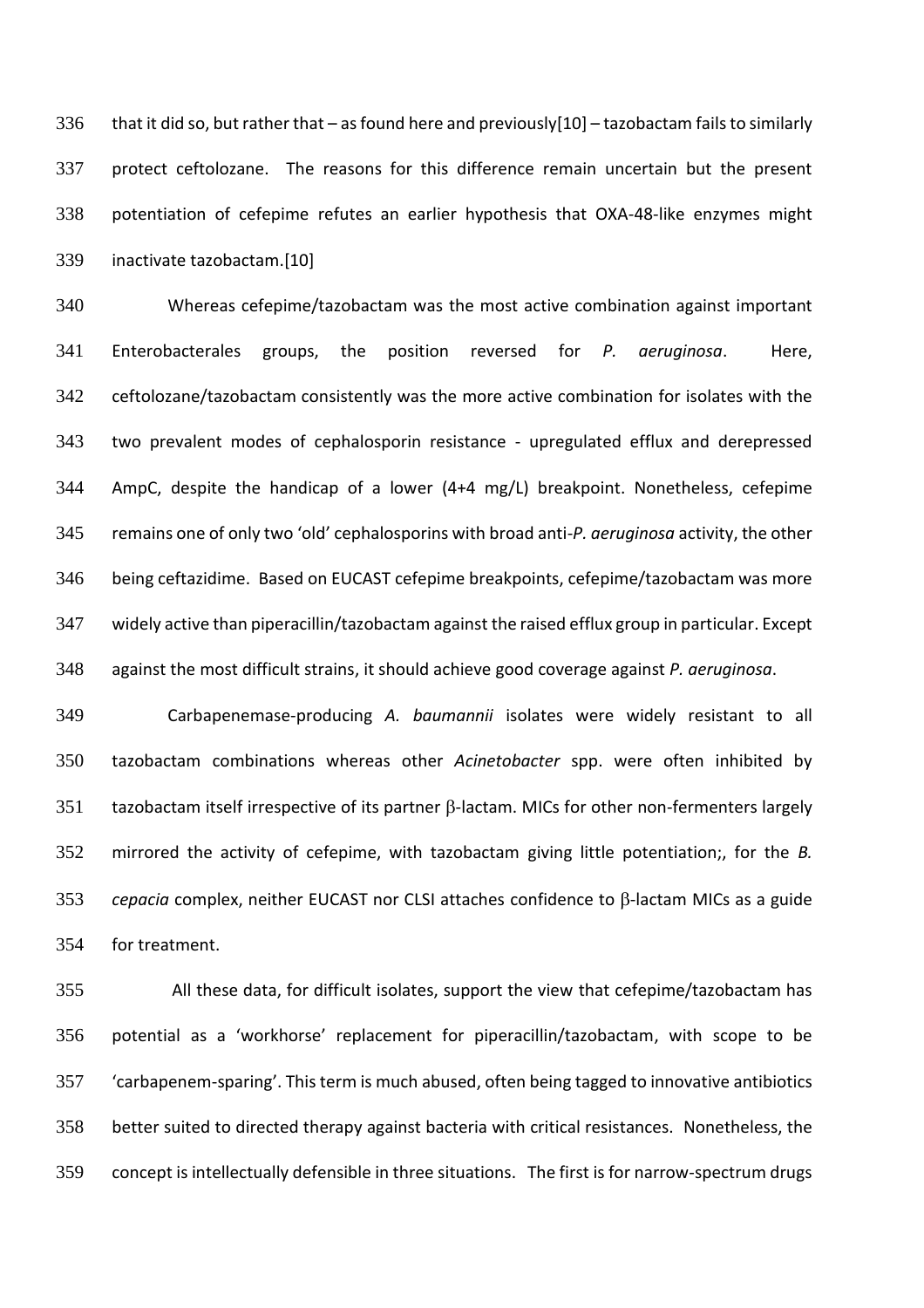(e.g. temocillin) used as directed therapy against key resistance types where a carbapenem otherwise would be prescribed. The second is if an agent with unlinked resistance were to be used empirically to mitigate selection pressure. A plausible, if hypothetical, example would be routinely to use tigecycline in intra-abdominal sepsis, relieving pressure on  $\beta$ -lactams, albeit by using an agent with a more chequered side-effect profile. The third case, pertinent here, is where established agents are repurposed or combined in a manner to achieve coverage equalling a carbapenem, giving scope to spare empirical and directed carbapenem use. Although clinical experience is needed, itsin-vitro coverage, based on likely breakpoints, includes difficult AmpC and ESBL producers with ertapenem resistance, as well as most Enterobacterales with OXA-48 carbapenemases. Some less-meropenem-resistant isolates with KPC carbapenemases may be within spectrum, but this needs further investigation. Although ceftolozane/tazobactam is more active against difficult *P. aeruginosa* resistance phenotypes, cefepime/tazobactam should achieve wider antipseudomonal coverage than piperacillin/tazobactam.

 Only a few bacteria, not studied here, are widely susceptible to carbapenems and piperacillin/tazobactam, but would be expected to be resistant to cefepime/tazobactam, Notable examples are *Enterococcus faecalis* and *Bacteroides* spp. Coverage of these, if thought prudent for a particular setting, could easily be achieved by adding amoxicillin or metronidazole, respectively.

## **Acknowledgements**

 We are grateful to all AMRHAI staff who contributed to the original reference testing and categorisation of these isolates, and in particular to Drs Doumith, Hill, Hopkins, Meunier, Pike and Staves.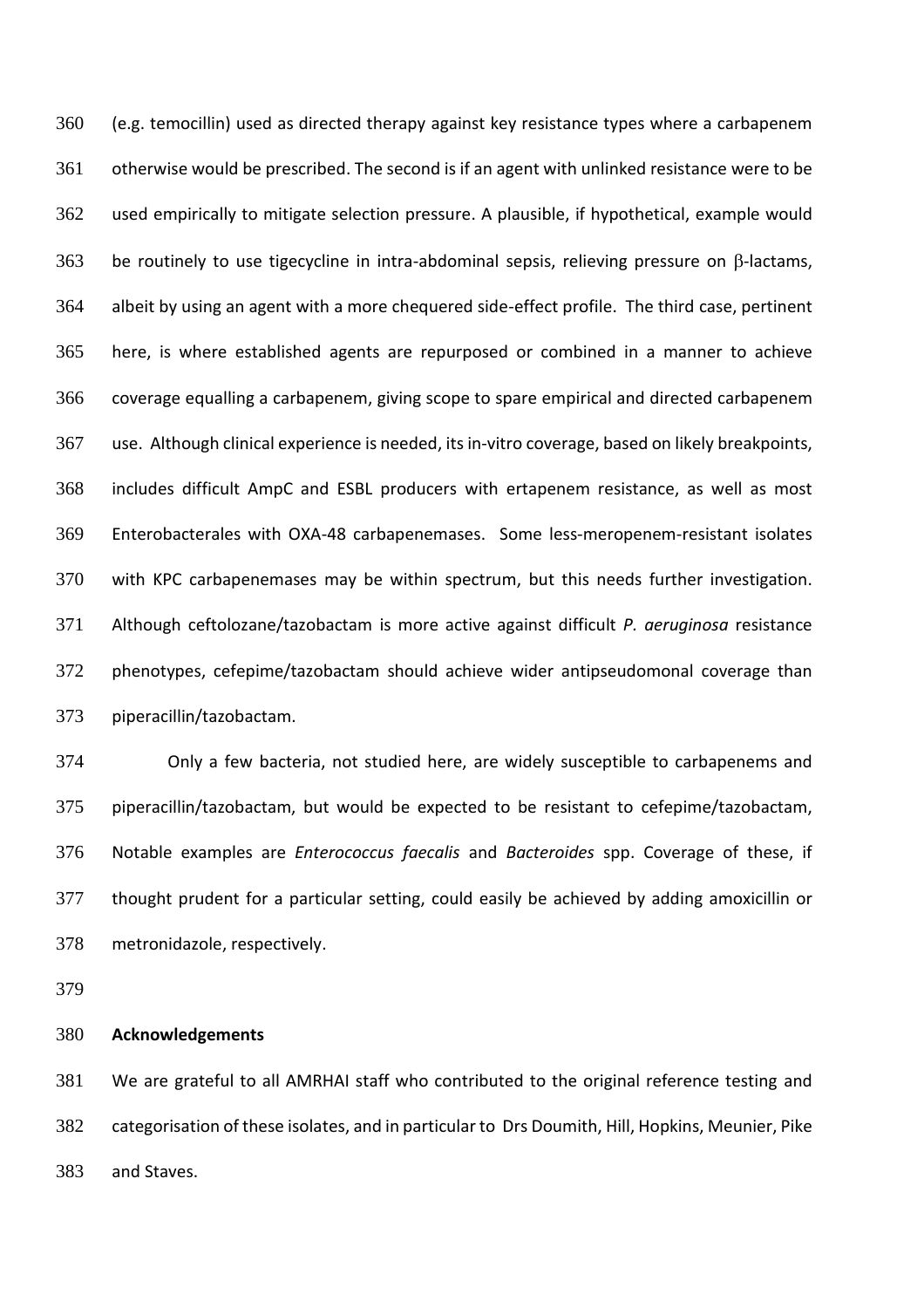#### **Declarations**

**Funding.**

This study was supported by Wockhardt.

**Competing interests.**

 DML has undertaken Advisory Boards or ad-hoc consultancy for Accelerate, Allecra, Antabio, Centauri, Entasis, GlaxoSmithKline, J&J, Meiji, Melinta, Menarini, Mutabilis, Nordic, ParaPharm, Pfizer, QPEX, Roche, Shionogi, T.A.Z., Tetraphase, VenatoRx, Wockhardt, Zambon. He has present paid lectures for Astellas, bioMérieux, Beckman Coulter, Cardiome, Cepheid, Merck/MSD, Menarini, Nordic, Pfizer and Shionogi. He has direct relevant shareholdings or options in Dechra, GSK, Merck, Perkin Elmer, Pfizer, and T.A.Z, amounting to <10% of portfolio value. He also has nominated holdings in Avacta, Byotrol, Destiny, Diaceutics, Evgen, Fusion Antibodies, Genedrive, Hardide, Renalytics, Scancell and Synairgen (all of which have research/products pertinent to COVID-19) through Enterprise Investment Schemes, but has no authority to trade these shares directly. **SM, PG, AV** and **NW** are members of PHE's Antimicrobial Resistance and Healthcare Associated Infections Reference Unit, which has received financial support for conference attendance, lectures, research projects, or contracted evaluations from numerous sources, including Accelerate Diagnostics, Achaogen Inc., Allecra Therapeutics, Amplex, AstraZeneca UK Ltd, AusDiagnostics, Basilea Pharmaceutica, Becton Dickinson Diagnostics, bioMérieux, Bio-Rad Laboratories, BSAC, Cepheid, Check-Points B.V., Cubist Pharmaceuticals, Department of Health, Enigma Diagnostics, Food Standards Agency, GlaxoSmithKline Services Ltd, Helperby Therapeutics, Henry Stewart Talks, IHMA Ltd, Innovate UK, Kalidex Pharmaceuticals, Melinta Therapeutics, Merck Sharpe & Dohme Corp, Meiji Seika Pharma Co. Ltd, Mobidiag, Momentum Biosciences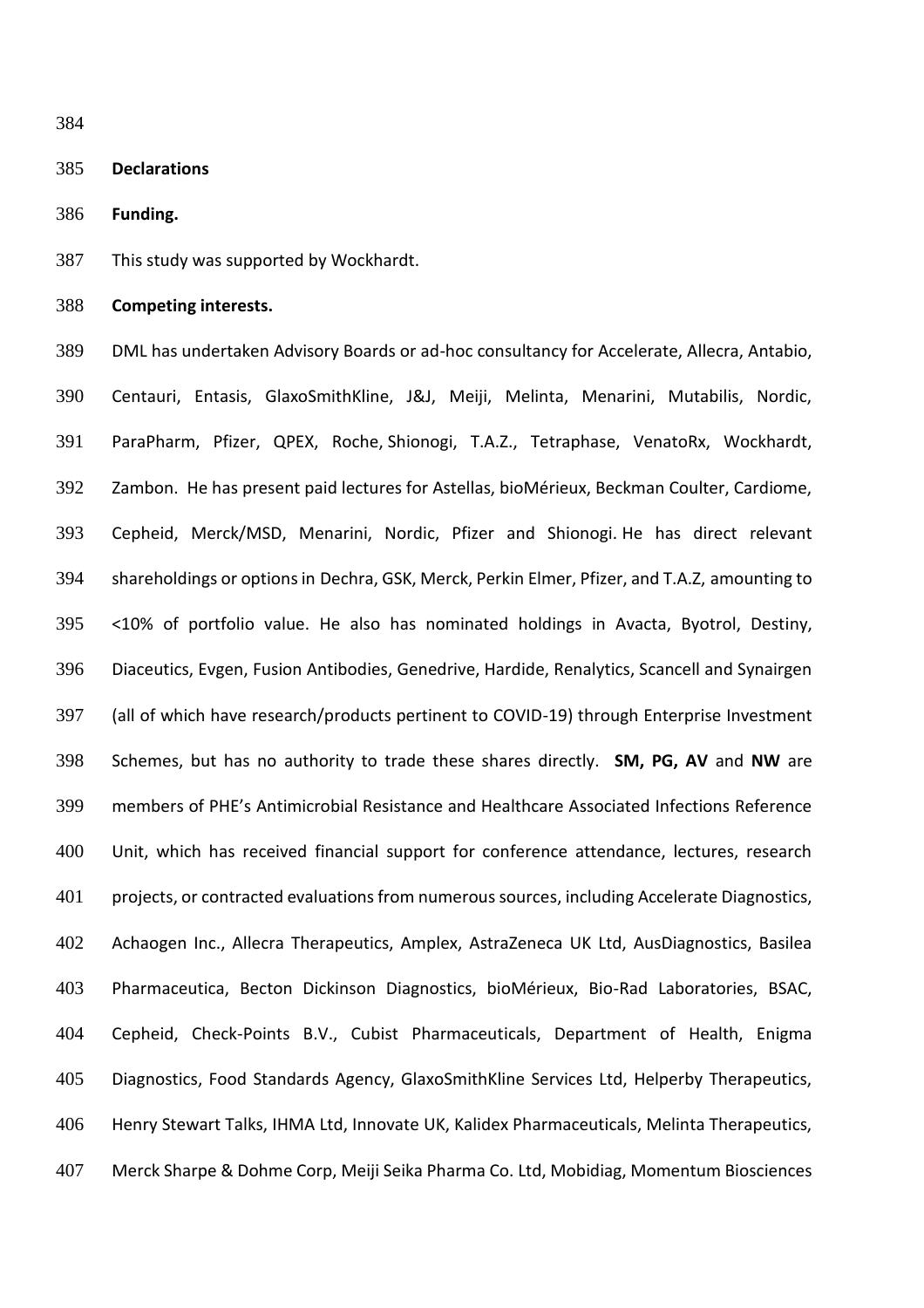| 408                             |                   | Ltd, Neem Biotech, Nordic Pharma Ltd, Norgine Pharmaceuticals, Rempex Pharmaceuticals                                                                                                                                                                          |
|---------------------------------|-------------------|----------------------------------------------------------------------------------------------------------------------------------------------------------------------------------------------------------------------------------------------------------------|
| 409                             |                   | Ltd, Roche, Rokitan Ltd, Smith & Nephew UK Ltd, Shionogi & Co. Ltd, Trius Therapeutics,                                                                                                                                                                        |
| 410                             |                   | T.A.Z., VenatoRx Pharmaceuticals and Wockhardt Ltd.                                                                                                                                                                                                            |
| 411<br>412                      | <b>References</b> |                                                                                                                                                                                                                                                                |
| 413<br>414<br>415<br>416        |                   | 1. Livermore DM. Determinants of the activity of $\beta$ -lactamase inhibitor combinations. J<br>Antimicrob Chemother 1993; 31 Suppl A: 9-21.                                                                                                                  |
| 417<br>418<br>419               |                   | 2. Ambrose PG, Lomovskaya O, Griffith DC et al. β-Lactamase inhibitors: what you<br>really need to know. Curr Opin Pharmacol 2017; 36: 86-93.                                                                                                                  |
| 420<br>421<br>422<br>423        |                   | 3. Livermore DM, Hope R, Mushtaq S et al. Orthodox and unorthodox clavulanate<br>combinations against extended-spectrum $\beta$ -lactamase producers Clin Microbiol<br>Infect 2008;14 Suppl 1: 189-93                                                          |
| 424<br>425<br>426<br>427        |                   | 4. Livermore DM, Mushtag S, Warner M et al. Potential of high-dose<br>cefepime/tazobactam against multiresistant Gram-negative pathogens. J Antimicrob<br>Chemother 2018; 73: 126-33.                                                                          |
| 428<br>429<br>430               |                   | 5. Veeraraghavan B. Newer β-lactam and β-lactamase inhibitor combinations available<br>in India: consensus and controversies. Indian J Med Microbiol 2011; 29: 315-6.                                                                                          |
| 431<br>432<br>433<br>434        |                   | 6. Palwe S, Veeraraghavan B, Periasamy H et al. Unorthodox parenteral $\beta$ -lactam and $\beta$ -<br>lactamase inhibitor combinations: flouting antimicrobial stewardship and<br>compromising patient care. Antimicrob Agents Chemother 2020; 64: e00168-20. |
| 435<br>436<br>437<br>438        |                   | 7. Nikaido H, Liu W, Rosenberg EY. Outer membrane permeability and $\beta$ -lactamase<br>stability of dipolar ionic cephalosporins containing methoxyimino<br>substituents. Antimicrob Agents Chemother 1990; 34: 337-42.                                      |
| 439<br>440<br>441<br>442        |                   | 8. Preston RA, Mamikonyan G, Mastim M et al. Single-center investigation of the<br>pharmacokinetics of WCK 4282 (cefepime-tazobactam combination) in renal<br>impairment. Antimicrob Agents Chemother 2019; 63: e00873-19.                                     |
| 443<br>444<br>445               |                   | 9. Cassir N, Rolain JM, Brouqui P. A new strategy to fight antimicrobial resistance: the<br>revival of old antibiotics. Front Microbiol. 2014; 5: 551.                                                                                                         |
| 446<br>447<br>448<br>449<br>450 |                   | 10. Livermore DM, Mushtaq S, Meunier D et al. Activity of ceftolozane/tazobactam<br>against surveillance and 'problem' Enterobacteriaceae, Pseudomonas aeruginosa<br>and non-fermenters from the British Isles. J Antimicrob Chemother 2017; 72: 2278-<br>89.  |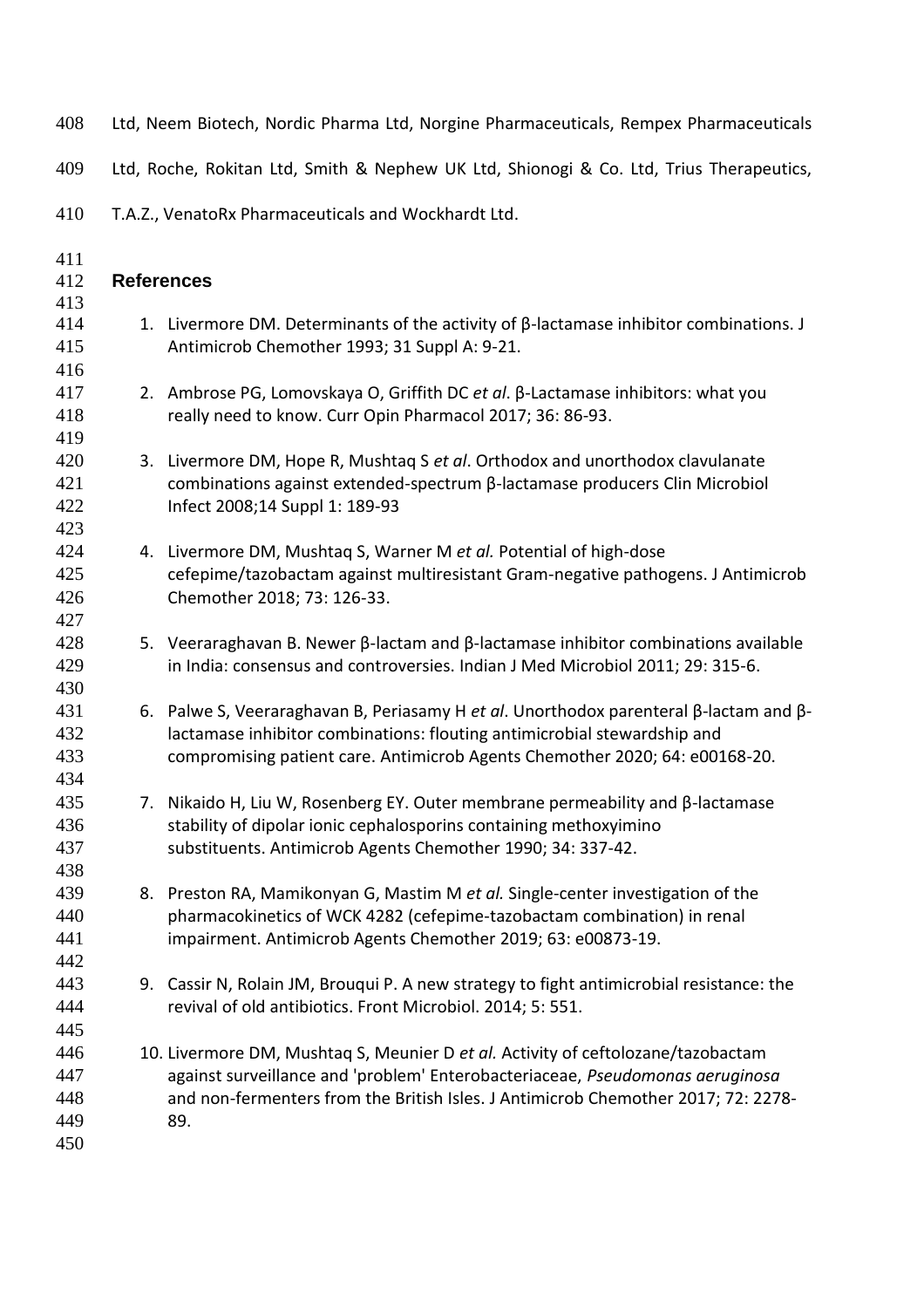11. Livermore DM, Meunier D, Hopkins KL *et al.* Activity of ceftazidime/avibactam against problem Enterobacteriaceae and *Pseudomonas aeruginosa* in the UK, 2015- 16. J Antimicrob Chemother 2018; 73: 648-657. 12. Anon. A guide to sensitivity testing. Report of the Working Party on Antibiotic Sensitivity Testing of the British Society for Antimicrobial Chemotherapy. J Antimicrob Chemother. 1991;27 Suppl D:1-50. 13. Doumith M, Ellington MJ, Livermore DM *et al*. Molecular mechanisms disrupting porin expression in ertapenem-resistant *Klebsiella* and *Enterobacter* spp. clinical isolates from the UK. J Antimicrob Chemother 2009; 63: 659-67. 14. Livermore DM, Day M, Cleary P *et al.* OXA-1 β-lactamase and non-susceptibility to penicillin/β-lactamase inhibitor combinations among ESBL-*producing Escherichia coli.* J Antimicrob Chemother 2019; 74: 326-33. 15. Walther-Rasmussen J, Høiby N. Class A carbapenemases. J Antimicrob Chemother 2007; 60: 470-82. 16. Doumith M, Findlay J, Hirani H *et al.* Major role of pKpQIL-like plasmids in the early dissemination of KPC-type carbapenemases in the UK. J Antimicrob Chemother 2017; 72: 2241-8. 17. Pitout JD, Nordmann P, Poirel L. Carbapenemase-producing *Klebsiella pneumoniae*, a key pathogen set for global nosocomial dominance. Antimicrob Agents Chemother 2015; 59: 5873-84. 18. Munoz-Price LS, Poirel L, Bonomo RA *et al.* Clinical epidemiology of the global expansion of *Klebsiella pneumoniae* carbapenemases. Lancet Infect Dis 2013; 13: 785-96. 19. Chen HY, Bonfiglio G, Allen M *et al.* Multicentre survey of the comparative in-vitro activity of piperacillin/tazobactam against bacteria from hospitalized patients in the British *Isles. J Antimicrob Chemother* 1993; 32: 247-66. 20. Karlowsky JA, Kazmierczak KM, Young K, *et al.* In vitro activity of ceftolozane/tazobactam against phenotypically defined extended-spectrum β- lactamase (ESBL)-positive isolates of *Escherichia coli* and *Klebsiella pneumoniae* isolated from hospitalized patients (SMART 2016). Diagn Microbiol Infect Dis 2020; 96: 114925. 21. Babini GS, Yuan M, Hall LM, Livermore DM. Variable susceptibility to piperacillin/tazobactam amongst *Klebsiella* spp. with extended-spectrum - lactamases. J Antimicrob Chemother 2003; 51: 605-12. 22. Harris PNA, Tambyah PA, Lye DC *et al*. Effect of piperacillin-tazobactam vs meropenem on 30-day mortality for patients with *E coli* or *Klebsiella pneumoniae*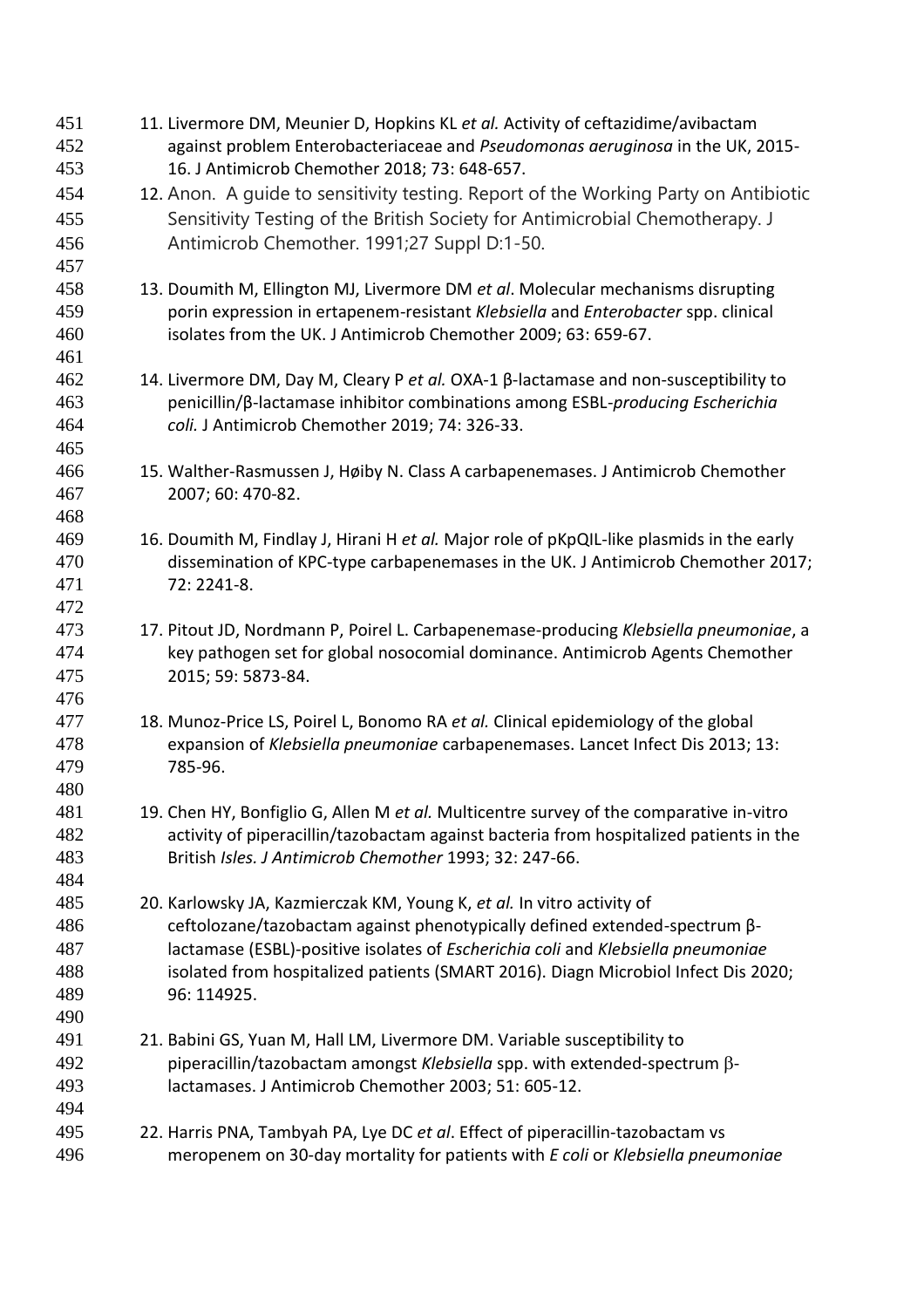| 497<br>498<br>499 | bloodstream infection and ceftriaxone resistance: a randomized clinical trial. JAMA.<br>2018; 320: 984-94.                                                                          |
|-------------------|-------------------------------------------------------------------------------------------------------------------------------------------------------------------------------------|
| 500<br>501        | 23. Henderson A, Humphries R. 2020. Building a better test for piperacillin-tazobactam<br>susceptibility testing: would that it were so simple (it's complicated). J Clin Microbiol |
| 502<br>503        | 58: e01649-1.                                                                                                                                                                       |
| 504               | 24. Livermore DM, Mushtag S, James D et al. In vitro activity of piperacillin/tazobactam                                                                                            |
| 505               | and other broad-spectrum antibiotics against bacteria from hospitalised patients in                                                                                                 |
| 506<br>507        | the British Isles. Int J Antimicrob Agents 2003; 22: 14-27.                                                                                                                         |
|                   |                                                                                                                                                                                     |
| 508<br>509        | 25. Stewart A, Harris P, Henderson A et al. Treatment of infections by OXA-48-producing                                                                                             |
| 510               | Enterobacteriaceae. Antimicrob Agents Chemother 2018; 62: e01195-18.                                                                                                                |
| 511               | 26. Torres E, López-Cerero L, Rodríguez-Martínez JM et al. Reduced susceptibility to                                                                                                |
| 512               | cefepime in clinical isolates of Enterobacteriaceae producing OXA-1 β-                                                                                                              |
| 513               | lactamase. Microb Drug Resist 2016; 22: 141-6.                                                                                                                                      |
| 514               |                                                                                                                                                                                     |
| 515               | 27. Popejoy MW, Paterson DL, Cloutier D et al. Efficacy of ceftolozane/tazobactam                                                                                                   |
| 516               | against urinary tract and intra-abdominal infections caused by ESBL-producing                                                                                                       |
| 517               | Escherichia coli and Klebsiella pneumoniae: a pooled analysis of Phase 3 clinical                                                                                                   |
| 518               | trials. J Antimicrob Chemother. 2017; 72: 268-72.                                                                                                                                   |
| 519               |                                                                                                                                                                                     |
| 520               | 28. Kollef MH, Nováček M, Kivistik Ü et al. Ceftolozane-tazobactam versus meropenem                                                                                                 |
| 521               | for treatment of nosocomial pneumonia (ASPECT-NP): a randomised, controlled,                                                                                                        |
| 522               | double-blind, phase 3, non-inferiority trial. Lancet Infect Dis 2019; 19: 1299-311.                                                                                                 |
| 523               |                                                                                                                                                                                     |
| 524               | 29. Lasko M, Abdelraouf K, Nicolau DP In vivo efficacy of WCK 4282 (high dose cefepime                                                                                              |
| 525               | [FEP] - tazobactam [TZB]) against b-lactamase-producing (BLP) Gram-negative                                                                                                         |
| 526               | bacteria in a neutropenic murine pneumonia model. ID Week 2020, Abstract 1245.                                                                                                      |
| 527               |                                                                                                                                                                                     |
| 528               | 30. Castanheira M, Duncan LR, Rhomberg PR et al. Enhanced activity of cefepime-                                                                                                     |
| 529               | tazobactam (WCK 4282) against KPC-producing Enterobacteriaceae when tested in                                                                                                       |
| 530               | media supplemented with human serum or sodium chloride. Diagn Microbiol Infect                                                                                                      |
| 531               | Dis 2017; 89: 305-9.                                                                                                                                                                |
| 532               |                                                                                                                                                                                     |
| 533               | 31. Papp-Wallace KM, Bethel CR, Distler AM et al. Inhibitor resistance in the KPC-2 $\beta$ -                                                                                       |
| 534               | lactamase, a preeminent property of this class A $\beta$ -lactamase. Antimicrob Agents                                                                                              |
| 535               | Chemother 2010; 54: 890-7.                                                                                                                                                          |
| 536               |                                                                                                                                                                                     |
| 537               | 32. Wiskirchen DE, Nordmann P, Crandon JL et al. Efficacy of humanized carbapenem                                                                                                   |
| 538               | and ceftazidime regimens against Enterobacteriaceae producing OXA-48                                                                                                                |
| 539               | carbapenemase in a murine infection model. Antimicrob Agents Chemother 2014;                                                                                                        |
| 540               | 58: 1678-83.                                                                                                                                                                        |
| 541               |                                                                                                                                                                                     |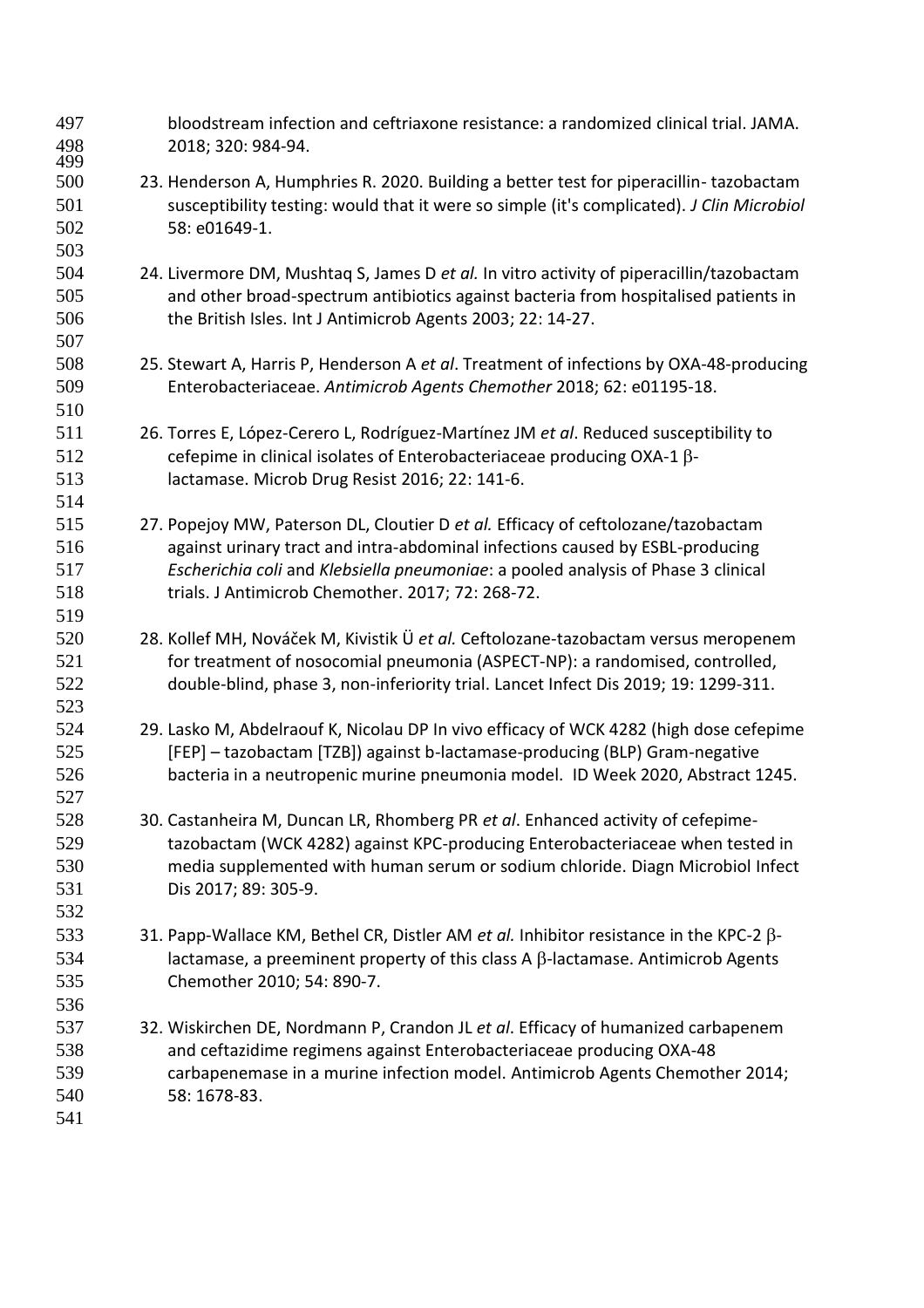# 542 **Table 1.** MIC distribution of tazobactam combinations

|                                                   | Number of isolates with indicated MIC (mg/L) |                |              |                |                |              |                |                |                |                |    |                |                |                |
|---------------------------------------------------|----------------------------------------------|----------------|--------------|----------------|----------------|--------------|----------------|----------------|----------------|----------------|----|----------------|----------------|----------------|
| <b>Row Labels</b>                                 | 0.03                                         | 0.06           | 0.12         | 0.25           | 0.5            | $\mathbf{1}$ | $\overline{2}$ | 4              | 8              | 16             | 32 | 64             | 128            | >128           |
| Enterobacterales: Wild-types (n=71) <sup>a</sup>  |                                              |                |              |                |                |              |                |                |                |                |    |                |                |                |
| Cefepime/tazobactam 8 mg/L                        | 33                                           | 20             | 10           | $\overline{2}$ | $\overline{3}$ | $\mathbf{1}$ |                | $\mathbf{1}$   | $\mathbf{1}$   |                |    |                |                |                |
| Ceftolozane/tazobactam 4 mg/L                     |                                              |                | 8            | 29             | 18             | 13           | $\mathbf{1}$   |                |                | $\mathbf{1}$   |    | $\mathbf{1}$   |                |                |
| Piperacillin/tazobactam 4 mg/L                    |                                              |                |              | 4              | $\overline{7}$ | 9            | 28             | 10             | 8              | $\overline{2}$ |    |                | $\overline{2}$ | $\mathbf{1}$   |
|                                                   |                                              |                |              |                |                |              |                |                |                |                |    |                |                |                |
| Enterobacterales: AmpC (n=418) <sup>b</sup>       |                                              |                |              |                |                |              |                |                |                |                |    |                |                |                |
| Cefepime/tazobactam 8 mg/L                        | 32                                           | 45             | 42           | 70             | 78             | 70           | 43             | 28             | 8              | $\overline{2}$ |    |                |                |                |
| Ceftolozane/tazobactam 4 mg/L                     |                                              | $\mathbf{1}$   | 5            | 24             | 51             | 48           | 57             | 49             | 72             | 56             | 32 | 18             | 4              | $\mathbf{1}$   |
| Piperacillin/tazobactam 4 mg/L                    |                                              | $\mathbf{1}$   |              | $\overline{2}$ | 3              | 5            | 18             | 53             | 38             | 54             | 56 | 70             | 64             | 54             |
|                                                   |                                              |                |              |                |                |              |                |                |                |                |    |                |                |                |
| Enterobacterales: ESBL (n=306) <sup>c</sup>       |                                              |                |              |                |                |              |                |                |                |                |    |                |                |                |
| Cefepime/tazobactam 8 mg/L                        | 43                                           | 42             | 44           | 33             | 29             | 40           | 24             | 18             | 10             | 14             | 6  |                |                | 3              |
| Ceftolozane/tazobactam 4 mg/L                     |                                              |                | 10           | 29             | 55             | 48           | 56             | 25             | 20             | 20             | 19 | 8              | $\overline{7}$ | 9              |
| Piperacillin/tazobactam 4 mg/L                    |                                              |                |              |                | $\overline{2}$ | 5            | 34             | 39             | 46             | 37             | 30 | 30             | 21             | 62             |
|                                                   |                                              |                |              |                |                |              |                |                |                |                |    |                |                |                |
| Enterobacterales: AmpC + ESBL (n=27) <sup>d</sup> |                                              |                |              |                |                |              |                |                |                |                |    |                |                |                |
| Cefepime/tazobactam 8 mg/L                        | $\mathbf{1}$                                 | $\overline{2}$ | $\mathbf{1}$ | $\overline{2}$ | 3              | 4            | $\overline{7}$ | 5              | $\mathbf{1}$   | $\mathbf 1$    |    |                |                |                |
| Ceftolozane/tazobactam 4 mg/L                     |                                              |                |              | $\mathbf{1}$   | $\mathbf{1}$   | $\mathbf{1}$ | $\overline{2}$ | 4              | 4              | $\overline{2}$ | 6  | $\overline{2}$ | $\mathbf{1}$   | $\overline{3}$ |
| Piperacillin/tazobactam 4 mg/L                    |                                              |                |              |                |                |              | $\mathbf{1}$   | $\mathbf{1}$   | $\overline{2}$ | $\mathbf{1}$   | 4  | 3              | 5              | 10             |
|                                                   |                                              |                |              |                |                |              |                |                |                |                |    |                |                |                |
| Enterobacterales: impermeable (n=31) <sup>e</sup> |                                              |                |              |                |                |              |                |                |                |                |    |                |                |                |
| Cefepime/tazobactam 8 mg/L                        | $\mathbf{1}$                                 |                | 3            | 6              | 4              | 9            | 4              | 4              |                |                |    |                |                |                |
| Ceftolozane/tazobactam 4 mg/L                     |                                              |                | 1            | 3              | 9              | 10           | 5              | $\overline{2}$ |                |                |    | $\mathbf{1}$   |                |                |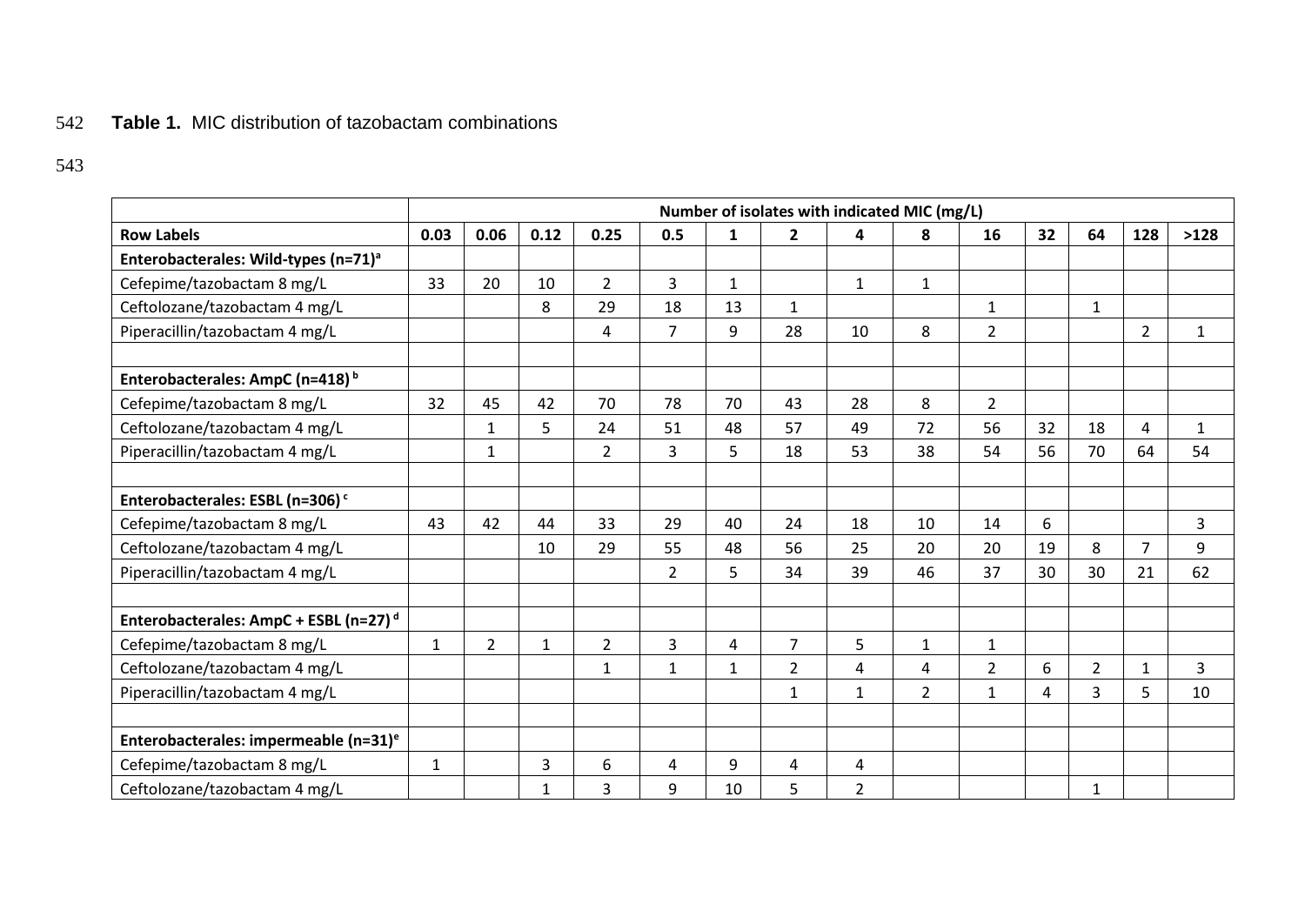| Piperacillin/tazobactam 4 mg/L                                                     |                |                |              |                | $\mathbf{1}$   |                | $\overline{2}$ | 4              | 8              | 9              | $\overline{2}$ | 2              | 1            | $\overline{2}$ |
|------------------------------------------------------------------------------------|----------------|----------------|--------------|----------------|----------------|----------------|----------------|----------------|----------------|----------------|----------------|----------------|--------------|----------------|
|                                                                                    |                |                |              |                |                |                |                |                |                |                |                |                |              |                |
| Enterobacterales: K. oxytoca, K1 (n=4)                                             |                |                |              |                |                |                |                |                |                |                |                |                |              |                |
| Cefepime/tazobactam 8 mg/L                                                         |                |                | $\mathbf{1}$ |                | $\mathbf{1}$   |                | $\mathbf{1}$   |                |                |                | $\mathbf{1}$   |                |              |                |
| Ceftolozane/tazobactam 4 mg/L                                                      |                |                |              |                |                | $\overline{2}$ | 1              |                | $\mathbf{1}$   |                |                |                |              |                |
| Piperacillin/tazobactam 4 mg/L                                                     |                |                |              |                |                |                |                |                |                |                |                |                | $\mathbf{1}$ | 3              |
|                                                                                    |                |                |              |                |                |                |                |                |                |                |                |                |              |                |
| <b>Enterobacterales: KPC carbapenemases</b><br>$(n=116)^f$                         |                |                |              |                |                |                |                |                |                |                |                |                |              |                |
| Cefepime/tazobactam 8 mg/L                                                         | $\mathbf{1}$   | $\overline{2}$ |              |                | 3              | 11             | 36             | 35             | 17             | $\overline{3}$ | 4              | 4              |              |                |
| Ceftolozane/tazobactam 4 mg/L                                                      |                |                |              | $\mathbf{1}$   | $\overline{2}$ | $\mathbf{1}$   | $\overline{4}$ | 23             | 31             | 27             | 17             | $\overline{4}$ | 5            | $\mathbf{1}$   |
| Piperacillin/tazobactam 4 mg/L                                                     |                |                |              |                |                |                | $\mathbf{1}$   | $\overline{2}$ |                |                | $\mathbf{1}$   | 5              | 21           | 86             |
|                                                                                    |                |                |              |                |                |                |                |                |                |                |                |                |              |                |
| <b>Enterobacterales: GES carbapenemases</b><br>$(n=10)^{g}$                        |                |                |              |                |                |                |                |                |                |                |                |                |              |                |
| Cefepime/tazobactam 8 mg/L                                                         |                |                | $\mathbf{1}$ | $\overline{2}$ | $\overline{3}$ |                | $\mathbf{1}$   |                | 3              |                |                |                |              |                |
| Ceftolozane/tazobactam 4 mg/L                                                      |                |                |              |                |                |                |                |                | $\overline{2}$ |                | 6              | $\overline{2}$ |              |                |
| Piperacillin/tazobactam 4 mg/L                                                     |                |                |              |                |                |                |                |                |                | $\mathbf{1}$   | $\overline{2}$ | $\mathbf{1}$   | 3            | 3              |
|                                                                                    |                |                |              |                |                |                |                |                |                |                |                |                |              |                |
| <b>Enterobacterales: Other class A</b>                                             |                |                |              |                |                |                |                |                |                |                |                |                |              |                |
| carbapenemases (n=9) <sup>h</sup>                                                  |                |                |              |                |                |                |                |                |                |                |                |                |              |                |
| Cefepime/tazobactam 8 mg/L                                                         | $\overline{2}$ | 4              | $\mathbf{1}$ | $\overline{2}$ |                |                |                |                |                |                |                |                |              |                |
| Ceftolozane/tazobactam 4 mg/L                                                      |                |                |              | $\overline{3}$ | $\overline{3}$ | $\mathbf{1}$   | $\overline{2}$ |                |                |                |                |                |              |                |
| Piperacillin/tazobactam 4 mg/L                                                     |                |                |              |                |                | $\mathbf{1}$   | $\mathbf{1}$   | 5              | $\mathbf{1}$   |                |                |                | $\mathbf{1}$ |                |
|                                                                                    |                |                |              |                |                |                |                |                |                |                |                |                |              |                |
| <b>Enterobacterales: OXA-48</b><br>carbapenemases CAZ <4 mg/L (n=114) <sup>i</sup> |                |                |              |                |                |                |                |                |                |                |                |                |              |                |
| Cefepime/tazobactam 8 mg/L                                                         | $\mathbf{1}$   | 13             | 34           | 25             | 20             | 14             | 4              | $\overline{2}$ |                |                |                |                | $\mathbf{1}$ |                |
| Ceftolozane/tazobactam 4 mg/L                                                      |                |                |              | 10             | 44             | 33             | 16             | 10             |                |                |                |                |              | $\mathbf{1}$   |
| Piperacillin/tazobactam 4 mg/L                                                     |                |                |              |                |                |                |                | $\mathbf{1}$   |                | 4              | 1              | 26             | 41           | 41             |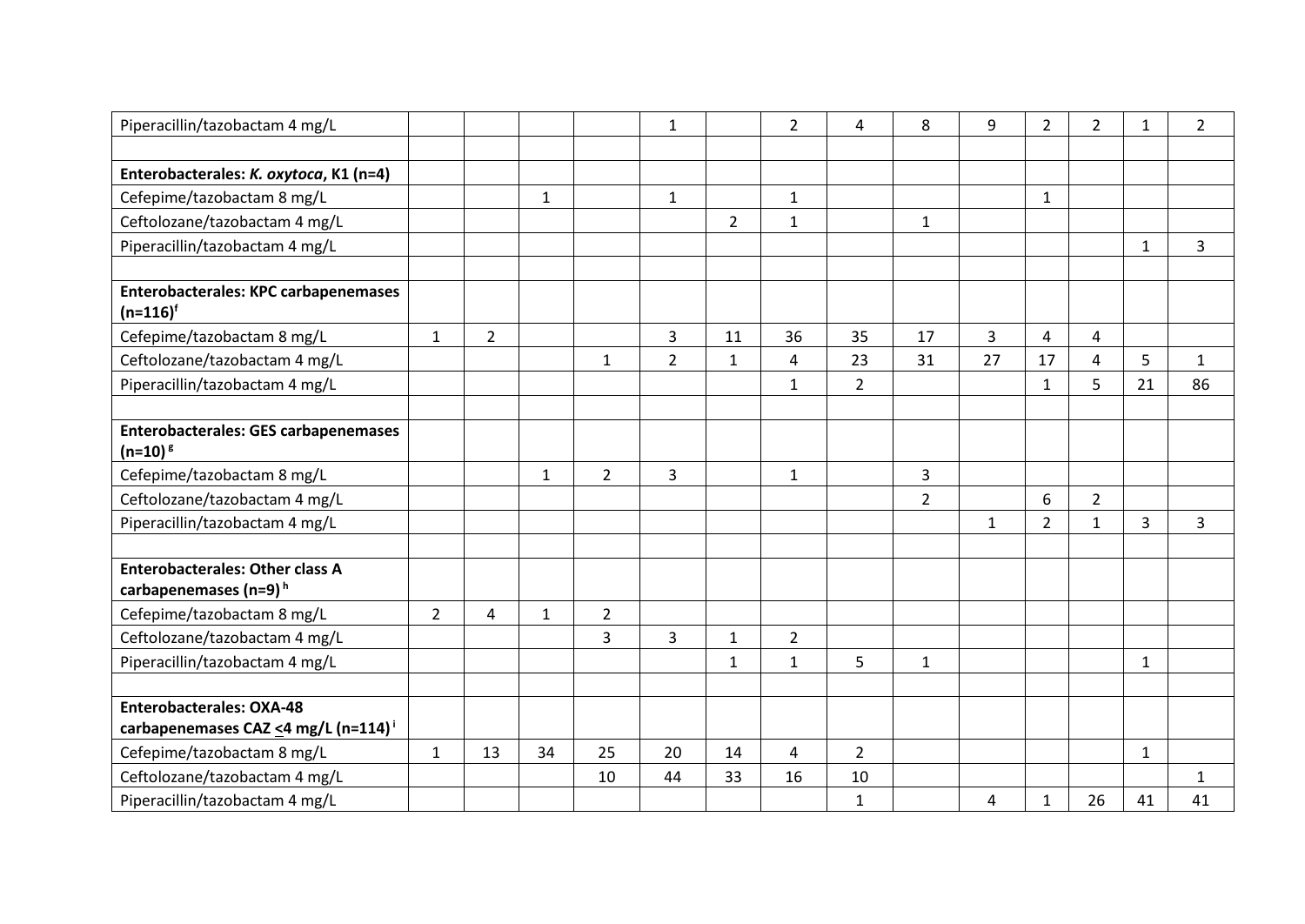| <b>Enterobacterales: OXA-48</b>                                        |              |              |              |              |                |                |                |                |                |                |                |                |              |     |
|------------------------------------------------------------------------|--------------|--------------|--------------|--------------|----------------|----------------|----------------|----------------|----------------|----------------|----------------|----------------|--------------|-----|
| carbapenemases CAZ >4 mg/L (n=136) <sup>i</sup>                        |              |              |              |              |                |                |                |                |                |                |                |                |              |     |
| Cefepime/tazobactam 8 mg/L                                             |              |              | 3            | 5            | 20             | 13             | 17             | 19             | 13             | 12             | 11             | 14             | 5            | 4   |
| Ceftolozane/tazobactam 4 mg/L                                          |              |              |              |              |                | $\overline{2}$ | 7              | 10             | 15             | 15             | 13             | 25             | 16           | 33  |
| Piperacillin/tazobactam 4 mg/L                                         |              |              |              |              |                |                |                |                |                |                | $\mathbf{1}$   | $\overline{7}$ | 12           | 116 |
|                                                                        |              |              |              |              |                |                |                |                |                |                |                |                |              |     |
| <b>Enterobacterales: MBL</b>                                           |              |              |              |              |                |                |                |                |                |                |                |                |              |     |
| carbapenemases (n=210) <sup>k</sup>                                    |              |              |              |              |                |                |                |                |                |                |                |                |              |     |
| Cefepime/tazobactam 8 mg/L                                             | $\mathbf{1}$ | $\mathbf{1}$ |              | $\mathbf{1}$ | $\mathbf{3}$   | 4              | 3              | 3              | 12             | 35             | 48             | 23             | 11           | 65  |
| Ceftolozane/tazobactam 4 mg/L                                          |              |              | 1            | $\mathbf{1}$ |                | $\mathbf{1}$   |                |                |                |                |                | 3              | $\mathbf{1}$ | 203 |
| Piperacillin/tazobactam 4 mg/L                                         |              |              |              |              |                |                | $\mathbf{1}$   | $\overline{2}$ | $\overline{3}$ | 4              | 6              | 14             | 21           | 159 |
|                                                                        |              |              |              |              |                |                |                |                |                |                |                |                |              |     |
| Enterobacterales: MBL + OXA-48                                         |              |              |              |              |                |                |                |                |                |                |                |                |              |     |
| carbapenemases (n=24)                                                  |              |              |              |              |                |                |                |                |                |                |                |                |              |     |
| Cefepime/tazobactam 8 mg/L                                             |              |              |              |              |                |                |                |                |                | $\mathbf{1}$   | $\mathbf{1}$   |                | $\mathbf{1}$ | 21  |
| Ceftolozane/tazobactam 4 mg/L                                          |              |              |              |              |                |                |                |                |                |                | $\mathbf{1}$   |                |              | 23  |
| Piperacillin/tazobactam 4 mg/L                                         |              |              |              |              |                |                |                |                |                |                |                |                |              | 24  |
|                                                                        |              |              |              |              |                |                |                |                |                |                |                |                |              |     |
| Enterobacterales: unassigned, CAZ MIC                                  |              |              |              |              |                |                |                |                |                |                |                |                |              |     |
| <4 mg/L (n=58) <sup>m</sup>                                            |              |              |              |              |                |                |                |                |                |                |                |                |              |     |
| Cefepime/tazobactam 8 mg/L                                             | 13           | 9            | 3            | 6            | $\overline{7}$ | 8              | 4              | $\overline{2}$ | 3              | 3              |                |                |              |     |
| Ceftolozane/tazobactam 4 mg/L                                          |              |              | 6            | 14           | 16             | 12             | 6              | 3              |                |                | $\mathbf 1$    |                |              |     |
| Piperacillin/tazobactam 4 mg/L                                         |              |              |              |              |                | 3              | 9              | 11             | 5              | 8              | $\overline{2}$ | $\mathbf{1}$   | 4            | 15  |
|                                                                        |              |              |              |              |                |                |                |                |                |                |                |                |              |     |
| Enterobacterales: unassigned, CAZ MIC<br>8-32 mg/L (n=20) <sup>n</sup> |              |              |              |              |                |                |                |                |                |                |                |                |              |     |
| Cefepime/tazobactam 8 mg/L                                             |              |              | $\mathbf{1}$ | 3            | 4              |                | 4              | $\overline{2}$ | $\overline{2}$ | $\overline{2}$ |                | $\mathbf{1}$   | $\mathbf{1}$ |     |
| Ceftolozane/tazobactam 4 mg/L                                          |              |              |              |              | 3              |                | $\overline{7}$ | 5              | $\overline{2}$ | $\overline{2}$ | $\mathbf{1}$   |                |              |     |
| Piperacillin/tazobactam 4 mg/L                                         |              |              |              |              |                |                | 3              |                | 3              | $\mathbf{1}$   | $\mathbf{1}$   |                | $\mathbf{1}$ | 11  |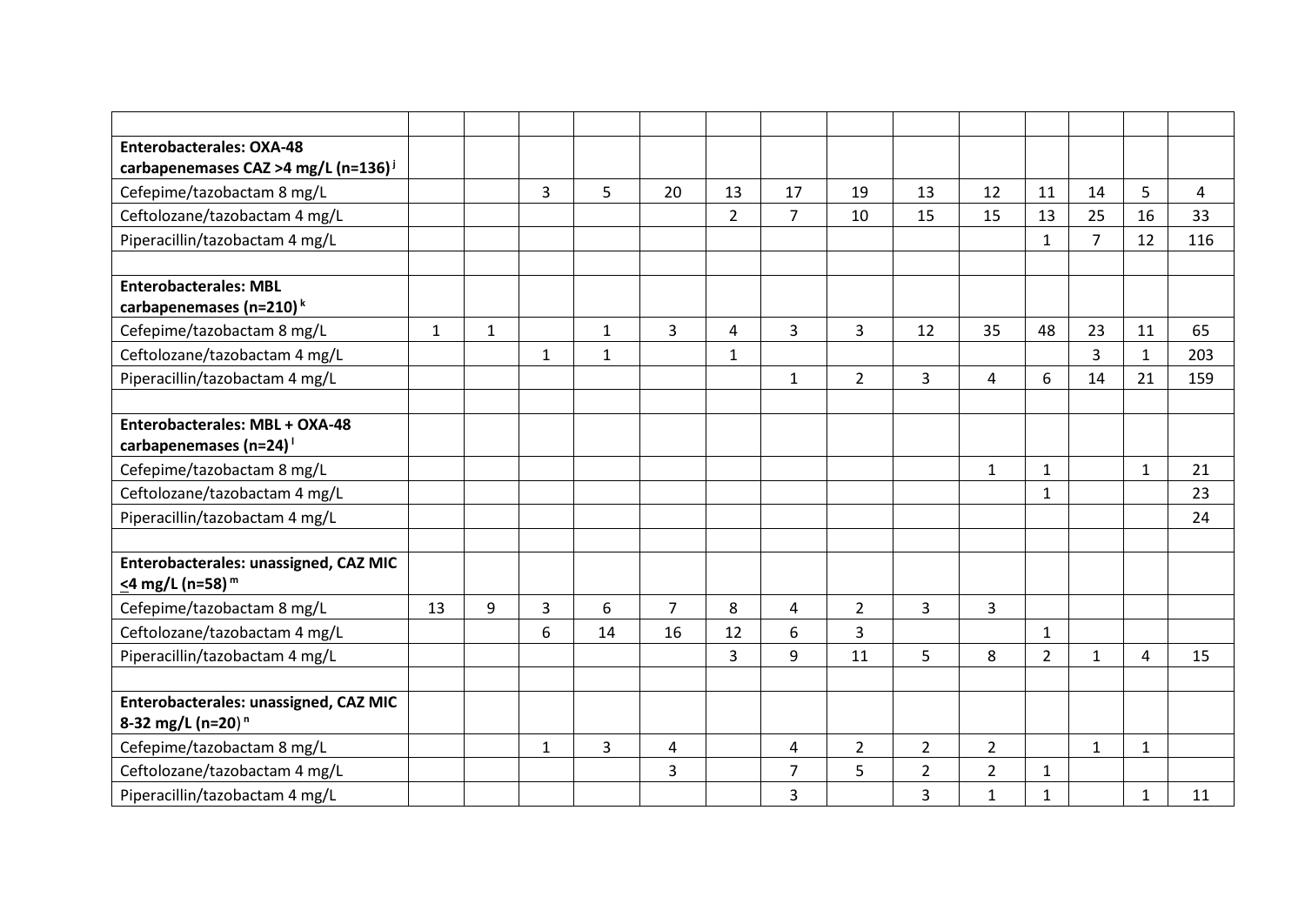| Enterobacterales: unassigned, CAZ MIC  |                |                |                |                |                |                |                |                |                |                |                  |                |                |              |
|----------------------------------------|----------------|----------------|----------------|----------------|----------------|----------------|----------------|----------------|----------------|----------------|------------------|----------------|----------------|--------------|
| >64 mg/L (n=64)°                       |                |                |                |                |                |                |                |                |                |                |                  |                |                |              |
| Cefepime/tazobactam 8 mg/L             | $\overline{2}$ | $\overline{3}$ | 4              | 4              | $\overline{3}$ | $\overline{7}$ | $\overline{7}$ | $\mathbf{1}$   | $\mathbf{1}$   | 11             | $\overline{4}$   |                | $\overline{4}$ | 13           |
| Ceftolozane/tazobactam 4 mg/L          |                |                | $\mathbf{1}$   | $\mathbf{1}$   | 6              | $\overline{2}$ | 6              | 7              | $\mathbf{1}$   | 4              | 3                | 6              | 5              | 22           |
| Piperacillin/tazobactam 4 mg/L         |                |                |                | $\mathbf{1}$   |                |                | $\mathbf{1}$   | 5              | 3              | 6              | $\mathbf{1}$     | 5              | $\overline{2}$ | 40           |
|                                        |                |                |                |                |                |                |                |                |                |                |                  |                |                |              |
| Enterobacterales: unassigned, type I   |                |                |                |                |                |                |                |                |                |                |                  |                |                |              |
| unknowns (n=14) $P$                    |                |                |                |                |                |                |                |                |                |                |                  |                |                |              |
| Cefepime/tazobactam 8 mg/L             |                |                | $\overline{2}$ |                |                | $\overline{2}$ | 6              | $\overline{2}$ |                | $\mathbf{1}$   | $\mathbf{1}$     |                |                |              |
| Ceftolozane/tazobactam 4 mg/L          |                |                |                | $\mathbf{1}$   | $\mathbf{1}$   | $\overline{2}$ | 4              | 3              | $\overline{2}$ | $\mathbf{1}$   |                  |                |                |              |
| Piperacillin/tazobactam 4 mg/L         |                |                |                |                |                |                |                |                | $\overline{2}$ |                |                  | $\mathbf{1}$   | $\mathbf{1}$   | 10           |
|                                        |                |                |                |                |                |                |                |                |                |                |                  |                |                |              |
| P. aeruginosa: normal efflux/wild-type |                |                |                |                |                |                |                |                |                |                |                  |                |                |              |
| (carbenicillin MIC 32-128 mg/L) (n=96) |                |                |                |                |                |                |                |                |                |                |                  |                |                |              |
| Cefepime/tazobactam 8 mg/L             |                |                |                |                | $\mathbf{1}$   | 9              | 37             | 23             | 22             | $\overline{2}$ | $\mathbf{1}$     |                |                | $\mathbf{1}$ |
| Ceftolozane/tazobactam 4 mg/L          |                |                | $\overline{2}$ | 3              | 57             | 26             | 5              | $\mathbf{1}$   | $\mathbf{1}$   |                |                  |                |                | $\mathbf 1$  |
| Piperacillin/tazobactam 4 mg/L         |                |                |                |                | $\mathbf{1}$   | $\mathbf{1}$   | $\overline{2}$ | 22             | 32             | 21             | 11               | 3              |                | 3            |
|                                        |                |                |                |                |                |                |                |                |                |                |                  |                |                |              |
| P. aeruginosa: raised efflux           |                |                |                |                |                |                |                |                |                |                |                  |                |                |              |
| (carbenicillin MIC 256-512 mg/L)       |                |                |                |                |                |                |                |                |                |                |                  |                |                |              |
| $(n=188)$                              |                |                |                |                |                |                |                |                |                |                |                  |                |                |              |
| Cefepime/tazobactam 8 mg/L             | $\mathbf{1}$   |                | $\mathbf{1}$   | $\mathbf{1}$   |                | $\mathbf{1}$   | 6              | 37             | 107            | 22             | $\boldsymbol{9}$ | $\overline{2}$ | $\mathbf{1}$   |              |
| Ceftolozane/tazobactam 4 mg/L          |                | $\mathbf{1}$   |                | $\overline{2}$ | 41             | 97             | 35             | 6              | 5              | $\mathbf{1}$   |                  |                |                |              |
| Piperacillin/tazobactam 4 mg/L         |                | $\mathbf{1}$   |                | $\overline{2}$ |                |                | $\overline{2}$ | $\overline{7}$ | 10             | 46             | 83               | 14             | 15             | 8            |
|                                        |                |                |                |                |                |                |                |                |                |                |                  |                |                |              |
| P. aeruginosa: highly raised           |                |                |                |                |                |                |                |                |                |                |                  |                |                |              |
| (carbenicillin MIC 32-128 mg/L)(n=85)  |                |                |                |                |                |                |                |                |                |                |                  |                |                |              |
| Cefepime/tazobactam 8 mg/L             |                |                |                |                |                |                | $\mathbf{1}$   | 5              | 21             | 29             | 14               | 9              | 5              | $\mathbf{1}$ |
| Ceftolozane/tazobactam 4 mg/L          |                |                |                | $\mathbf{1}$   | 6              | 27             | 25             | 9              | 11             | $\mathbf{1}$   | 3                |                | $\mathbf{1}$   | $\mathbf{1}$ |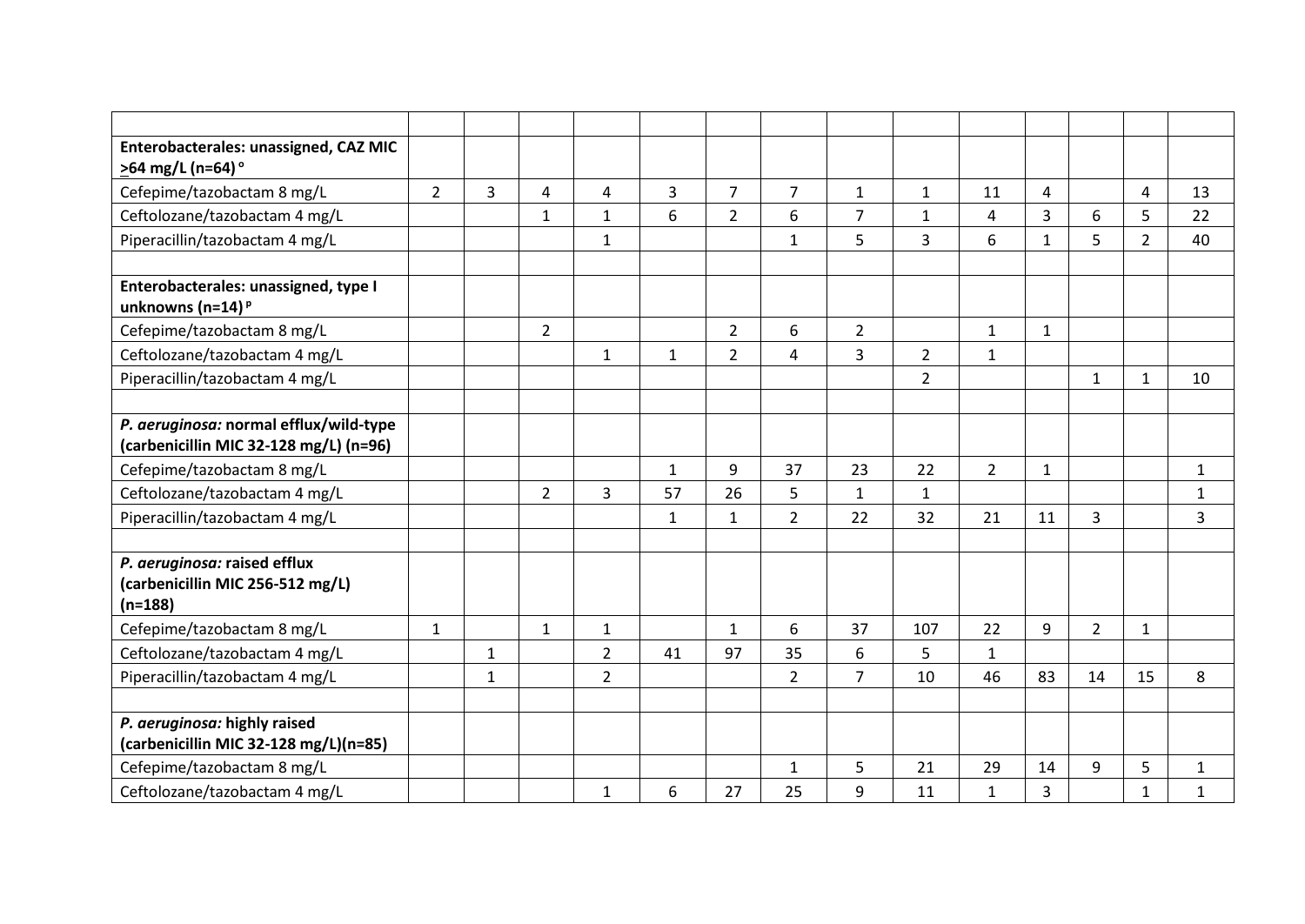| Piperacillin/tazobactam 4 mg/L               |  |                |              |                | $\mathbf{1}$ |                | $\overline{2}$ | 3              | 17                      | 23             | 22           | 9              | 8  |
|----------------------------------------------|--|----------------|--------------|----------------|--------------|----------------|----------------|----------------|-------------------------|----------------|--------------|----------------|----|
|                                              |  |                |              |                |              |                |                |                |                         |                |              |                |    |
| P. aeruginosa: low efflux (carbenicillin     |  |                |              |                |              |                |                |                |                         |                |              |                |    |
| $\leq$ 16 mg/L) (n=44)                       |  |                |              |                |              |                |                |                |                         |                |              |                |    |
| Cefepime/tazobactam 8 mg/L                   |  | $\overline{2}$ | $\mathbf{1}$ | $\overline{2}$ | 5            | 6              | 12             | 10             | $\overline{4}$          | $\mathbf{1}$   |              | $\mathbf{1}$   |    |
| Ceftolozane/tazobactam 4 mg/L                |  | 5              | 6            | 13             | 17           | 1              | $\mathbf{1}$   | $\mathbf{1}$   |                         |                |              |                |    |
| Piperacillin/tazobactam 4 mg/L               |  | $\mathbf{1}$   | 3            | 5              | 12           | 10             | 6              | $\overline{2}$ | $\overline{\mathbf{4}}$ |                | $\mathbf{1}$ |                |    |
|                                              |  |                |              |                |              |                |                |                |                         |                |              |                |    |
| P. aeruginosa: derepressed AmpC              |  |                |              |                |              |                |                |                |                         |                |              |                |    |
| $(n=71)$                                     |  |                |              |                |              |                |                |                |                         |                |              |                |    |
| Cefepime/tazobactam 8 mg/L                   |  |                |              |                |              | 4              | 16             | 27             | 15                      | $\overline{7}$ | $\mathbf{1}$ | $\mathbf{1}$   |    |
| Ceftolozane/tazobactam 4 mg/L                |  |                |              | 11             | 25           | 23             | 10             |                | $\mathbf{1}$            | $\mathbf{1}$   |              |                |    |
| Piperacillin/tazobactam 4 mg/L               |  |                |              | $\mathbf{1}$   |              | $\overline{2}$ | $\overline{2}$ | $\mathbf{1}$   | 6                       | 8              | 16           | 18             | 17 |
|                                              |  |                |              |                |              |                |                |                |                         |                |              |                |    |
| P. aeruginosa: ESBL (n=22)                   |  |                |              |                |              |                |                |                |                         |                |              |                |    |
| Cefepime/tazobactam 8 mg/L                   |  |                |              |                |              |                | $\mathbf{1}$   | $\overline{2}$ |                         | 15             | 4            |                |    |
| Ceftolozane/tazobactam 4 mg/L                |  |                |              |                |              |                |                |                |                         | $\overline{2}$ | $\mathbf{1}$ | $\mathbf{1}$   | 18 |
| Piperacillin/tazobactam 4 mg/L               |  |                |              |                |              |                |                |                | $\mathbf{1}$            | $\overline{2}$ | 8            | $\overline{7}$ | 4  |
|                                              |  |                |              |                |              |                |                |                |                         |                |              |                |    |
| P. aeruginosa: GES carbapenemase             |  |                |              |                |              |                |                |                |                         |                |              |                |    |
| $(n=15)$                                     |  |                |              |                |              |                |                |                |                         |                |              |                |    |
| Cefepime/tazobactam 8 mg/L                   |  |                |              |                |              | 5              | 4              | 6              |                         |                |              |                |    |
| Ceftolozane/tazobactam 4 mg/L                |  |                |              |                |              |                | 3              | 9              | $\overline{2}$          |                |              | $\mathbf{1}$   |    |
| Piperacillin/tazobactam 4 mg/L               |  |                |              |                |              |                |                | $\mathbf{1}$   | $\overline{2}$          | 10             | $\mathbf{1}$ | $\mathbf{1}$   |    |
|                                              |  |                |              |                |              |                |                |                |                         |                |              |                |    |
| P. aeruginosa: MBL carbapenemase<br>$(n=81)$ |  |                |              |                |              |                |                |                |                         |                |              |                |    |
| Cefepime/tazobactam 8 mg/L                   |  |                |              |                | $\mathbf{1}$ |                | $\mathbf 1$    | 3              | 18                      | 16             | 23           | 8              | 11 |
| Ceftolozane/tazobactam 4 mg/L                |  |                |              |                |              | $\mathbf{1}$   | $\mathbf{1}$   |                |                         |                | 5            | 15             | 59 |
| Piperacillin/tazobactam 4 mg/L               |  |                |              |                |              |                |                | 1              | $\mathbf{1}$            | 19             | 16           | 19             | 25 |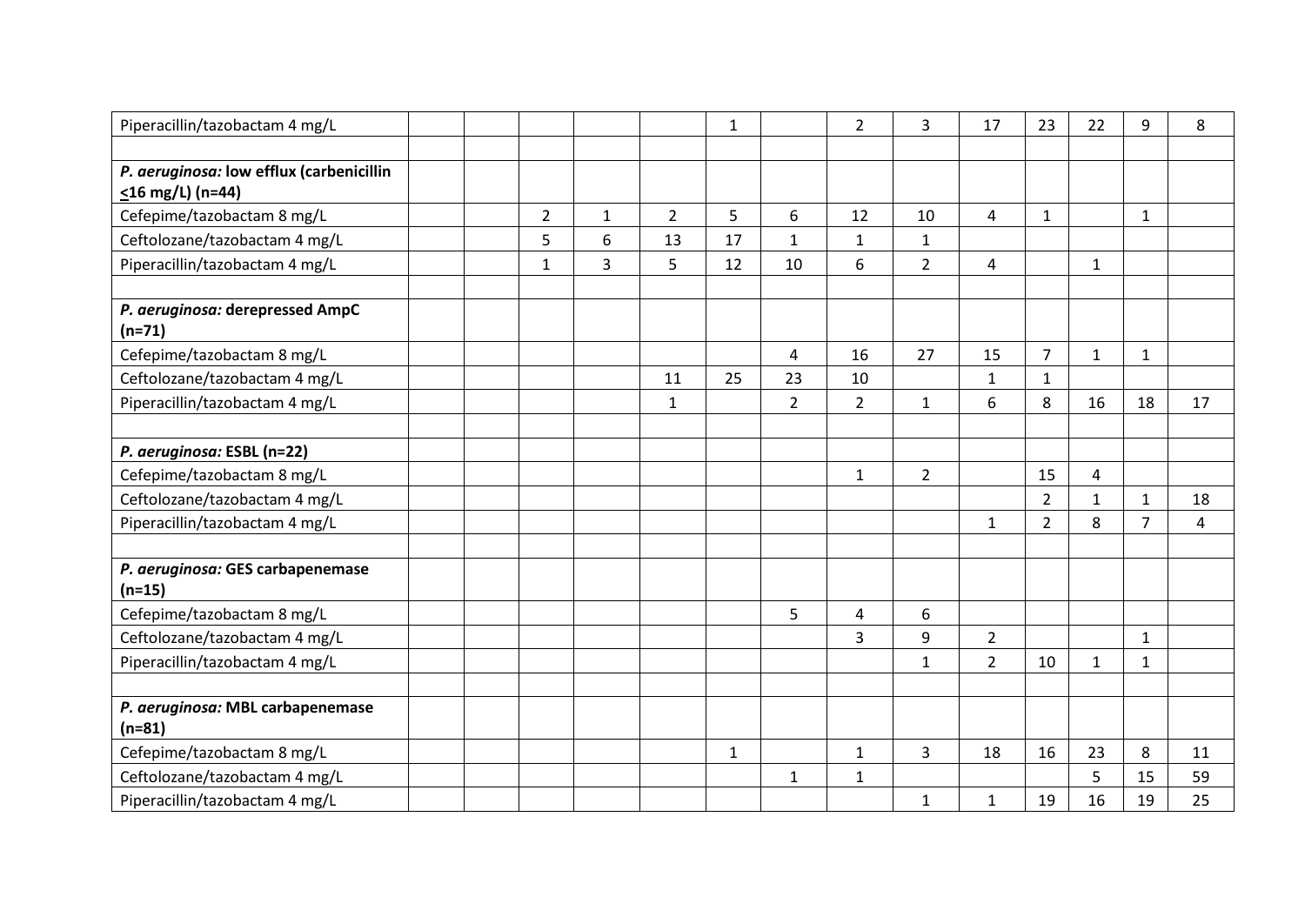| P. aeruginosa: unassigned, CAZ MIC <8                        |    |                |              |                |                |                |                |                |                |                |                |                |                |                |
|--------------------------------------------------------------|----|----------------|--------------|----------------|----------------|----------------|----------------|----------------|----------------|----------------|----------------|----------------|----------------|----------------|
| mg/L (n=87)                                                  |    |                |              |                |                |                |                |                |                |                |                |                |                |                |
| Cefepime/tazobactam 8 mg/L                                   |    |                |              |                | $\overline{2}$ | 20             | 30             | 22             | 12             | $\mathbf{1}$   |                |                |                |                |
| Ceftolozane/tazobactam 4 mg/L                                |    |                |              | $\overline{2}$ | 41             | 32             | 8              | 3              | $\mathbf{1}$   |                |                |                |                |                |
| Piperacillin/tazobactam 4 mg/L                               |    |                |              |                |                | $\mathbf{1}$   | $\overline{2}$ | 35             | 20             | 10             | 11             | 6              | $\mathbf{1}$   | $\mathbf{1}$   |
|                                                              |    |                |              |                |                |                |                |                |                |                |                |                |                |                |
| P. aeruginosa: unassigned, CAZ MIC 16-<br>128 mg/L (n=39)    |    |                |              |                |                |                |                |                |                |                |                |                |                |                |
| Cefepime/tazobactam 8 mg/L                                   |    |                |              |                |                | $\mathbf{1}$   | 3              | $\overline{2}$ | 11             | 10             | $\overline{7}$ | $\mathbf{1}$   | 4              |                |
| Ceftolozane/tazobactam 4 mg/L                                |    |                |              |                | $\overline{2}$ | 5              | 15             | 10             | 3              |                | $\overline{3}$ |                | $\mathbf{1}$   |                |
| Piperacillin/tazobactam 4 mg/L                               |    |                |              |                |                |                | $\mathbf{1}$   | $\mathbf{1}$   | $\overline{7}$ | 6              | $\overline{2}$ | $\overline{7}$ | 4              | 11             |
|                                                              |    |                |              |                |                |                |                |                |                |                |                |                |                |                |
| P. aeruginosa: unassigned, CAZ MIC<br>$\geq$ 256 mg/L (n=17) |    |                |              |                |                |                |                |                |                |                |                |                |                |                |
| Cefepime/tazobactam 8 mg/L                                   |    |                |              |                |                |                |                |                | $\mathbf{1}$   | $\overline{2}$ | $\overline{2}$ | $\overline{4}$ | $\overline{2}$ | 6              |
| Ceftolozane/tazobactam 4 mg/L                                |    |                |              |                |                |                | $\mathbf{1}$   | $\mathbf{1}$   | 3              | 4              | $\mathbf{1}$   | $\overline{2}$ | $\mathbf{1}$   | 4              |
| Piperacillin/tazobactam 4 mg/L                               |    |                |              |                |                |                |                |                | $\mathbf{1}$   | $\mathbf{1}$   |                | 4              | $\overline{2}$ | 9              |
|                                                              |    |                |              |                |                |                |                |                |                |                |                |                |                |                |
| A. baumannii: 92.6% with<br>carbapenemases (n=216)           |    |                |              |                |                |                |                |                |                |                |                |                |                |                |
| Cefepime/tazobactam 8 mg/L                                   | 8  | $\overline{2}$ |              | $\mathbf{1}$   |                | $\mathbf 1$    |                | 3              | 11             | 28             | 60             | 72             | 18             | 12             |
| Ceftolozane/tazobactam 4 mg/L                                |    | $\overline{4}$ | $\mathbf{1}$ | $\overline{2}$ | $\mathbf{1}$   | $\mathbf{1}$   | $\overline{7}$ | 12             | 27             | 20             | 66             | 32             | $\overline{7}$ | 36             |
| Piperacillin/tazobactam 4 mg/L                               |    | $\overline{3}$ | $\mathbf{1}$ |                | 3              |                |                | $\overline{2}$ | $\mathbf{1}$   | $\overline{2}$ | $\mathbf{1}$   | 4              | 5              | 194            |
|                                                              |    |                |              |                |                |                |                |                |                |                |                |                |                |                |
| Non-baumannii Acinetobacter spp.<br>$(n=38)$                 |    |                |              |                |                |                |                |                |                |                |                |                |                |                |
| Cefepime/tazobactam 8 mg/L                                   | 27 | $\mathbf{1}$   |              | $\mathbf{1}$   |                | 3              | $\overline{2}$ |                |                | 3              | $\mathbf{1}$   |                |                |                |
| Ceftolozane/tazobactam 4 mg/L                                |    | 20             | $\mathbf{1}$ | $\mathbf{1}$   | 3              | $\overline{2}$ | 3              | 3              | 1              | $\mathbf{1}$   | $\mathbf{1}$   | $\mathbf{1}$   | $\mathbf{1}$   |                |
| Piperacillin/tazobactam 4 mg/L                               |    | 20             |              |                |                |                |                | 4              | 5              | 3              | $\mathbf{1}$   | 1              | $\overline{2}$ | $\overline{2}$ |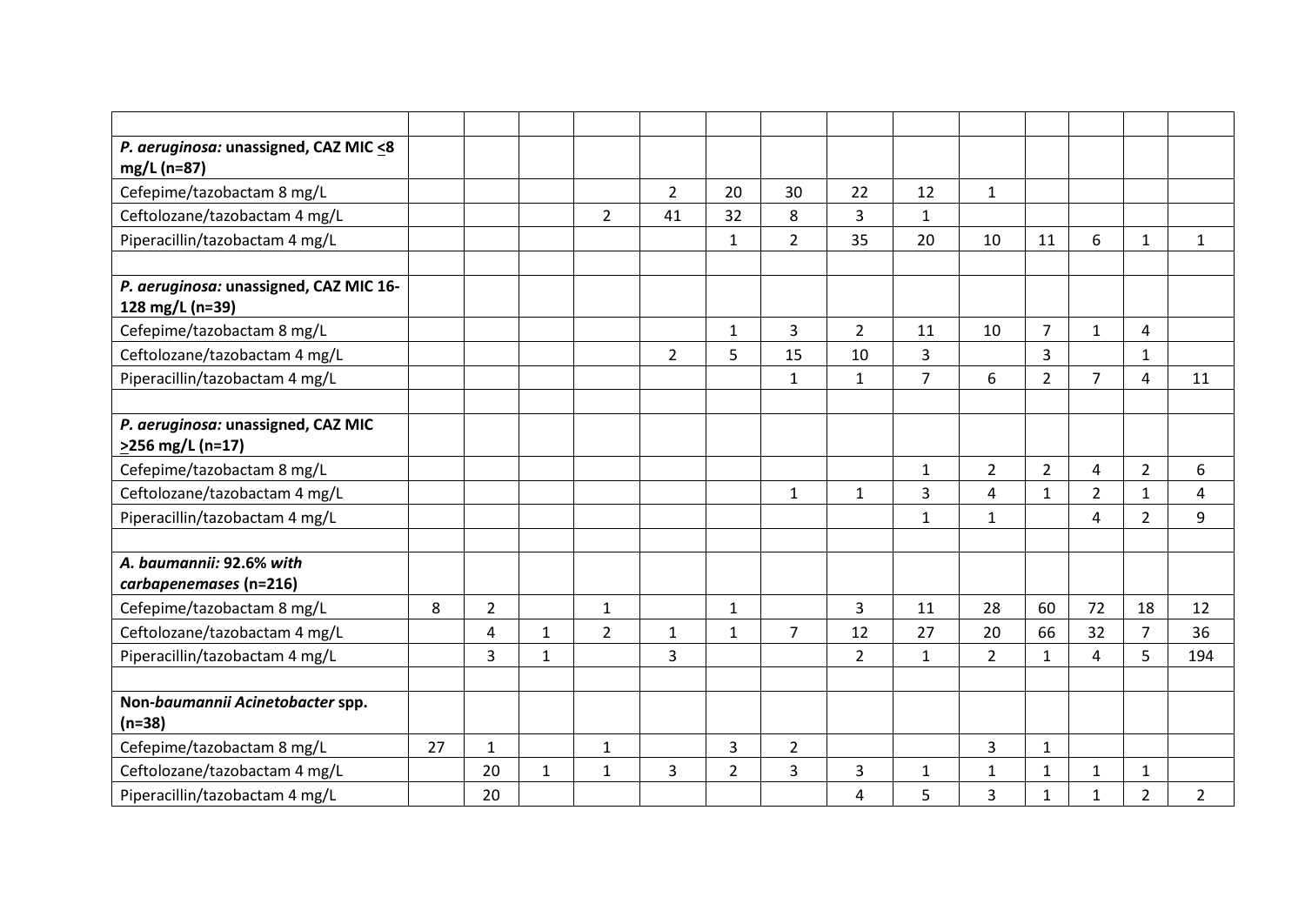| Burkholderia cepacia complex. (n=48) |                |              |                |                |                |                |                |                |                |                |                |                |                |                |
|--------------------------------------|----------------|--------------|----------------|----------------|----------------|----------------|----------------|----------------|----------------|----------------|----------------|----------------|----------------|----------------|
| Cefepime/tazobactam 8 mg/L           | 3              |              |                | $\overline{2}$ | $\overline{3}$ | 17             | $\overline{7}$ | 3              | $\overline{2}$ | 5              | $\overline{2}$ | $\mathbf{1}$   | $\mathbf{1}$   | $\overline{2}$ |
| Ceftolozane/tazobactam 4 mg/L        |                | 3            |                | $\mathbf{1}$   | 7              | 10             | 13             | $\overline{7}$ | $\overline{3}$ | $\mathbf{1}$   | $\mathbf{1}$   | $\mathbf{1}$   |                | $\mathbf{1}$   |
| Piperacillin/tazobactam 4 mg/L       |                | 3            |                | $\overline{4}$ | 13             | 11             | 6              | $\overline{2}$ |                |                | 5              |                | $\overline{2}$ | $\overline{2}$ |
|                                      |                |              |                |                |                |                |                |                |                |                |                |                |                |                |
| Non-aeruginosa Pseudomonas (n=36)    |                |              |                |                |                |                |                |                |                |                |                |                |                |                |
| Cefepime/tazobactam 8 mg/L           |                |              | $\overline{2}$ | $\overline{2}$ | 4              | 11             | 7              | $\overline{2}$ | 5              | $\mathbf{1}$   | $\mathbf{1}$   |                | 1              |                |
| Ceftolozane/tazobactam 4 mg/L        |                | 3            | $\overline{4}$ | $\overline{2}$ | 11             | 6              | $\overline{2}$ | $\overline{2}$ |                | $\mathbf{1}$   | $\overline{2}$ |                |                | $\overline{3}$ |
| Piperacillin/tazobactam 4 mg/L       |                | $\mathbf{1}$ |                | $\mathbf{1}$   | 3              |                | $\overline{7}$ | $\overline{4}$ | 11             | 5              | $\overline{2}$ | $\overline{2}$ |                |                |
|                                      |                |              |                |                |                |                |                |                |                |                |                |                |                |                |
| Achromobacter spp. (n=33)            |                |              |                |                |                |                |                |                |                |                |                |                |                |                |
| Cefepime/tazobactam 8 mg/L           |                |              |                |                |                |                |                | $\overline{2}$ | 6              | 5              | 6              | $\overline{7}$ | 5              | $\overline{2}$ |
| Ceftolozane/tazobactam 4 mg/L        |                |              |                |                |                |                |                |                | $\overline{2}$ | $\mathbf{1}$   | 9              | $\overline{4}$ | 8              | 9              |
| Piperacillin/tazobactam 4 mg/L       |                |              |                | $\mathbf{1}$   | 12             | 4              | 4              | 5              | $\overline{3}$ |                | $\mathbf{1}$   | $\overline{2}$ | $\mathbf{1}$   |                |
|                                      |                |              |                |                |                |                |                |                |                |                |                |                |                |                |
| S. maltophilia (n=32)                |                |              |                |                |                |                |                |                |                |                |                |                |                |                |
| Cefepime/tazobactam 8 mg/L           |                |              |                | $\mathbf{1}$   | 4              | 4              | 4              | 10             | 4              | $\mathbf{1}$   | $\overline{2}$ | $\mathbf{1}$   | $\mathbf{1}$   |                |
| Ceftolozane/tazobactam 4 mg/L        |                |              | $\mathbf{1}$   | $\mathbf{1}$   | 4              | 4              | 5              | 3              | 5              | $\overline{3}$ |                | 3              | $\mathbf{1}$   | $\overline{2}$ |
| Piperacillin/tazobactam 4 mg/L       |                |              |                |                |                | $\mathbf{1}$   |                | $\mathbf{1}$   | $\overline{7}$ | $\mathbf 1$    | $\overline{7}$ | 5              | $\overline{4}$ | 6              |
|                                      |                |              |                |                |                |                |                |                |                |                |                |                |                |                |
| Pandoraea spp. (n=20)                |                |              |                |                |                |                |                |                |                |                |                |                |                |                |
| Cefepime/tazobactam 8 mg/L           | 3              |              |                |                |                | $\mathbf{1}$   |                | $\overline{2}$ | $\mathbf{1}$   | 4              |                | $\mathbf{1}$   | 6              | $\overline{2}$ |
| Ceftolozane/tazobactam 4 mg/L        |                |              |                |                |                |                |                | $\mathbf{1}$   |                |                | $\mathbf{1}$   | 3              | 3              | 12             |
| Piperacillin/tazobactam 4 mg/L       |                |              |                | $\mathbf{1}$   |                | $\overline{2}$ | 3              | 3              | $\overline{3}$ | $\overline{3}$ | $\mathbf{1}$   |                | 4              |                |
|                                      |                |              |                |                |                |                |                |                |                |                |                |                |                |                |
| Elizabethkingia spp. (n=8)           |                |              |                |                |                |                |                |                |                |                |                |                |                |                |
| Cefepime/tazobactam 8 mg/L           | $\overline{2}$ |              |                | $\overline{2}$ | $\mathbf{1}$   | 3              |                |                |                |                |                |                |                |                |
| Ceftolozane/tazobactam 4 mg/L        |                |              |                |                |                |                |                | 3              | $\overline{2}$ | $\overline{3}$ |                |                |                |                |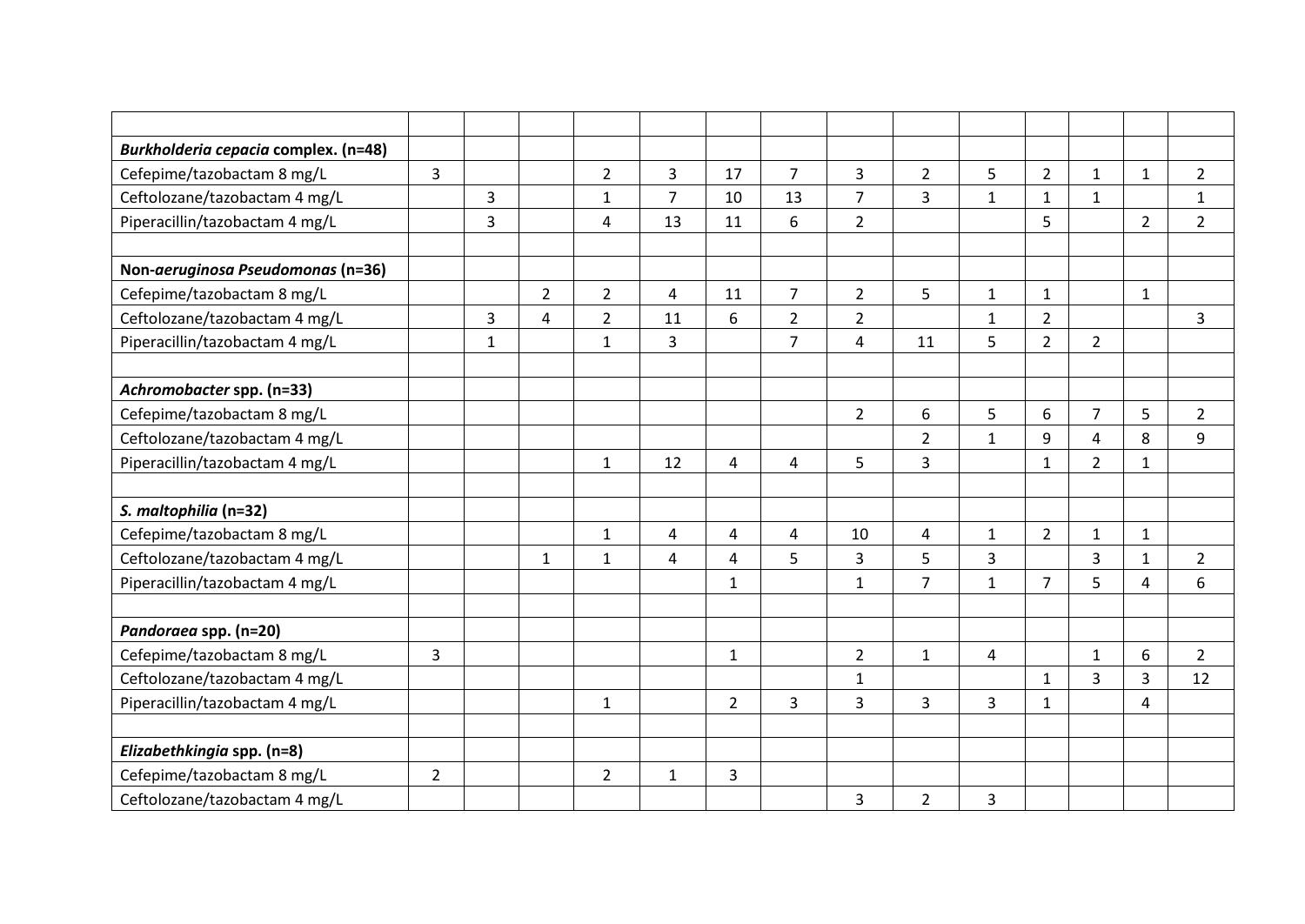| Piperacillin/tazobactam 4 mg/L |  |  |   |  |   |  |  |  |
|--------------------------------|--|--|---|--|---|--|--|--|
|                                |  |  |   |  |   |  |  |  |
| Chryseobacterium spp. (n=4)    |  |  |   |  |   |  |  |  |
| Cefepime/tazobactam 8 mg/L     |  |  |   |  |   |  |  |  |
| Ceftolozane/tazobactam 4 mg/L  |  |  |   |  |   |  |  |  |
| Piperacillin/tazobactam 4 mg/L |  |  |   |  |   |  |  |  |
|                                |  |  |   |  |   |  |  |  |
| Rare non-fermenters (n=15)     |  |  |   |  |   |  |  |  |
| Cefepime/tazobactam 8 mg/L     |  |  |   |  | Р |  |  |  |
| Ceftolozane/tazobactam 4 mg/L  |  |  |   |  |   |  |  |  |
| Piperacillin/tazobactam 4 mg/L |  |  | 4 |  |   |  |  |  |

- <sup>a</sup> *E. coli* (n=15), *Klebsiella* spp. (n=15), *Enterobacter* spp. (n=17), Others (n=24)
- <sup>b</sup> *E. coli* (n=47), *Klebsiella* spp. (n=98), *Enterobacter* spp. (n=230), Others (n=43)
- <sup>c</sup> *E. coli* (n=145), *Klebsiella* spp. (n=140), *Enterobacter* spp. (n=20), Others (n= 1 )
- <sup>d</sup> *E. coli* (n=11), *Klebsiella* spp. (n=3), *Enterobacter* spp. (n=12), Others (n=1)
- <sup>e</sup> *E. coli* (n=12), *Klebsiella* spp. (n=16), *Enterobacter* spp. (n=3), Others (n=0)
- <sup>f</sup> *E. coli* (n=20), *Klebsiella* spp. (n=74), *Enterobacter* spp. (n=19), Others (n=3)
- <sup>g</sup> *E. coli* (n=4), *Klebsiella* spp. (n=4), *Enterobacter* spp. (n=0), Others (n=2)
- <sup>h</sup>*E. coli* (n=0), *Klebsiella* spp. (n=0), *Enterobacter* spp. (n=6), Others (n=3)
- <sup>i</sup> *E. coli* (n=60), *Klebsiella* spp. (n=34), *Enterobacter* spp. (n=14), Others (n=6)
- <sup>j</sup> *E. coli* (n=36), *Klebsiella* spp. (n=77), *Enterobacter* spp. (n=15), Others (n=8)
- <sup>k</sup> *E. coli* (n=68), *Klebsiella* spp. (n=108), *Enterobacter* spp. (n=22), Others (n=12)
- <sup>l</sup> *E. coli* (n=1), *Klebsiella* spp. (n=23), *Enterobacter* spp. (n=0), Others (n=0)
- m *E. coli* (n=29), *Klebsiella* spp. (n=21), *Enterobacter* spp. (n=3), Others (n=5)
- <sup>n</sup> *E. coli* (n=2), *Klebsiella* spp. (n=16), *Enterobacter* spp. (n=2), Others (n=0)
- <sup>o</sup> *E. coli* (n=11), *Klebsiella* spp. (n=53), *Enterobacter* spp. (n=0), Others (n=0)
- <sup>p</sup> *E. coli* (n=0), *Klebsiella* spp. (n=14), *Enterobacter* spp. (n=0), Others (n=0)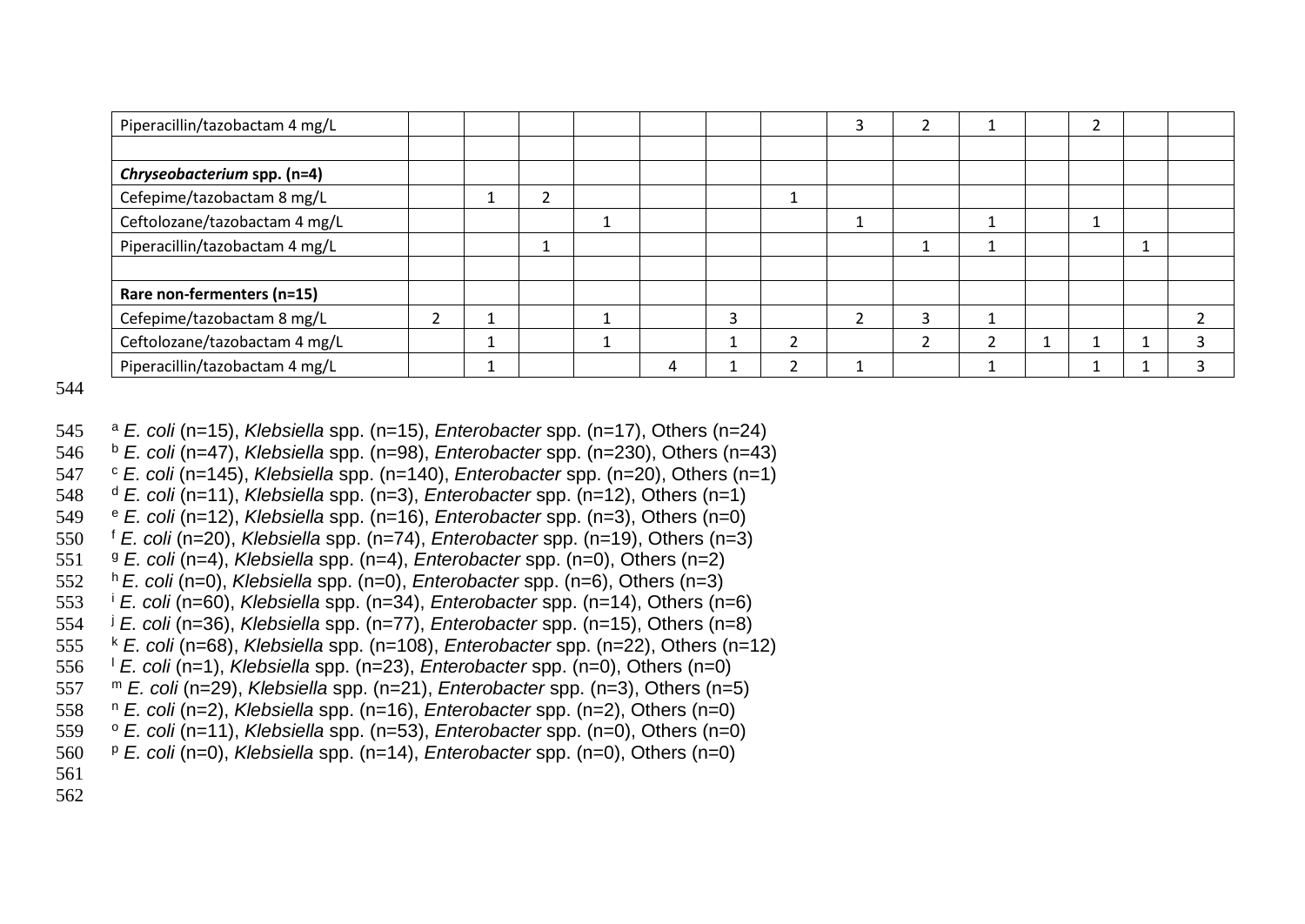| <b>Row Labels</b>                | 0.25                    | 0.5            | $\mathbf{1}$   | $\overline{2}$ | 4              | 8              | 16             | 32             | 64             | 128            | 256            | 512 | 1024         | 2048 | 4192 | <b>Total</b> |
|----------------------------------|-------------------------|----------------|----------------|----------------|----------------|----------------|----------------|----------------|----------------|----------------|----------------|-----|--------------|------|------|--------------|
| Wild-type for $\beta$ -lactamase |                         | 3              | 29             | 35             | $\mathbf{1}$   | $\overline{2}$ | $\mathbf{1}$   |                |                |                |                |     |              |      |      | 71           |
| AmpC                             | $2^{\circ}$             | 19             | 144            | 164            | 68             | 17             | $\overline{2}$ |                | $\mathbf{1}$   | $\mathbf{1}$   |                |     |              |      |      | 418          |
| ESBL + AmpC                      |                         | $\mathbf{1}$   | $\mathbf{1}$   | $\overline{2}$ | 2 <sup>1</sup> | 5              | $\overline{2}$ | 4              | 5              | $\overline{3}$ | $\overline{2}$ |     |              |      |      | 27           |
| <b>ESBL</b>                      |                         | 3              | 25             | 18             | 13             | 13             | 21             | 23             | 41             | 39             | 41             | 39  | 19           | 8    | 3    | 306          |
| K1 hyperproducer                 |                         |                | $\overline{2}$ |                | $2^{\circ}$    |                |                |                |                |                |                |     |              |      |      | 4            |
| Impermeability                   | $\mathbf{1}$            | $\overline{2}$ | 17             | 10             | $\mathbf{1}$   |                |                |                |                |                |                |     |              |      |      | 31           |
| <b>KPC</b>                       |                         | $\overline{2}$ | 35             | 61             | 12             | $\overline{3}$ |                | $\mathbf{1}$   | $\mathbf{1}$   |                |                |     | $\mathbf{1}$ |      |      | 116          |
| <b>GES</b>                       |                         |                | $\overline{2}$ |                |                | 4              |                |                | $\overline{2}$ | $\overline{2}$ |                |     |              |      |      | 10           |
| Other class A carbapenemase      |                         |                | 4              | 5              |                |                |                |                |                |                |                |     |              |      |      | 9            |
| <b>MBL</b>                       |                         | 4              | 120            | 55             | 21             | 3              | 5              |                | $\mathbf{1}$   | $\mathbf{1}$   |                |     |              |      |      | 210          |
| MBL (NDM) + OXA-48               |                         |                | 22             | $\mathbf{1}$   |                | $\mathbf{1}$   |                |                |                |                |                |     |              |      |      | 24           |
| OXA-48 CAZ-S/I                   |                         | 4              | 53             | 37             | $\mathbf{3}$   | $\overline{7}$ | 6              | $\overline{2}$ | $\mathbf{1}$   | $\mathbf{1}$   |                |     |              |      |      | 114          |
| OXA-48-CAZ-R                     |                         | 3              | 22             | 22             | 19             | 18             | 18             | 17             | 14             | $\overline{2}$ | $\mathbf{1}$   |     |              |      |      | 136          |
| Unassigned ceftazidime MIC <4    |                         |                | 19             | 30             | $\overline{7}$ | $\overline{2}$ |                |                |                |                |                |     |              |      |      | 58           |
| Unassigned ceftazidime MIC 8-32  |                         | $\mathbf{1}$   | 9              | $\overline{7}$ | $\overline{2}$ |                |                |                |                | $\mathbf{1}$   |                |     |              |      |      | 20           |
| Unassigned ceftazidime MIC >64   |                         |                | 20             | $\overline{7}$ | 4              | 9              | $\mathbf{1}$   |                | 8              | $\overline{7}$ | $\overline{3}$ | 4   | $\mathbf{1}$ |      |      | 64           |
| K. pneumoniae CAZ/CPM-R CTX-S/I  |                         |                | 10             | 3              |                | $\mathbf{1}$   |                |                |                |                |                |     |              |      |      | 14           |
| <b>Grand Total</b>               | $\overline{\mathbf{3}}$ | 42             | 534            | 457            | 155            | 85             | 56             | 47             | 74             | 57             | 47             | 43  | 21           | 8    | 3    | 1632         |

563 **Table 2**. Distribution of fold reductions in cefepime MIC in the presence of 8 mg/L tazobactam for Enterobacterales groups. 564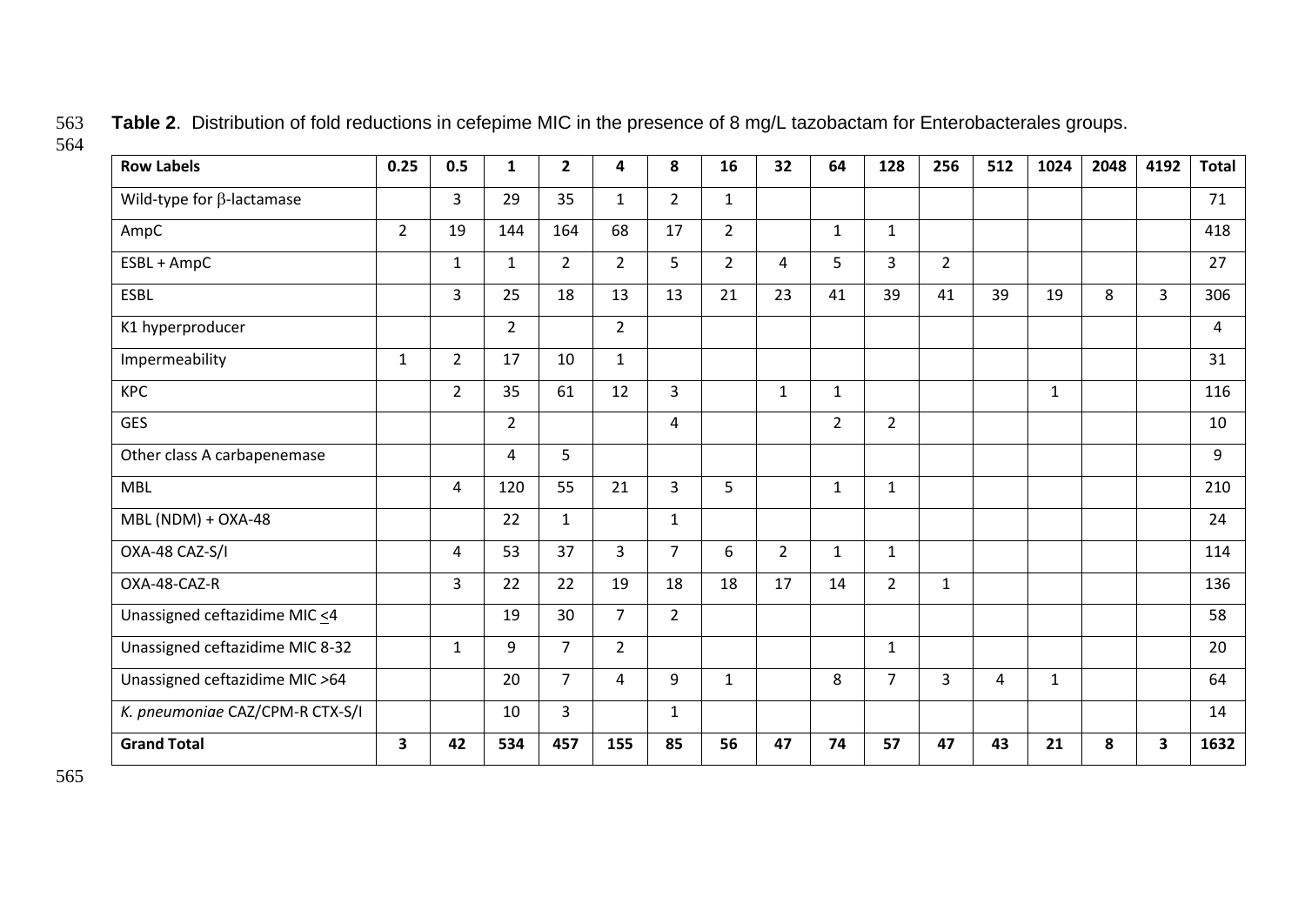# 566 **Table 3.** Cefepime/tazobactam and ceftolozane/tazobactam MICs for ESBL producers in relation to those of ertapenem, taken as a

# 567 proxy for impermeability.

| Ertapenem               |                |                |                  | Distribution of MICs of cefepime/tazobactam ESBL producers with the ertapenem MIC |                |                         |                |                |                |                |                |    |     |                |              |  |
|-------------------------|----------------|----------------|------------------|-----------------------------------------------------------------------------------|----------------|-------------------------|----------------|----------------|----------------|----------------|----------------|----|-----|----------------|--------------|--|
| MIC (mg/L)              |                |                |                  | indicated in the left-hand column (mg/L)                                          |                |                         |                |                |                |                |                |    |     |                |              |  |
|                         | 0.03           | 0.06           | 0.125            | 0.25                                                                              | 0.5            | $\mathbf{1}$            | $\mathbf{2}$   | 4              | 8              | 16             | 32             | 64 | 128 | >128           | <b>Total</b> |  |
| 50.016                  | 12             | $\overline{3}$ | $\mathbf 1$      |                                                                                   |                |                         |                |                |                |                |                |    |     |                | 16           |  |
| 0.03                    | 10             | 15             | $\overline{4}$   | $\mathbf{1}$                                                                      | $2^{\circ}$    | $\mathbf{1}$            |                |                |                |                |                |    |     |                | 33           |  |
| 0.06                    | 9              | $\overline{4}$ | 11               | $\overline{3}$                                                                    |                | $\overline{2}$          | $\mathbf{1}$   |                |                |                |                |    |     |                | 30           |  |
| 0.125                   | $\overline{7}$ | 9              | 5                | $\mathbf 1$                                                                       | $\mathbf{1}$   | $\mathbf{1}$            | $\overline{3}$ |                |                |                |                |    |     |                | 27           |  |
| 0.25                    | $\mathbf{1}$   | 5              | $\boldsymbol{6}$ | 5                                                                                 | $\overline{4}$ | $\mathbf{1}$            |                |                |                | $\mathbf{1}$   |                |    |     |                | 23           |  |
| 0.5                     | $\overline{3}$ | $\overline{4}$ | $\overline{7}$   | 10                                                                                | $\overline{4}$ | $\overline{2}$          | 6              | 6              | 3              | $\mathbf{1}$   |                |    |     |                | 46           |  |
| $\mathbf{1}$            | $\mathbf{1}$   | $\mathbf{1}$   | $\boldsymbol{6}$ | 5                                                                                 | $\overline{4}$ | $\overline{7}$          | $\overline{2}$ | 6              | 3              | $\mathbf{1}$   |                |    |     |                | 36           |  |
| $\overline{2}$          |                | $\mathbf{1}$   | $\overline{2}$   | 6                                                                                 | $\overline{7}$ | $10\,$                  | $\overline{4}$ | $\overline{2}$ | $\overline{2}$ |                | $\mathbf{1}$   |    |     |                | 35           |  |
| $\overline{\mathbf{4}}$ |                |                | $\mathbf{1}$     | $\mathbf{1}$                                                                      | 4              | 5                       | $\overline{2}$ | $\mathbf{1}$   |                | $\overline{4}$ | $\mathbf{1}$   |    |     |                | 19           |  |
| 8                       |                |                | $\mathbf{1}$     | $\mathbf 1$                                                                       | $2^{\circ}$    | $\overline{\mathbf{4}}$ | $\mathbf 1$    | $\overline{2}$ | $\mathbf{1}$   | 5              | $\mathbf{1}$   |    |     | $\overline{2}$ | 20           |  |
| 16                      |                |                |                  |                                                                                   | $\mathbf{1}$   | 3                       | $\overline{4}$ |                |                |                | $\overline{2}$ |    |     |                | 10           |  |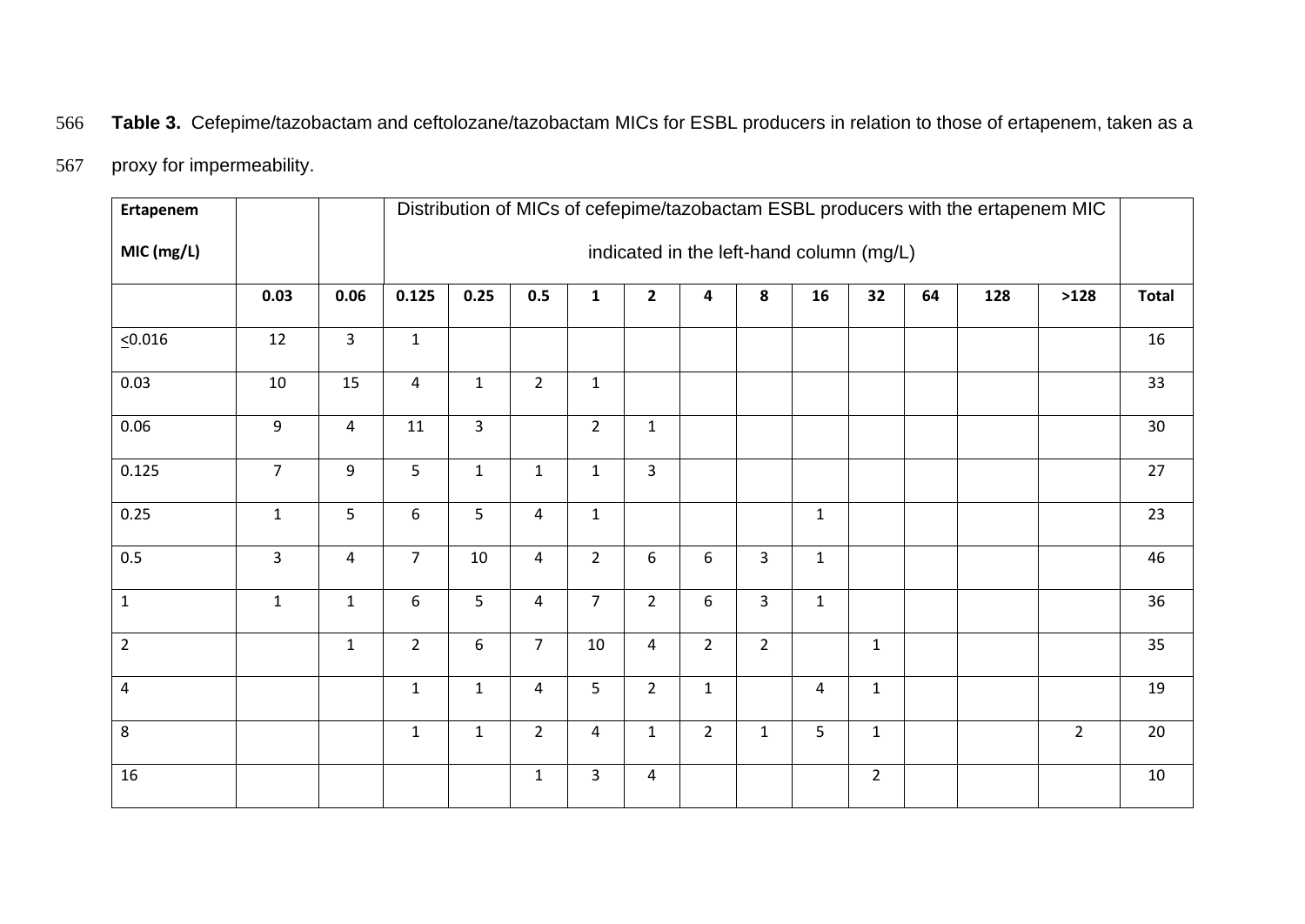| 32             |    |                                                                                      |                |                |                | 4              | $\mathbf{1}$   | $\mathbf{1}$   | $\mathbf{1}$   | $\overline{2}$ | $\mathbf{1}$   |                |                |                         | $10\,$       |
|----------------|----|--------------------------------------------------------------------------------------|----------------|----------------|----------------|----------------|----------------|----------------|----------------|----------------|----------------|----------------|----------------|-------------------------|--------------|
| 64             |    |                                                                                      |                |                |                |                |                |                |                |                |                |                |                | $\mathbf{1}$            | $\mathbf{1}$ |
| <b>Total</b>   | 43 | 42                                                                                   | 44             | 33             | 29             | 40             | 24             | 18             | 10             | 14             | $6\phantom{1}$ | $\mathbf 0$    | $\mathbf 0$    | $\overline{\mathbf{3}}$ | 306          |
|                |    | Distribution of MICs of ceftolozane/tazobactam for ESBL producers with the ertapenem |                |                |                |                |                |                |                |                |                |                |                |                         |              |
|                |    | MIC indicated in the left-hand column (mg/L)                                         |                |                |                |                |                |                |                |                |                |                |                |                         |              |
| $\leq 0.016$   |    |                                                                                      | 8              | 6              | $\mathbf 1$    | $\mathbf 1$    |                |                |                |                |                |                |                |                         | 16           |
| 0.03           |    |                                                                                      | $\overline{2}$ | $11\,$         | 14             | $\overline{4}$ | $\overline{2}$ |                |                |                |                |                |                |                         | 33           |
| 0.06           |    |                                                                                      |                | $\overline{7}$ | 14             | $\overline{7}$ | $\overline{2}$ |                |                |                |                |                |                |                         | 30           |
| 0.125          |    |                                                                                      |                | $\mathbf{1}$   | 10             | 9              | $5\phantom{.}$ |                |                | $\overline{2}$ |                |                |                |                         | 27           |
| 0.25           |    |                                                                                      |                |                | 4              | 5              | 9              | $2^{\circ}$    |                | $\overline{2}$ | $\mathbf{1}$   |                |                |                         | 23           |
| 0.5            |    |                                                                                      |                | $\mathbf{1}$   | 6              | 5              | 15             | 6              | $\overline{4}$ | 5              | $\overline{4}$ |                |                |                         | 46           |
| $\mathbf 1$    |    |                                                                                      |                | $\mathbf{1}$   | $\overline{2}$ | 6              | 8              | $\overline{4}$ | 4              | $\overline{4}$ | $\overline{3}$ | $\overline{3}$ | $\mathbf{1}$   |                         | 36           |
| $\overline{2}$ |    |                                                                                      |                | $\overline{2}$ | $\overline{2}$ | $\overline{7}$ | 9              | $\overline{3}$ | $\overline{3}$ | $\mathbf{1}$   | $\overline{4}$ | $\mathbf{1}$   | $\overline{2}$ | $\mathbf{1}$            | 35           |
| $\overline{4}$ |    |                                                                                      |                |                |                | $\overline{2}$ | $\overline{2}$ | $\overline{3}$ | 5              | $\overline{3}$ | $\mathbf{1}$   | $\mathbf{1}$   | $\mathbf{1}$   | $\mathbf{1}$            | 19           |
| 8              |    |                                                                                      |                |                | $\overline{2}$ | $\mathbf{1}$   | $\mathbf{3}$   | $2^{\circ}$    | $\mathbf{1}$   | $\mathbf{1}$   | $\overline{3}$ | $2^{\circ}$    | $\mathbf{1}$   | 4                       | 20           |
| 16             |    |                                                                                      |                |                |                |                | $\mathbf{1}$   | $\overline{3}$ | $\overline{2}$ |                | $\mathbf{1}$   |                |                | 3                       | $10\,$       |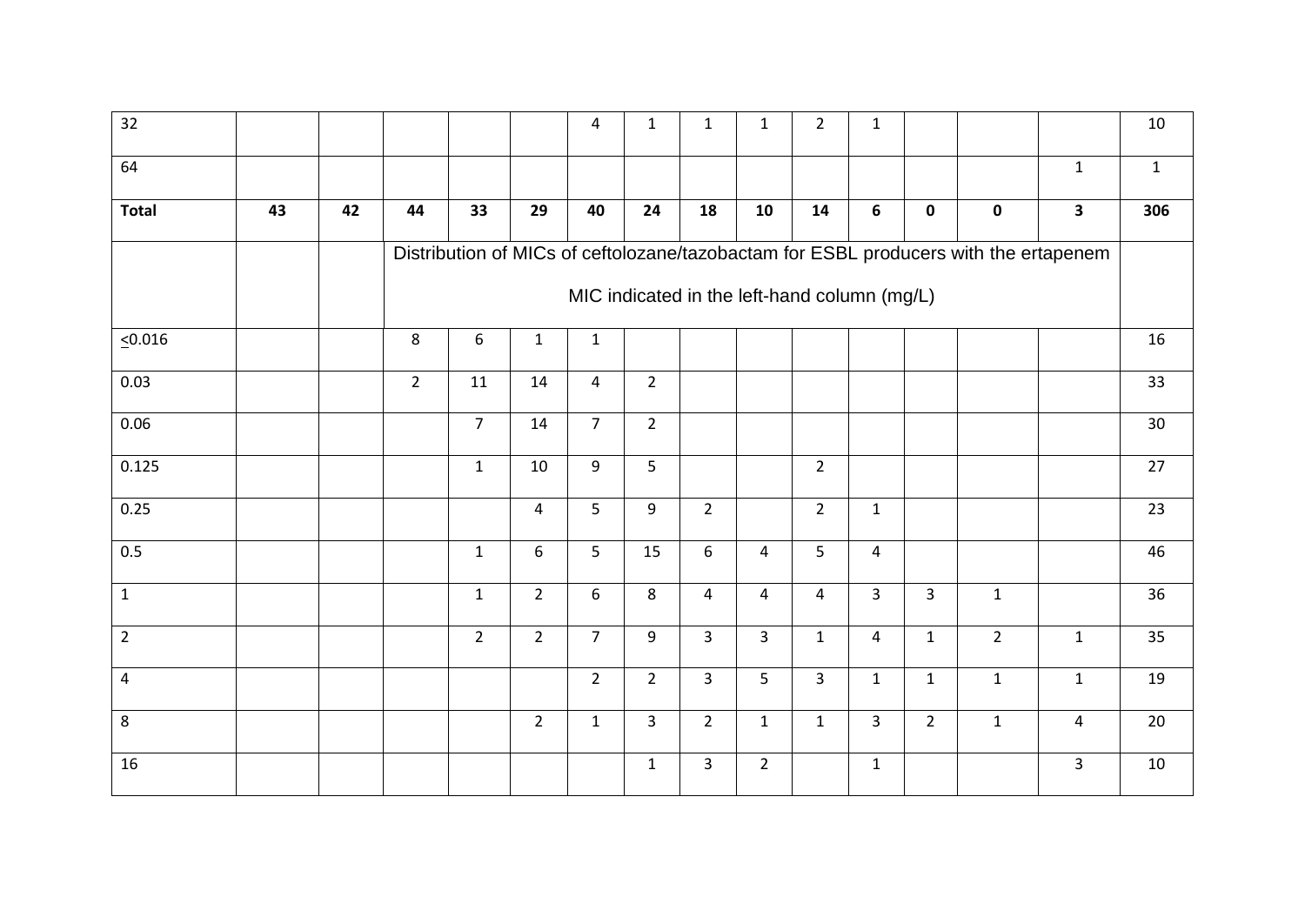| $\overline{32}$   |                                                                         |                |                |                |                | $\mathbf{1}$   |                | $\overline{2}$          | $\mathbf{1}$ | $\overline{2}$ | $\overline{2}$ | $\mathbf{1}$ | $\mathbf 1$             |   | $10\,$       |
|-------------------|-------------------------------------------------------------------------|----------------|----------------|----------------|----------------|----------------|----------------|-------------------------|--------------|----------------|----------------|--------------|-------------------------|---|--------------|
| 64                |                                                                         |                |                |                |                |                |                |                         |              |                |                |              | $\mathbf 1$             |   | $\mathbf{1}$ |
| <b>Total</b>      |                                                                         |                | 10             | 29             | 55             | 48             | 56             | 25                      | 20           | 20             | 19             | 8            | $\overline{\mathbf{z}}$ | 9 | 306          |
|                   | Distribution of MICs of meropenem for ESBL producers with the ertapenem |                |                |                |                |                |                |                         |              |                |                |              |                         |   |              |
|                   | MIC indicated in the left-hand column (mg/L)                            |                |                |                |                |                |                |                         |              |                |                |              |                         |   |              |
| <b>Row Labels</b> | 0.03                                                                    | 0.06           | 0.125          | 0.25           | 0.5            | $\mathbf 1$    | $\mathbf{2}$   | $\overline{\mathbf{4}}$ | 8            | 16             |                |              |                         |   | <b>Total</b> |
| 50.016            | 16                                                                      |                |                |                |                |                |                |                         |              |                |                |              |                         |   | 16           |
| 0.03              | 33                                                                      |                |                |                |                |                |                |                         |              |                |                |              |                         |   | 33           |
| 0.06              | 26                                                                      | $\overline{3}$ | $\mathbf{1}$   |                |                |                |                |                         |              |                |                |              |                         |   | 30           |
| 0.125             | 17                                                                      | $9\,$          | $\mathbf{1}$   |                |                |                |                |                         |              |                |                |              |                         |   | 27           |
| 0.25              | $\overline{4}$                                                          | 15             | $\overline{4}$ |                |                |                |                |                         |              |                |                |              |                         |   | 23           |
| 0.5               | $\pmb{4}$                                                               | 25             | 16             | $\mathbf{1}$   |                |                |                |                         |              |                |                |              |                         |   | 46           |
| $\mathbf{1}$      | $\mathbf{1}$                                                            | 12             | 14             | 6              | $\overline{3}$ |                |                |                         |              |                |                |              |                         |   | 36           |
| $\overline{2}$    |                                                                         | $\overline{3}$ | 9              | 19             | $\overline{4}$ |                |                |                         |              |                |                |              |                         |   | 35           |
| $\overline{a}$    |                                                                         |                |                | $\overline{4}$ | 8              | $5\phantom{.}$ | $\overline{2}$ |                         |              |                |                |              |                         |   | 19           |
| 8                 |                                                                         |                |                | $\mathbf{1}$   | 3              | 12             | 4              |                         |              |                |                |              |                         |   | 20           |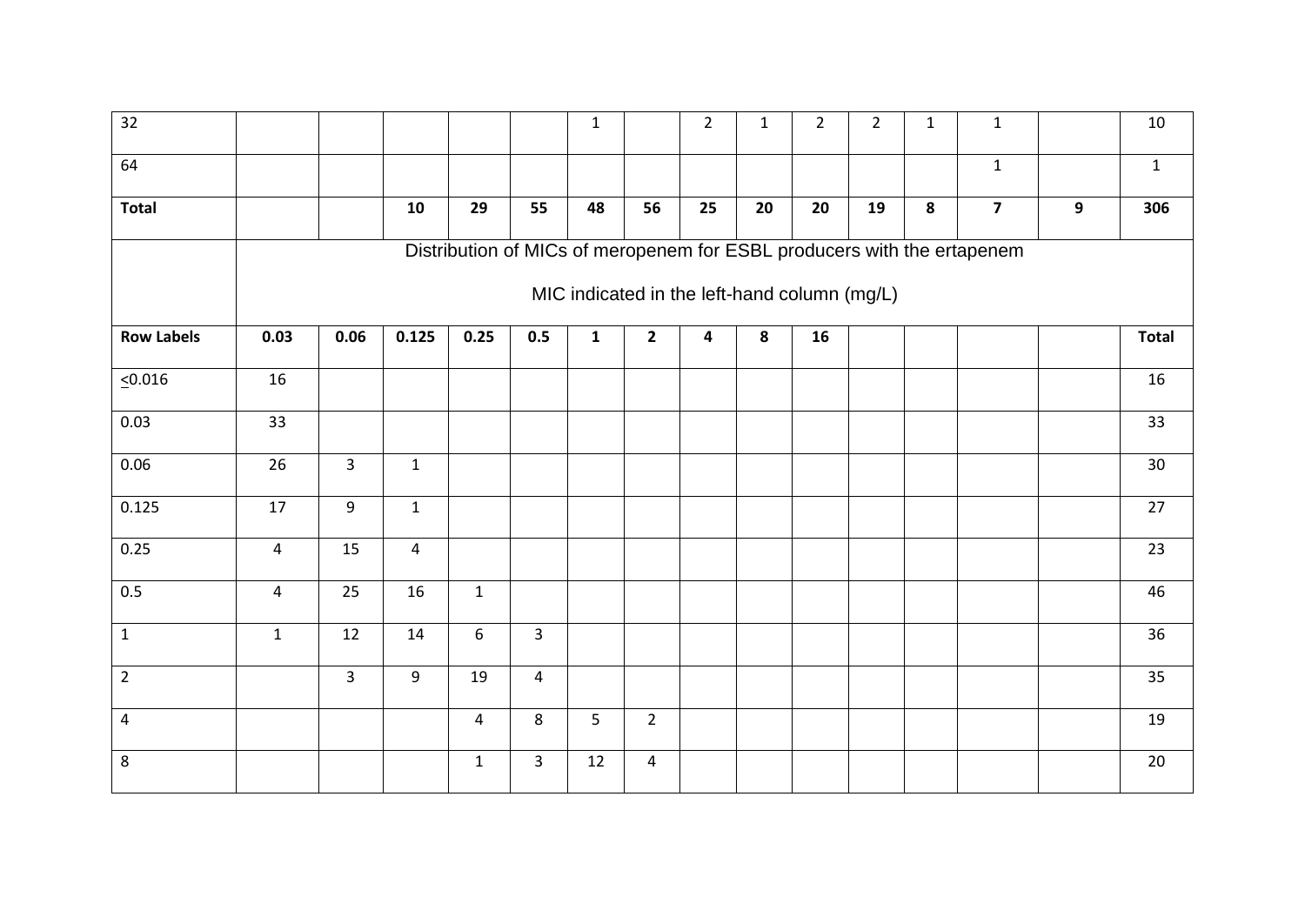| 16                 |     |    |    |    |    | ۰  | ∽<br>ے |    |  |  |  | 10  |
|--------------------|-----|----|----|----|----|----|--------|----|--|--|--|-----|
| 32                 |     |    |    |    |    |    |        |    |  |  |  | 10  |
| 64                 |     |    |    |    |    |    |        |    |  |  |  |     |
|                    |     |    |    |    |    |    |        |    |  |  |  |     |
| <b>Grand Total</b> | 101 | 67 | 45 | 31 | 18 | 21 | 10     | 10 |  |  |  | 306 |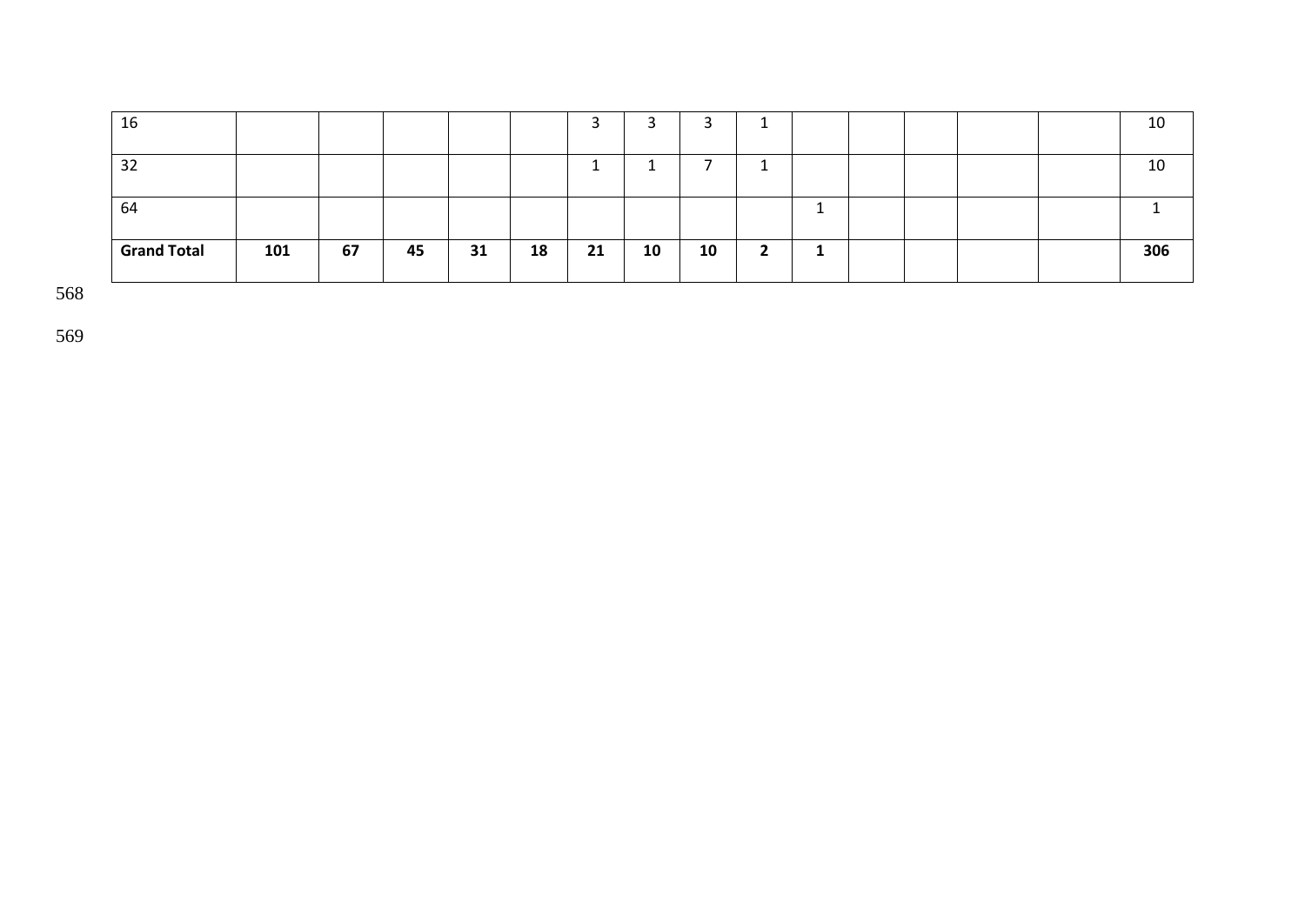570 **Table 4.** Cross relation of cefepime/tazobactam and meropenem MICs for Enterobacterales with KPC carbapenemases

|                      | No. isolates with indicated combination of MIC values |                |             |             |              |                |                |                         |                |                         |                |                         |                |  |
|----------------------|-------------------------------------------------------|----------------|-------------|-------------|--------------|----------------|----------------|-------------------------|----------------|-------------------------|----------------|-------------------------|----------------|--|
|                      | Cefepime/tazobactam MIC (mg/L)                        |                |             |             |              |                |                |                         |                |                         |                |                         |                |  |
| MIC meropenem (mg/L) | 0.03                                                  | 0.06           | 0.125       | 0.25        | 0.5          | $\mathbf{1}$   | $\overline{2}$ | $\overline{\mathbf{4}}$ | 8              | 16                      | 32             | 64                      | <b>Total</b>   |  |
| 0.03                 | $\mathbf{1}$                                          | $\mathbf{1}$   |             |             |              |                |                |                         |                |                         |                |                         | $\overline{2}$ |  |
| 0.06                 |                                                       | $1\,$          |             |             |              |                |                |                         |                |                         |                |                         | $\mathbf{1}$   |  |
| 0.12                 |                                                       |                |             |             |              |                |                |                         |                |                         |                |                         |                |  |
| 0.25                 |                                                       |                |             |             |              |                |                |                         |                |                         |                |                         |                |  |
| 0.5                  |                                                       |                |             |             | $\mathbf{1}$ | $\overline{2}$ | $\mathbf{1}$   | $\mathbf{1}$            |                |                         |                |                         | 5              |  |
| $\mathbf{1}$         |                                                       |                |             |             |              |                | $\mathbf{1}$   |                         |                |                         |                |                         | $\mathbf{1}$   |  |
| $\overline{2}$       |                                                       |                |             |             |              | 4              | 5              | $\mathbf{3}$            |                |                         |                |                         | 12             |  |
| $\overline{4}$       |                                                       |                |             |             | $\mathbf{1}$ | $\overline{3}$ | 4              | $6\,$                   | $\mathbf{1}$   |                         |                |                         | 15             |  |
| $\,8\,$              |                                                       |                |             |             | $\mathbf{1}$ | $\mathbf{1}$   | 18             | 12                      | $\overline{2}$ |                         |                |                         | 34             |  |
| 16                   |                                                       |                |             |             |              | $\mathbf{1}$   | 6              | 10                      | 6              | $\overline{2}$          |                |                         | 25             |  |
| 32                   |                                                       |                |             |             |              |                | $\mathbf{1}$   | $\mathbf{3}$            | 4              |                         | $\overline{2}$ | $\mathbf{1}$            | 11             |  |
| 64                   |                                                       |                |             |             |              |                |                |                         | $\overline{3}$ | $\mathbf{1}$            | $\mathbf{1}$   |                         | 5              |  |
| 128                  |                                                       |                |             |             |              |                |                |                         | $\mathbf{1}$   |                         | $\mathbf{1}$   | 3                       | 5              |  |
| <b>Grand Total</b>   | $\mathbf{1}$                                          | $\overline{2}$ | $\mathbf 0$ | $\mathbf 0$ | 3            | 11             | 36             | 35                      | 17             | $\overline{\mathbf{3}}$ | 4              | $\overline{\mathbf{4}}$ | 116            |  |

571